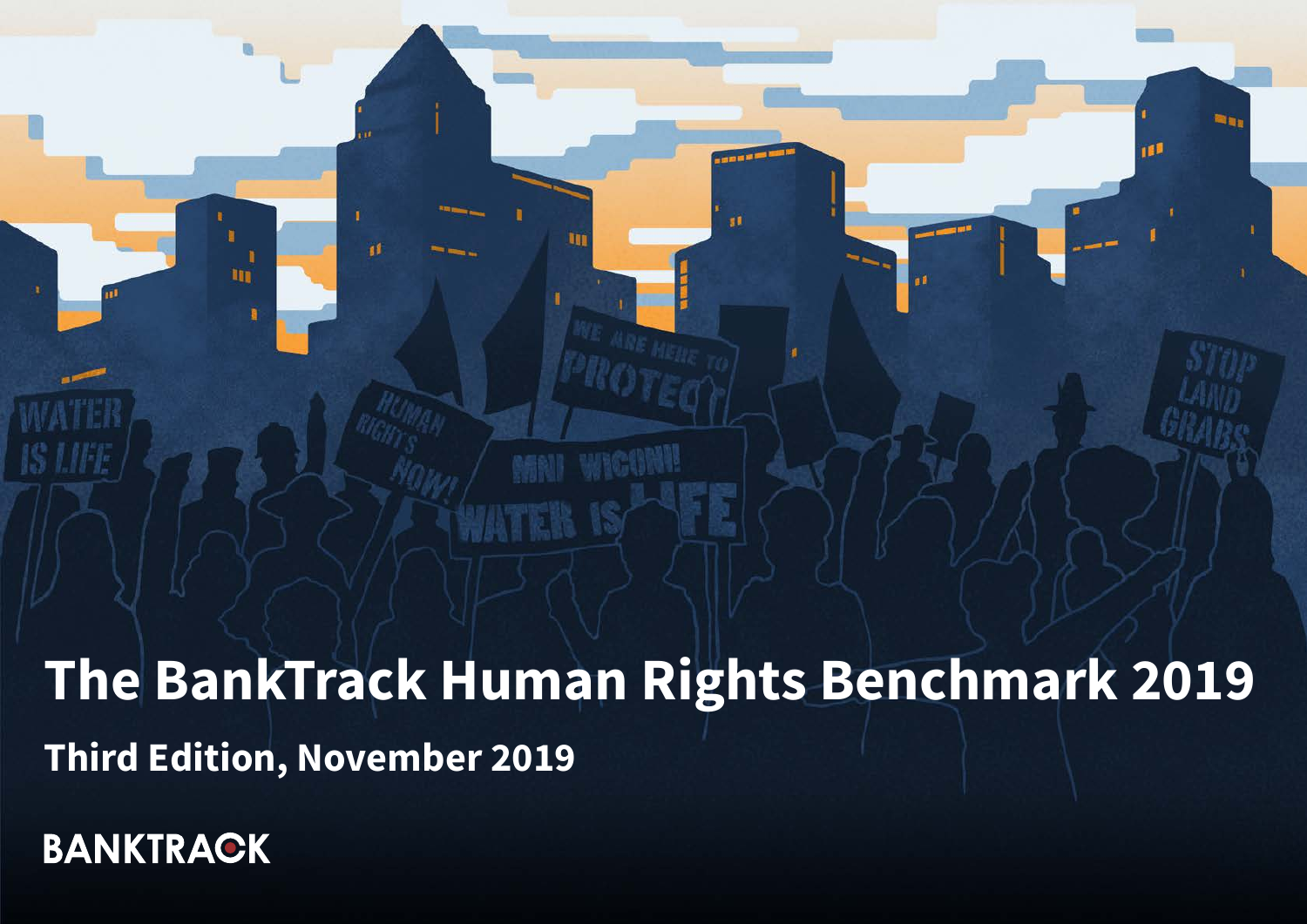# **Contents**

| Box: Current policy landscape on Free, Prior and Informed Consent  25    |
|--------------------------------------------------------------------------|
|                                                                          |
|                                                                          |
|                                                                          |
|                                                                          |
| Appendix III: Statement from the Independent Academic Advisory Panel  33 |

**Acknowledgements:** This report was written by Ryan Brightwell and Naomi Geelen at BankTrack, with input from Johan Frijns and front cover design and layout by Raymon van Vught. The infographic which accompanies this report was designed by Erika Davidoff, via Catchafire. We would like to thank our Independent Academic Advisory Panel members Joanne Bauer, Benjamin Grama, Chiara Macchi and Kym Sheehan for their input into difficult scoring decisions; Michelle Langlois, David Kovick and Rachel Davis at Shift Project for providing comments on our methodology at a draft stage; and to the 11<sup>th</sup> Hour Project for their generous support for BankTrack's human rights campaign.

**Use and copyright:** This report is in the public domain and may be freely quoted or otherwise used, provided that the source is mentioned.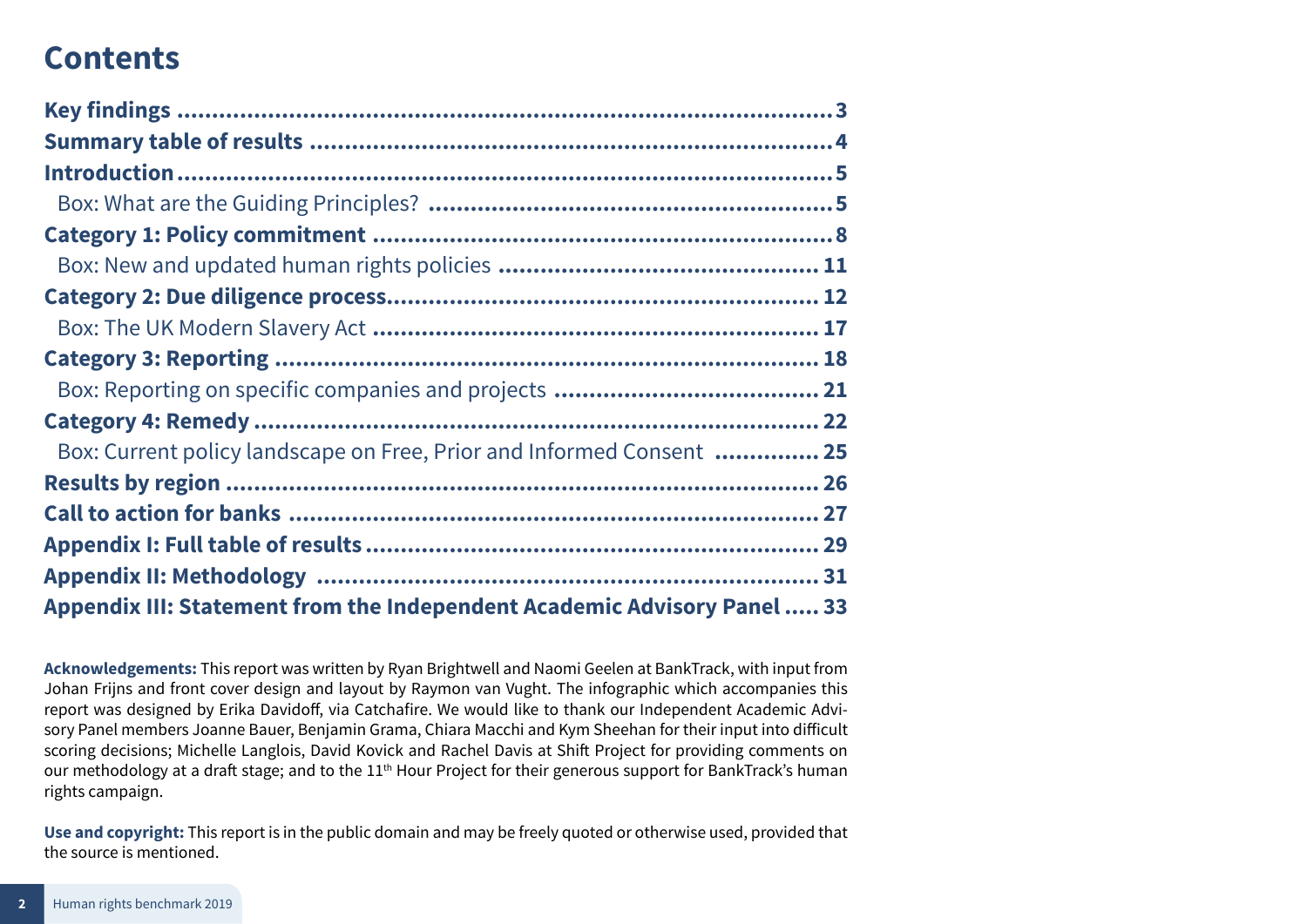# <span id="page-2-0"></span>**Key findings**

BankTrack's Human Rights Benchmark evaluates 50 of the largest private sector commercial banks globally against a set of 14 criteria based on the requirements of the UN Guiding Principles on Business and Human Rights ('the Guiding Principles'). The criteria examine four aspects of banks' implementation of the Guiding Principles: **their policy commitment**, **human rights due diligence (HRDD) process, reporting on human rights and their approach to access to remedy**. The Benchmark does not evaluate banks' actual financing for companies and projects with adverse human rights impacts, and results for each bank should be considered alongside the bank's profile and record of financing 'dodgy deals' on the BankTrack website. This is the third iteration of this benchmark, following our first two reports in 2014 and 2016, published under the title "Banking with Principles?".

Our key findings are:

**Implementation of the Guiding Principles is alarmingly poor among the great majority of banks.** Of the 50 banks covered, 40 achieved a score of 6 or less out of 14, indicating that they are implementing less than half of the requirements of the Guiding Principles. These banks are ranked as 'laggards' or 'followers'.

Overall performance **improved, but only slightly.**  The average score achieved in 2019 was 4 out of 14, or 28.5%. This figure has barely changed since our last benchmark in 2016, when banks scored an average of 3.4 out of 12, or 28.3%. However, more banks increased their scores than decreased, and four banks improved their scores by more than three points, showing that significant improvements are possible.

**The basics are increasingly in place…** Most banks (35 out of 50) already have a statement of policy that includes a high-level commitment to respect human rights, scoring a full point on our first requirement. In addition, banks with policies in place are working to keep them up to date, with 25 banks having updated their human rights policies or commitments since our last benchmark in 2016.

**…but there is little progress on reporting...** Banks' human rights reporting remains critically underdeveloped, with only a handful of exceptions. Most banks' reporting is limited to covering internal policy developments, with only very few considering their main human rights risks, discussing specific impacts or reporting related indicators.

**…and accountability mechanisms are entirely lacking.** As in previous years, none of the banks analysed have (or even claim to have) established or participated in an effective grievance mechanism for those affected by the impacts of their finance. Such mechanisms are a clear requirement of the Guiding Principles and can help ensure impacts are remedied early and prevented from escalating.

**Specific board responsibility for human rights is needed.** Only 12 banks out of 50 were able to demonstrate both senior-level sign-off of their policy commitment to respect human rights as well as specific governance of human rights at Board level.

**Banks are not showing how their efforts lead to real improvements for rights-holders on the ground.** Even the best performing banks are failing to demonstrate in their human rights reporting that they have played a role in remediating or addressing specific adverse human rights impacts. Alarmingly, only four banks were found to give any indication that they assess whether they caused or contributed to an adverse human rights impact, and none describe a process for making such an assessment. There is an urgent need for banks to actively play a role in remediation of adverse impacts linked to their finance, prioritising the most severe impacts, and to show in their reporting how they have done so.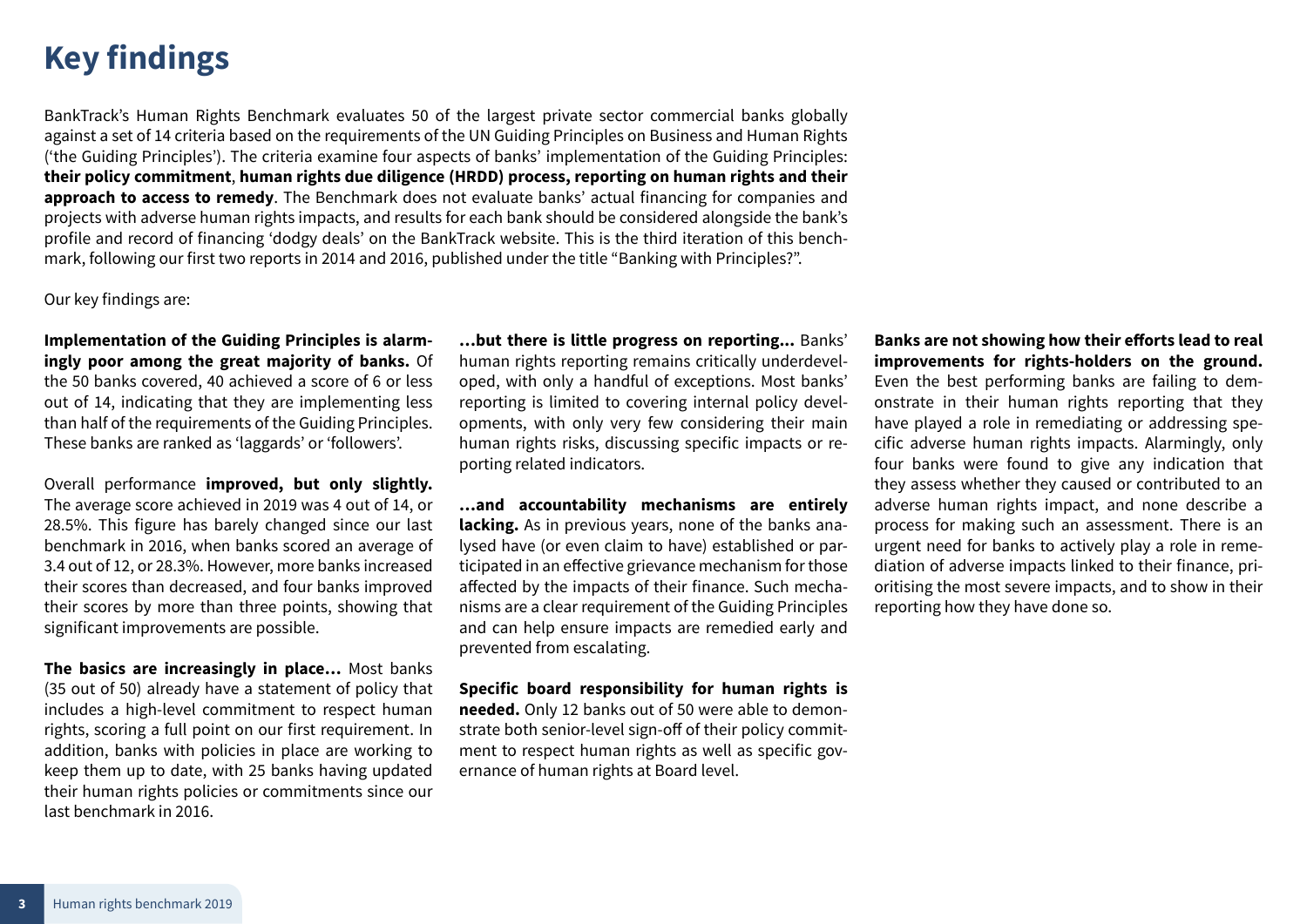# <span id="page-3-0"></span>**Summary table of results**

| <b>Leaders:</b> $9.5 - 14$ points  |                      | Score          | Change      |                      |
|------------------------------------|----------------------|----------------|-------------|----------------------|
| <b>ABN AMRO</b>                    | Netherlands          | 9.5            | <b>New</b>  |                      |
|                                    |                      |                |             |                      |
| Front runners: 6.5 - 9 points      |                      | Score          | Change      |                      |
| Rabobank                           | <b>Netherlands</b>   | 8              | $\Omega$    |                      |
| ANZ                                | Australia            | 7.5            | $+1$        |                      |
| <b>BBVA</b>                        | Spain                | 7.5            | $+4$        |                      |
| <b>ING Group</b>                   | <b>Netherlands</b>   | $\overline{1}$ | $+1.5$      |                      |
| Citi                               | <b>United States</b> | $\overline{7}$ | $-0.5$      | $\blacktriangledown$ |
| <b>Barclays</b>                    | United Kingdom       | 7              | $+0.5$      |                      |
| National Australia Bank            | Australia            | 6.5            | $+3.5$      |                      |
| Westpac                            | Australia            | 6.5            | $+1.5$      |                      |
| Nordea Bank                        | Finland              | 6.5            | $+0.5$      |                      |
|                                    |                      |                |             |                      |
| <b>Followers:</b> $3.5 - 6$ points |                      | Score          | Change      |                      |
| Intesa Sanpaolo                    | <b>Italy</b>         | 6              | $+2$        |                      |
| UniCredit                          | Italy                | 6              | $\mathbf 0$ |                      |
|                                    |                      |                |             |                      |

| UniCredit                    | Italy                 | 6              | $\Omega$     |                      |
|------------------------------|-----------------------|----------------|--------------|----------------------|
| Deutsche Bank                | Germany               | 6              | $-0.5$       | $\blacktriangledown$ |
| <b>BNP Paribas</b>           | France                | 6              | $-0.5$       |                      |
| Morgan Stanley               | <b>United States</b>  | 5.5            | $+3.5$       |                      |
| <b>UBS</b>                   | Switzerland           | 5.5            | $-1$         | V                    |
| <b>Credit Suisse</b>         | Switzerland           | 5.5            | $-1$         | $\blacktriangledown$ |
| Itaú Unibanco                | <b>Brazil</b>         | 5              | $+1.5$       |                      |
| <b>Standard Chartered</b>    | <b>United Kingdom</b> | 5              | $+3.5$       | $\blacktriangle$     |
| Wells Fargo                  | <b>United States</b>  | 5              | $\mathbf{0}$ |                      |
| <b>Commonwealth Bank</b>     | Australia             | 5              | $-0.5$       |                      |
| <b>Standard Bank</b>         | South Africa          | 4.5            | New          |                      |
| <b>Sumitomo Mitsui Trust</b> | Japan                 | $\overline{4}$ | <b>New</b>   |                      |
| Banco do Brasil              | <b>Brazil</b>         | $\overline{4}$ | $+2$         |                      |
| Mizuho Financial Group       | Japan                 | $\overline{4}$ | $+1$         |                      |
| <b>HSBC</b>                  | United Kingdom        | $\overline{4}$ | $+1$         |                      |
| <b>Banco Santander</b>       | Spain                 | 3.5            | $\Omega$     |                      |
| JPMorgan Chase               | <b>United States</b>  | 3.5            | $-0.5$       |                      |
| <b>RBS Group</b>             | <b>United Kingdom</b> | 3.5            | $-1.5$       |                      |

| <b>Laggards:</b> $0 - 3$ points |                      | Score          | Change       |   |
|---------------------------------|----------------------|----------------|--------------|---|
| Société Générale                | France               | 3              | $+0.5$       |   |
| Caixa Econômica Federal         | Brazil               | 2.5            | $-0.5$       |   |
| <b>Groupe BPCE</b>              | France               | 2.5            | <b>New</b>   |   |
| Banco Bradesco                  | <b>Brazil</b>        | 2.5            | $+1.5$       |   |
| <b>Bank of Nova Scotia</b>      | Canada               | 2.5            | $+1$         |   |
| Goldman Sachs                   | <b>United States</b> | 2.5            | $-0.5$       | v |
| <b>Toronto-Dominion Bank</b>    | Canada               | $\overline{2}$ | $+1.5$       |   |
| Sumitomo Mitsui Financial       | Japan                | $\overline{2}$ | $+1.5$       |   |
| <b>BMO Financial Group</b>      | Canada               | $\overline{2}$ | $-1$         |   |
| Mitsubishi UEJ                  | Japan                | $\overline{2}$ | $+2$         |   |
| Crédit Agricole                 | France               | $\overline{2}$ | $\Omega$     |   |
| <b>Bank of America</b>          | <b>United States</b> | 1.5            | $+0.5$       |   |
| Canadian Imperial Bank          | Canada               | 1.5            | <b>New</b>   |   |
| Lloyds Banking Group            | United Kingdom       | 1.5            | $-0.5$       |   |
| Sberbank                        | Russia               | $\mathbf{1}$   | <b>New</b>   |   |
| State Bank of India             | India                | $\mathbf{1}$   | <b>New</b>   |   |
| <b>ICBC</b>                     | China                | 0.5            | $\Omega$     |   |
| Royal Bank of Canada            | Canada               | 0.5            | $\mathbf{0}$ |   |
| Agricultural Bank of China      | China                | $\Omega$       | $\Omega$     |   |
| Bank of China                   | China                | $\mathbf{0}$   | $\mathbf 0$  |   |
| <b>China Construction Bank</b>  | China                | $\mathbf{0}$   | $\mathbf{0}$ |   |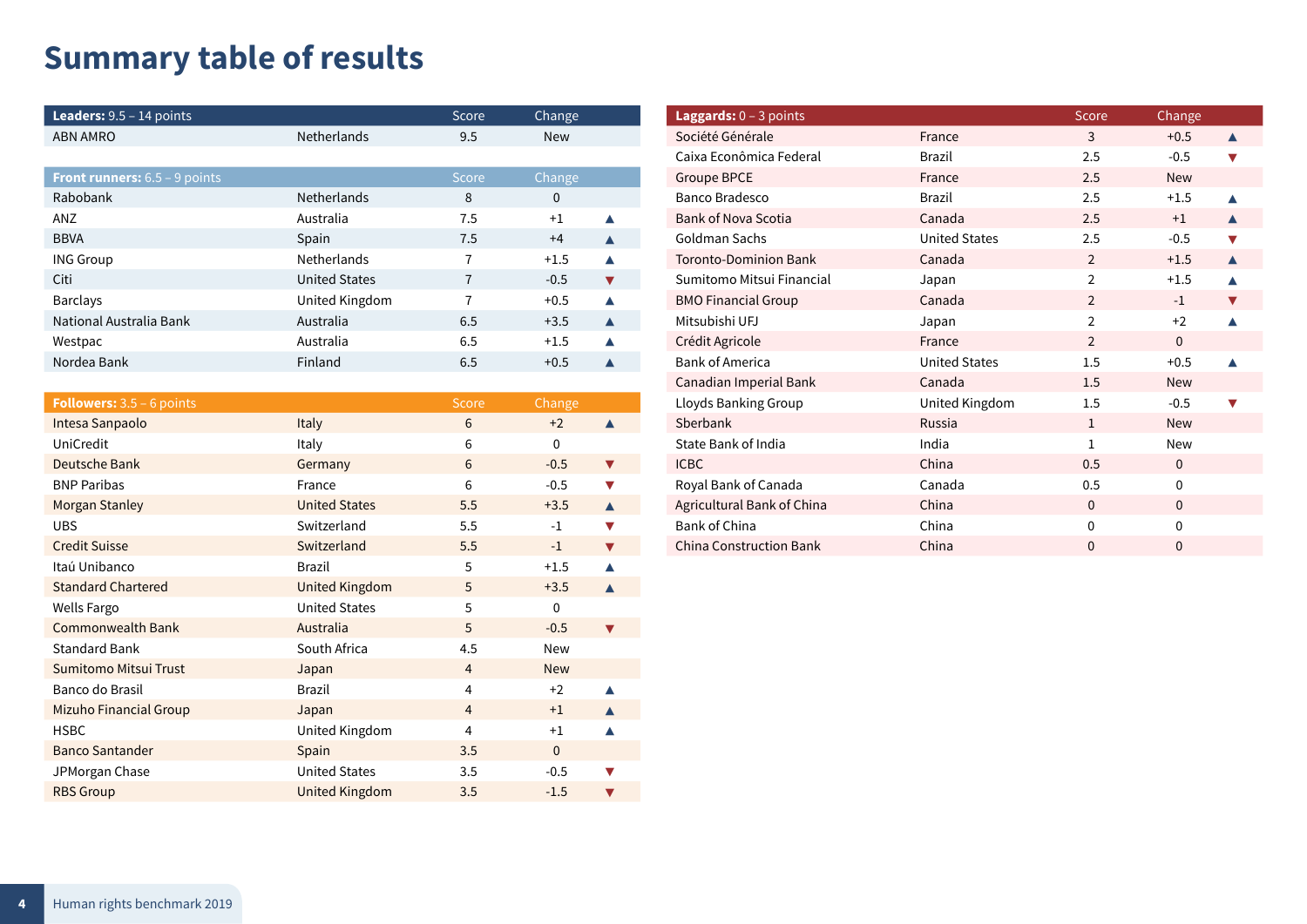### <span id="page-4-0"></span>**Introduction**

This report aims to evaluate to what extent banks are fulfilling the responsibilities established by the UN Guiding Principles on Business and Human Rights ('the Guiding Principles'). It is our third such Benchmark, following reports in 2014 and 2016 (both published under the title "Banking with Principles?"), and assesses the state of progress more than eight years on from the unanimous endorsement of the Guiding Principles by the UN Human Rights Council in 2011.

The three years since our last report have shown the critical importance of robust management of human rights risks and impacts by banks, with several highprofile cases of human rights abuses being linked to commercial bank finance. The tragic Brumadinho tailings dam collapse in January 2019 led to calls on banks to suspend finance to Vale.<sup>1</sup> Wall Street banks came under fire for their ties to the US private prison industry, leading many to cut their ties with the sector.<sup>2</sup> The Australian bank ANZ was found by the Australian government's National Contact Point in October 2018 to have violated its own policies and international human rights standards in its financing of Phnom Penh Sugar and ordered to establish a grievance resolution mechanism to support its human rights due diligence – which it has not yet done.<sup>3</sup>

Last but not least, banks financing the Dakota Access Pipeline found themselves on the receiving end of the #DefundDAPL divestment campaign after the project violated Indigenous Peoples rights – estimated to have cost them between US\$8 and \$20 billion in deposit withdrawals – leading to the start of a process to overhaul the Equator Principles, banks' guidelines for financing large-scale infrastructure projects.<sup>4</sup>

The period since 2016 has also seen a great deal of discussion and several multi-stakeholder initiatives on the subject of what the UN Guiding Principles mean for the banking sector. The OECD has recently published guidance for Responsible Business Conduct in bank corporate lending and securities underwriting, with input from a multi-stakeholder Advisory Group in which BankTrack participated.<sup>5</sup> The Thun Group of Banks produced a paper looking at banks' responsibilities under UN Guiding Principles 13 and 17, which prompted significant criticism (not least from Bank-Track) as well as important guidance from the UN's Office of the High Commissioner for Human Rights.<sup>6</sup> The Dutch Banking Sector Agreement has produced papers examining how banks can increase their leverage over clients to address human rights impacts and how they can enable remediation.<sup>7</sup>

Taken together, these developments have helped improve the level of understanding and consensus around the scope of banks' responsibilities for respecting human rights (and helped inform an update to this benchmark's methodology). But it has also led expert observers to suggest the banking sector's approach amounts to "all talk and no action".8

The results of our benchmark tend to reinforce the view that the ongoing debate on banks' human rights responsibilities is not clearly cutting through into improvements in the situation of rights-holders on the ground. A handful of banks have made significant improvements to their scores since our 2016 report, but the industry is not yet focusing sufficiently on the issues that matter. Particularly concerning is the finding that none of the banks reviewed have shown how their efforts have led to real improvements on the ground, in terms of human rights impacts avoided or remediated. It is at the core of the responsibility to respect human rights that businesses take steps to avoid, prevent and mitigate actual human rights impacts, and the banking sector must illustrate that it is doing so if they are to turn this perception around.

#### **Box: What are the Guiding Principles?**

The UN Guiding Principles on Business and Human Rights ('the Guiding Principles') are the authoritative global standard on business and human rights, unanimously endorsed by the UN Human Rights Council in 2011. They provide the clearest expression yet of the international community's expectations of the human rights responsibilities of business. While not legally binding, the responsibilities they set out apply to all businesses regardless of size.

The Principles implement the UN's 'Protect, Respect and Remedy' Framework, which rests on three pillars: the state duty to protect against human rights abuses, including by business; the corporate responsibility to respect human rights, which means to act with due diligence to avoid infringing on the rights of others and to address adverse impacts that occur; and greater access by victims to effective remedy, both judicial and non-judicial. For resources on the UN Guiding Principles see the portal on the website of the Business and Human Rights Resource Centre.<sup>9</sup>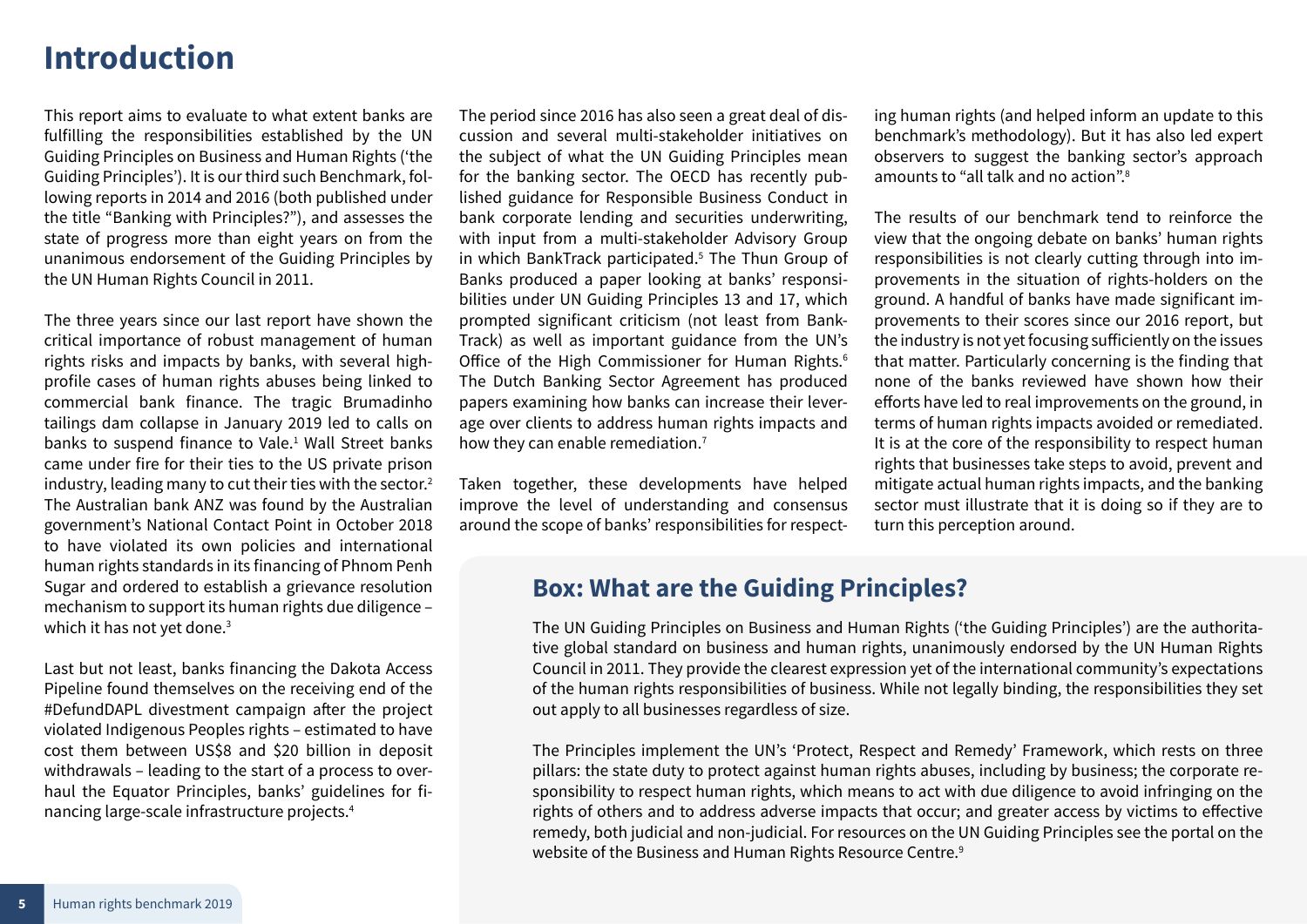#### **Overview of 2019 results**

To determine how banks are progressing towards implementing the Guiding Principles we evaluated the publicly available human rights policies, processes and reporting of 50 of the largest private sector commercial banks against a set of 14 criteria in four categories: **policy commitment**, **human rights due diligence (HRDD) processes**, **reporting** and **access to remedy.** This resulted in a score of between 0 and 14 for each bank. Each bank was given the opportunity to comment on their draft scores before publication, and 29 out of 50 banks took the opportunity to provide comments. Further details about the process are given in [Appendix III](#page-30-1).

Our assessment shows that implementation of the Guiding Principles, eight years on from their unanimous endorsement from the UN Human Rights Council, remains alarmingly poor among the great majority of banks. Although there are some signs of progress since our last benchmark in 2016, this is geographically uneven, skewed towards policy improvements rather than improvements in reporting and remedy, and difficult to correlate with real impacts on rights-holders. With vanishingly rare exceptions, banks are not yet making serious efforts to illustrate that they are preventing, mitigating or addressing real cases of human rights abuse.

The average score achieved in 2019 was just 4 out of 14, or 28.5% of the available points.10 This figure has barely changed since 2016, when banks scored an average of 3.4 out of 12, or 28.3%. Setting aside the two new criteria introduced in 2019 (on which banks scored badly) shows a slightly improved picture, with banks moving from an average of 3.4 to 3.7 out of 12 – however this is hard to characterise as anything other than slow progress.

Grouping banks into 'laggards', 'followers', 'front runners' and 'leaders' based on their scores shows laggards as the largest category, with a slightly larger group of front runner banks emerging and one bank narrowly ranking as a leader.<sup>11</sup>

**Leaders (9.5 - 14 points):** Only one bank, **ABN AMRO**, narrowly reaches the 'leader' category, scoring 9.5 points out of 14. ABN AMRO achieved a score of 5 out of 12 in our first benchmarking report in 2014, but was not ranked in 2016. The bank scored full points for its policy approach, has the most advanced human rights reporting among the banks ranked, and is beginning to address the issue of remedy, although there is much scope for further progress.

**Front runners (6.5 – 9 points)**: Nine banks were ranked as 'front runners', up from eight in 2016. This includes three out of four Australian banks ranked as well as five European banks and one North American bank. These banks have moved beyond policy development to begin to report on their human rights impacts and to address the issue of remedy. In all cases, there remains much progress to be made before these banks can be said to be adequately implementing their human rights responsibilities.

**Followers (3.5 – 6 points):** 19 banks are categorised as 'followers', scoring between 3.5 and 6 points out of a possible 14. This group includes 10 European banks, the remaining two Asian banks, three of the remaining North American banks, and the only African bank ranked. It includes five banks that have moved ahead from the 'laggards' category since 2016, but also four banks that were formerly ranked as 'front runners'.

**Laggards (0 – 3 points):** 21 banks achieved a score of no more than 3 points – the largest group. This includes the majority of North American banks ranked (7 out of 11) and the majority of the Asian banks (7 out of 9). All four Chinese banks were ranked as laggards, with all but one of these banks failing to score at all. The 'laggards' category also includes five European banks of the 21 ranked, including three out of four French banks – despite the advent of the Duty of Vigilance Law in France in March 2017.12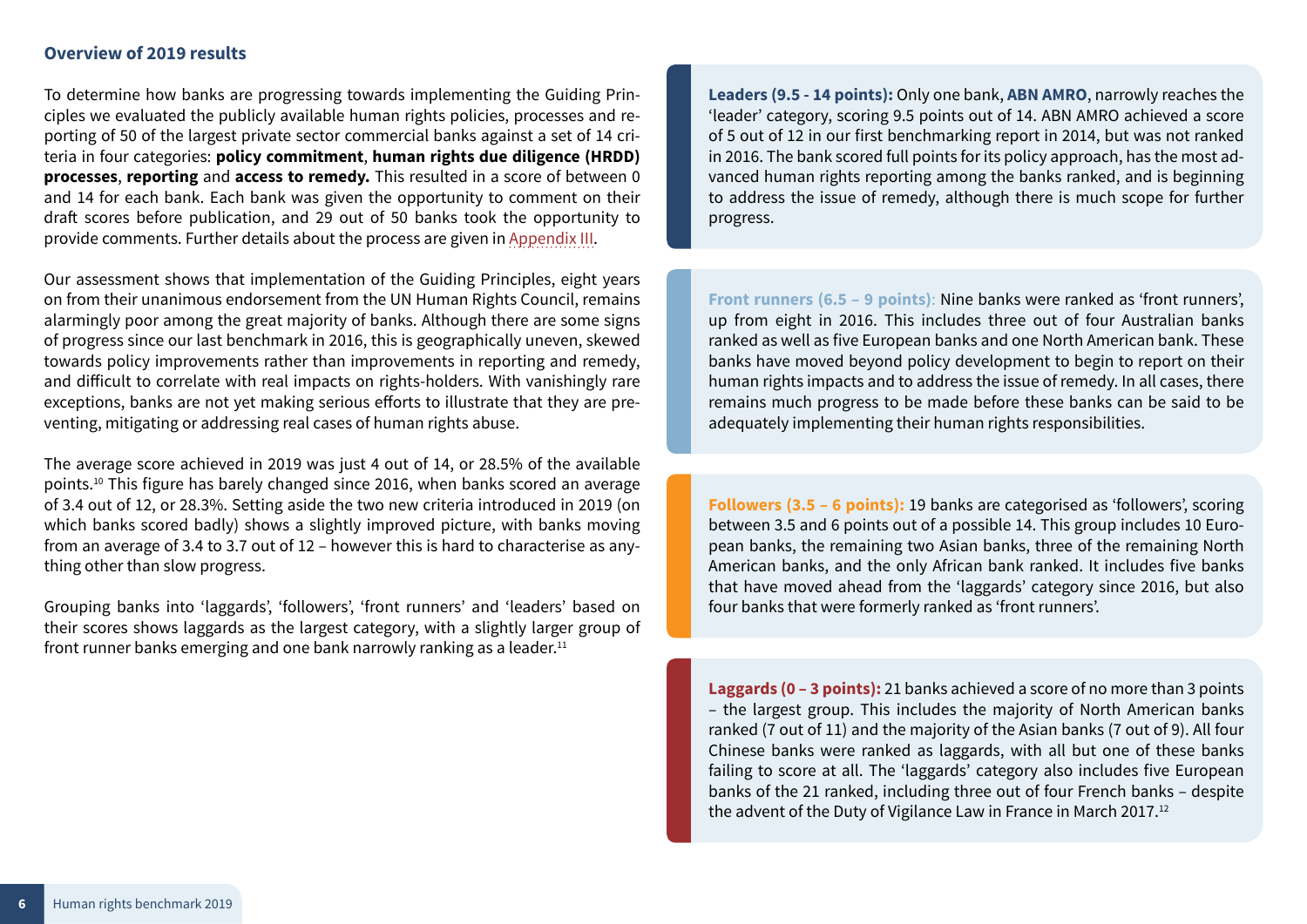#### **Changes since 2016**

Our methodology has evolved since our last benchmark in 2016, with two new criteria added and some existing criteria adjusted, as detailed in the Methodology section. The changes have raised the bar slightly for scoring in some areas, for example requiring that a bank details its human rights due diligence process rather than only committing to carry out such due diligence. This means any comparison between the average scores from the two reports must be treated with caution. However, we can conclude that there has been some improvement in banks' implementation of the Guiding Principles since 2016, although this is limited.

21 banks improved their score since the last report, not accounting for the addition of two new criteria. Most improvements were of 1.5 points or less. In contrast, 12 banks' scores declined, mostly due to methodological changes but also in some cases due to the release of poorer human rights policies or reporting.

Four banks made a significant improvement, increasing their scores by at least 3 points. These were **BBVA,**  which improved its score by 4 points to become a 'front runner', and **National Australia Bank (NAB), Morgan Stanley** and **Standard Chartered**, each of which improved by 3.5 points. With the exception of NAB, these banks moved from the 'laggards' group to become 'followers'. **NAB** is the only bank to move more than one group, jumping from 'laggard' to 'front runner'.

Other banks with smaller changes in scores also moved categories. **ING**, **Westpac** and **Nordea** became 'front runners' after being previously ranked as 'followers'. **Deutsche Bank, BNP Paribas, UBS and Credit Suisse**  all moved down a group, from 2016's 'front runners' to 2019's 'followers'. No banks moved into the 'laggards' category.

Of the banks ranked for the first time in 2019, four are 'laggards' (**Groupe BPCE, Canadian Imperial Bank, Sberbank and State Bank of India**) and two are 'followers' (**Standard Bank, Sumitomo Mitsui Trust**).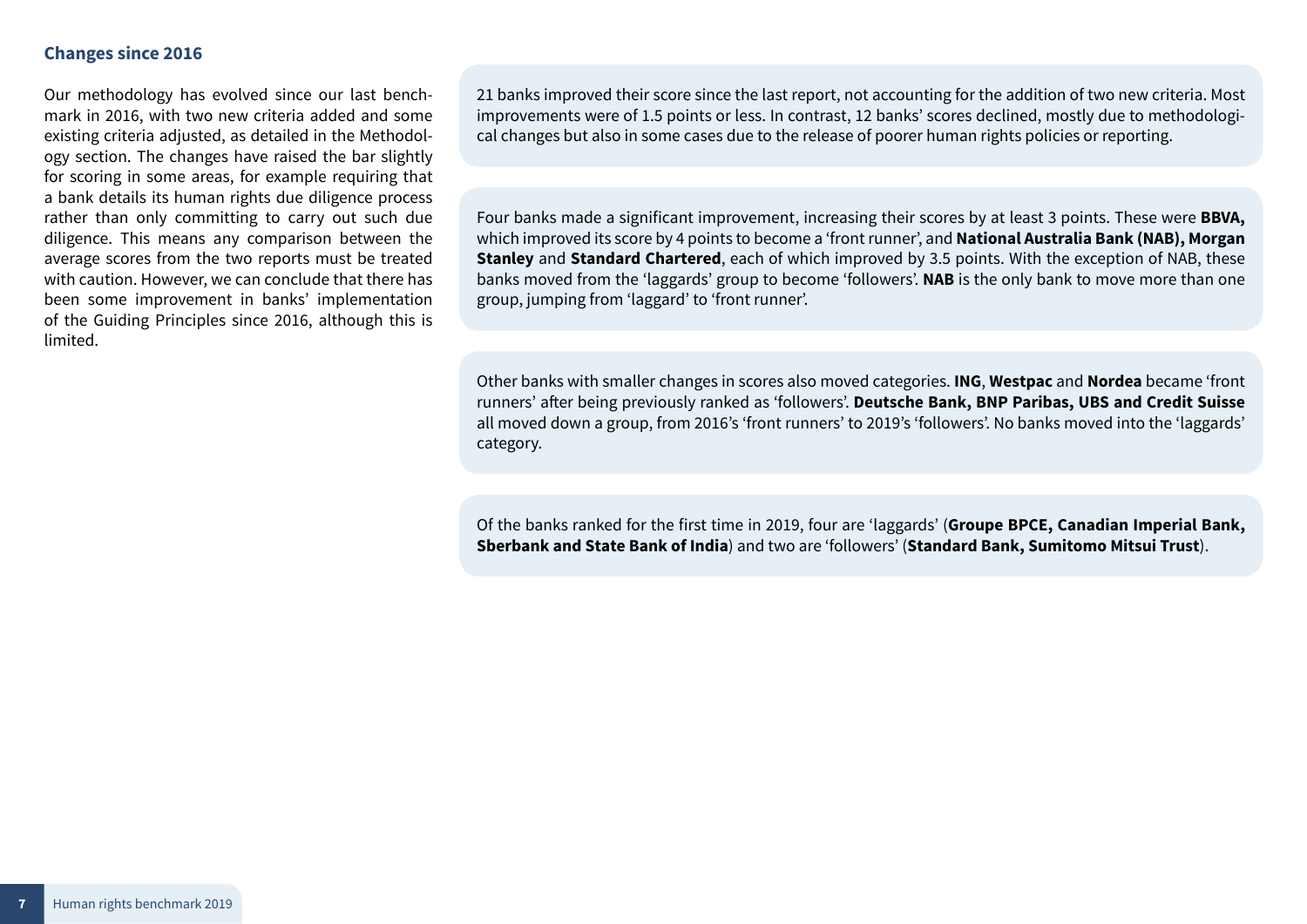### <span id="page-7-0"></span>**1.1 Policy**

**The requirement:** Has the bank adopted a statement of policy through which it expresses its commitment to respect human rights? (With reference to Principle 16)

**Why this is important:** A policy statement clearly committing to respect human rights is an important signal to those inside and outside a business that management understands that respect for human rights is a minimum standard for conducting business with legitimacy.

**What we found:** A large majority of banks (35 out of 50, 70%) now have a clear policy commitment to respect human rights. The situation has improved steadily since 2014, when only half of banks scored (16 of 32) met this requirement. This is the requirement on which banks score most strongly.

Ten banks scored half a point for this requirement. This includes banks that have human rights policies or statements which lack a clear commitment to respect human rights, as well as banks that made statements recognising the responsibility to respect human rights which were not part of a policy commitment – for example, where these were found in the bank's annual reporting, as with **TD Bank** and **Canadian Imperial Bank**. Examples of banks with a human rights policy that gained a half score are **Bank of America**, which states that its "company policies and practices promote and protect human rights", out of line with the UN Guiding Principles, and banks whose policies 'aspire' to respect human rights rather than committing to do so. $13$ 

Five banks still lack any policy or statement addressing human rights: **State Bank of India** and all four of the Chinese banks covered, **ICBC, Agricultural Bank of China, Bank of China** and **China Construction Bank**. These banks all received total scores of 1 or less out of 14.

There has been a significant pick-up in banks updating their human rights policies. Since 2016, 25 banks have updated existing policies while three banks introduced their first stand-alone human rights policies. See ["Box:](#page-10-1) [New and updated human rights policies"](#page-10-1).

Overall, ten banks improved their scores, while one bank's score declined. This was **Llolyds Banking Group**, which released a new policy with a weakened, aspirational statement on human rights.

# **Score distribution**



**Full score:** A written commitment to "respect" human rights, as part of a statement of policy.

**Half score:** The bank has a statement or policy addressing human rights, but this does not include a commitment to respect human rights. Or, the bank has a commitment to respect human rights but not as part of a formal statement of policy (e.g. in reporting).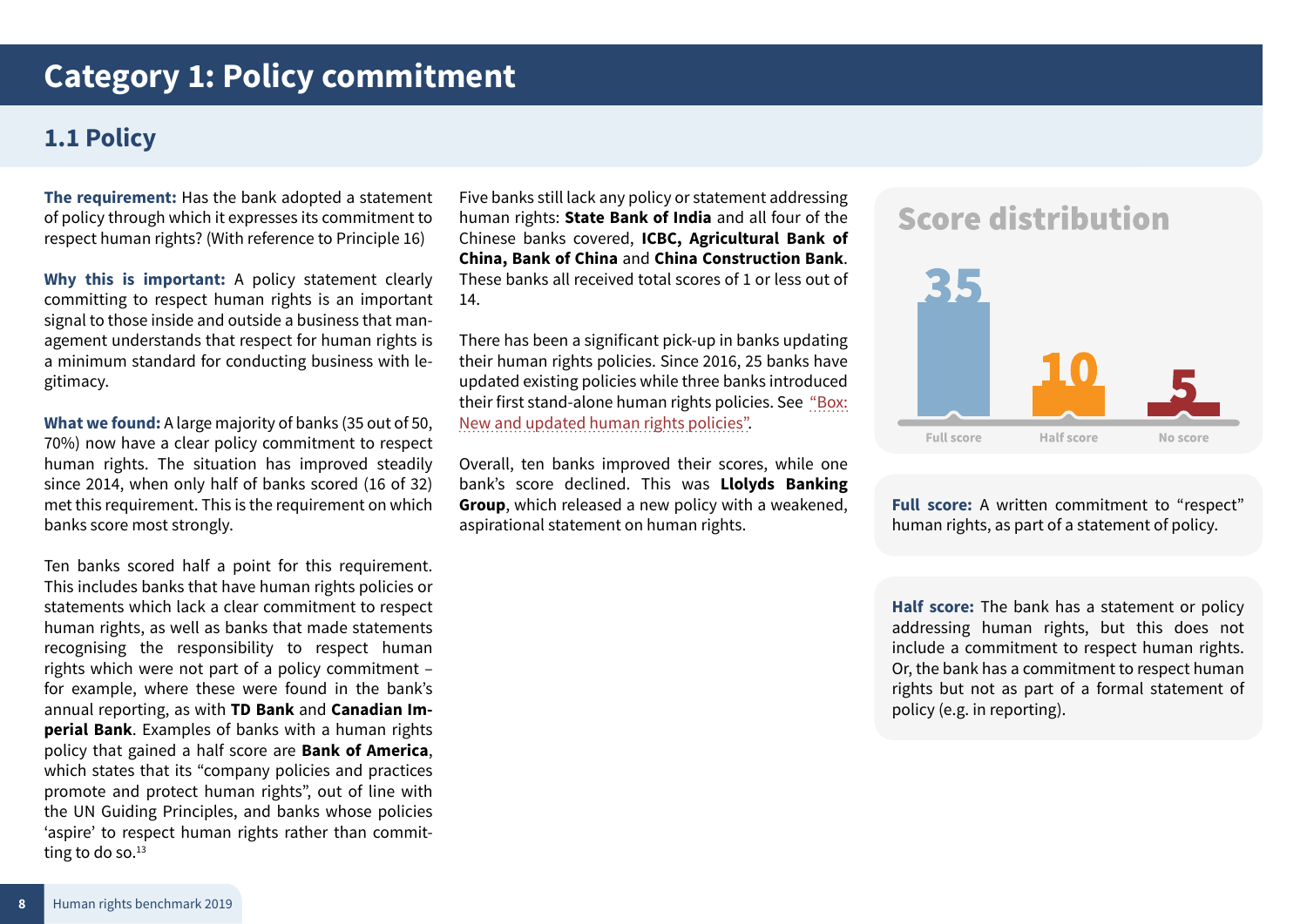#### **1.2 Policy approval**

**The requirement:** Is the bank's human rights policy commitment approved at the most senior level of the business? (With reference to Principle 16, 16a)

**Why this is important:** The UN Guiding Principles state that a business' human rights policy should be approved at the most senior level of the business enterprise. Ensuring senior management attention to and accountability for human rights is likely to help ensure policies and procedures are effective.

**What we found:** Only 12 banks out of 50 (24%) were able to demonstrate both senior-level sign-off of the commitment to respect human rights and specific governance of human rights at Board level. 21 banks (42%) were awarded a half score, usually where human rights commitments were signed off at the highest level of the business, but no board level oversight of human rights was in place.

In 2019 we revised this requirement to require that the company's human rights policy commitment is approved by the Board (or a committee of the Board), or the CEO, **and** that a Board member or Board committee is tasked with specific governance oversight of one or more areas of respect for human rights (see ["Appen](#page-30-1)[dix II: Methodology"](#page-30-1)). This made a full score harder to achieve, and fewer banks received a full score in 2019 compared with 2016 (12 banks in 2019 compared with 18 banks in 2016).

Despite the clear requirement in the UNGPs that policies are approved at the most senior level of an enterprise, we found that banks' human rights policies or statements are often unclear about how they are approved or signed off. Ten banks improved their score on this requirement based on their feedback to us, often by clarifying the level of approval of their policies in their public responses to our draft scores.

### **Score distribution**



**Full score:** The bank's human rights policy commitment is approved by the Board or the CEO by name **and** a Board member or Board committee is tasked with specific governance oversight of one or more areas of respect for human rights.

**Half score:** The bank's human rights commitment is explicitly approved by the Board or the CEO by name, but without a Board member or committee being tasked with governance, or vice versa. Or, the bank meets the criteria for a full score, but its policy commitment does not meet the standard of a commitment to respect human rights in 1.1.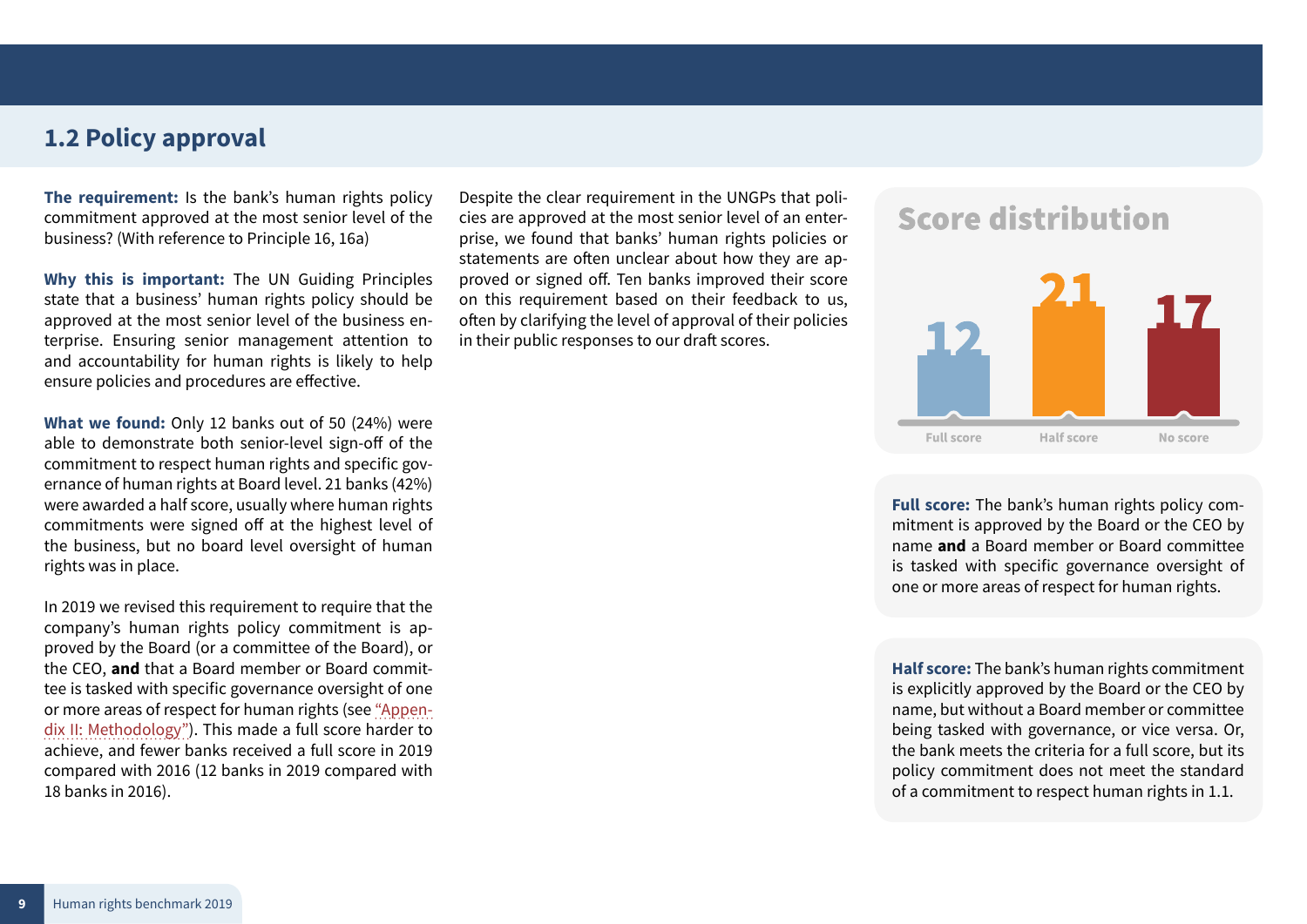### **1.3 Scope of policy**

**The requirement:** Does the bank's policy commitment stipulate the bank's human rights expectations of personnel, business partners and other parties directly linked to its operations, products or services – including the bank's client and investee relationships? (With reference to Principle 16, 16c)

**Why this is important:** Most of a bank's significant potential human rights impacts are likely to stem from their core activity, the provision of finance. This requirement tests whether a bank's human rights policy is broadly applied, and in particular whether it applies to the impacts of the bank's finance, including its lending and its asset management operations, where these exist.

**What we found:** Of 35 banks with a clear commitment to respect human rights, 22 make clear that this commitment extends to all of their finance. Banks which achieved a half score often indicated that they consider specific types of human rights risks in their provision of financial to certain sectors. For example, **Banco do Brasil** noted that its credit policies "address issues related to the respect to Human Rights such as the fight against sexual exploitation of minors; the nonexploitation of child labor or workers held in degrading conditions or similar to slave labor." However, it did not set out human rights expectations that extend to the bank's client relationships across the board.

In 2019 we tightened our scoring criteria to only award a full score where the bank makes clear that its human rights commitment extends to all of its finance, including lending and asset management, wherever such services are provided. Seven banks dropped half a score as a result of this change (**BNP Paribas, BMO Financial Group, Citi, JPMorgan Chase & Co, Goldman Sachs, RBS Group, UniCredit**). All of these banks have human rights policies that extend to the provision of credit but not explicitly to asset management. These banks are outnumbered by the 11 that improved their scores (**ANZ, National Australia Bank, Intesa Sanpaolo, Morgan Stanley, Standard Chartered, Mizuho, Société Générale, Sumitomo Mitsui Financial, Bank of Nova Scotia, Mitsubishi UFJ, Lloyds Banking Group**), all of which published new human rights policies or updated their existing policies since 2016.

### **Score distribution**



**Full score:** The bank's human rights commitment extends to its provision of finance, as source of the banking sector's most significant potential human rights impacts, alongside personnel and other parties such as suppliers.

**Half score:** For example, the bank's human rights commitment extends to some but not all of its finance (e.g. asset management is excluded). Or, the bank's commitment extends to its provision of finance, but does not meet the standard of a commitment to respect human rights in 1.1.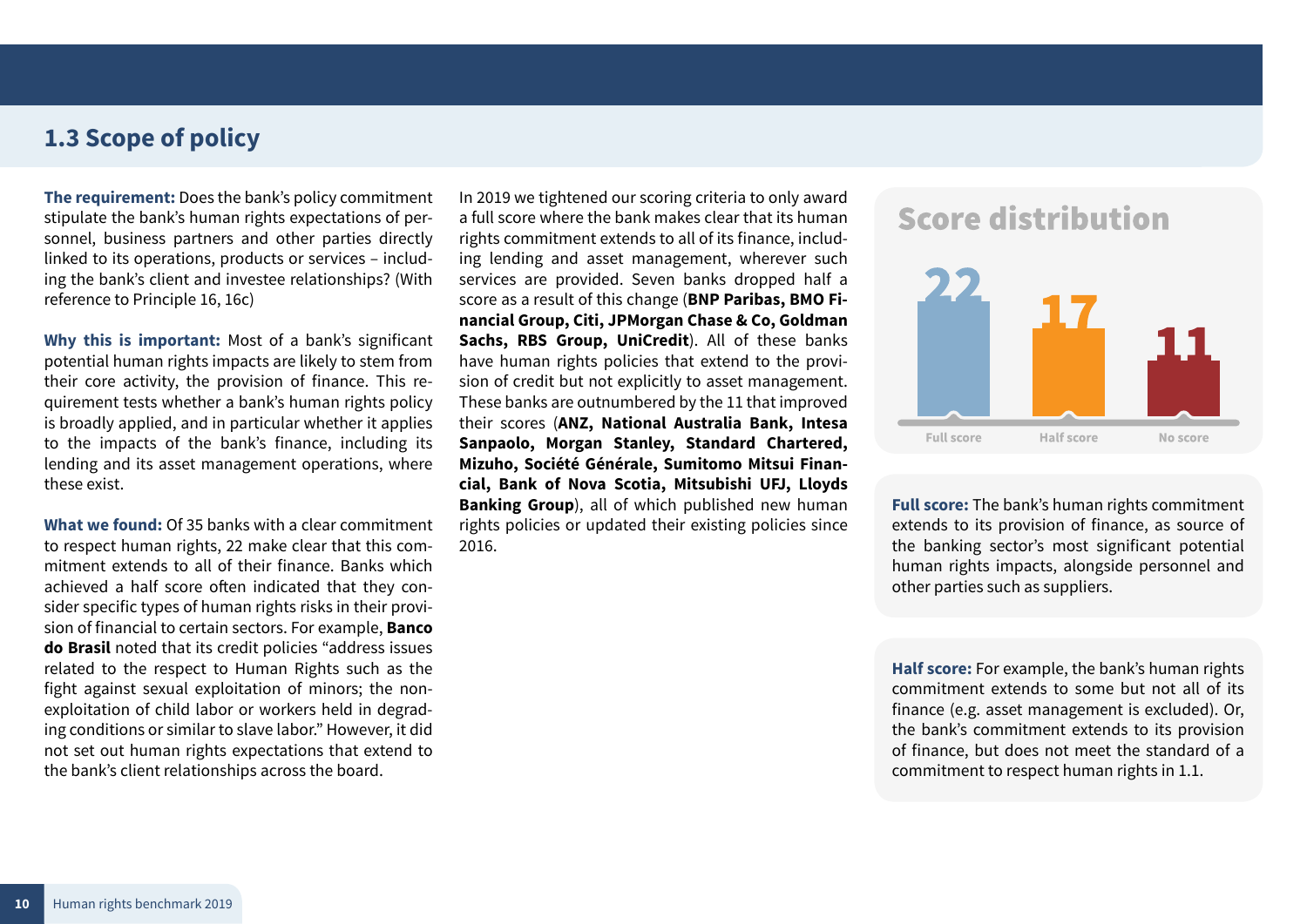#### <span id="page-10-1"></span><span id="page-10-0"></span>**Box: New and updated human rights policies**

The following **25** banks released updated human rights policies or statements since the last report. This includes stand-alone policies as well as policies integrated into other frameworks.

ANZ, Australia ([October 2018](https://www.anz.com.au/content/dam/anzcomau/documents/pdf/aboutus/wcmmigration/human-rights-app.pdf)) Banco do Brasil, Brazil ([Date unknown\)](https://www.bb.com.br/docs/pub/siteEsp/uds/dwn/CompEng.pdf) Bank of America, United States, ([Date unknown\)](https://about.bankofamerica.com/assets/pdf/human-rights-statement.pdf) Bank of Montreal, Canada ([April 2017](https://www.bmo.com/cr/files/BMOHumanRightsApril2017.pdf)) Bank of Nova Scotia, Canada ([February 2019](https://www.scotiabank.com/ca/common/pdf/about_scotia/Scotiabank_Human_Rights_Statement.pdf)) Banco Santander, Spain [\(December 2018](https://www.santander.com/csgs/Satellite/CFWCSancomQP01/en_GB/pdf/human_rights_policy.pdf)) Barclays, United Kingdom ([November 2016](https://home.barclays/content/dam/home-barclays/documents/citizenship/the-way-we-do-business/Human_Rights_Statement_November_2016vF.pdf)) BBVA, Spain [\(January 2018](https://shareholdersandinvestors.bbva.com/wp-content/uploads/2018/02/Commitment-to-Human-Rights.pdf)) Citi, United States [\(November 2018](https://www.citigroup.com/citi/citizen/data/citi_statement_on_human_rights.pdf)) Credit Suisse, Switzerland ([Date unknown\)](https://www.credit-suisse.com/media/assets/corporate/docs/about-us/responsibility/banking/human-rights-statement-en.pdf) ING, Netherlands ([Date unknown\)](https://www.ing.com/Sustainability/Sustainable-business/Human-Rights.htm) Intesa Sanpaolo, Italy ([December 2017](https://www.group.intesasanpaolo.com/scriptIsir0/si09/contentData/view/Policy_diritti_umani_eng.pdf?id=CNT-05-00000004F4564&ct=application/pdf)) Itaú Unibanco, Brazil ([May 2019](https://www.itau.com.br/_arquivosestaticos/Itau/PDF/Sustentabilidade/Human_Rights_Commitment_Eng.pdf)) Lloyds Banking Group, United Kingdom [\(February 2018](https://www.lloydsbankinggroup.com/globalassets/our-group/responsible-business/reporting-centre/humanrightspolicystatement-180222.pdf)) Mizuho Financial Group, Japan ([April 2018](https://www.mizuho-fg.com/csr/human/respect/index.html)) Morgan Stanley, United States ([August 2019](https://www.morganstanley.com/about-us-governance/pdf/human_rights_statement.pdf)) National Australia Bank, Australia ([November 2018](https://www.nab.com.au/content/dam/nabrwd/documents/policy/corporate/human-rights-policy.pdf)) Rabobank, Netherlands ([April 2018](https://www.rabobank.com/en/images/sustainability-policy-framework.pdf)) RBS Group, United Kingdom ([Date unknown](https://www.rbs.com/content/dam/rbs_com/rbs/PDFs/Sustainability/Downloads/Human-Rights-Statement.pdf)) Société Générale, France ([Date unknown\)](https://www.societegenerale.com/csr-report/11-droits-humains.html) Standard Bank, South Africa ([2017](https://www.standardbank.com/pages/StandardBankGroup/web/Human%20Rights%20Statement%20PDF.pdf)) Standard Chartered, United Kingdom ([Date unknown](https://av.sc.com/corp-en/content/docs/human-rights-position-statement-sustainability-standard-chartered.pdf)) Sumitomo Mitsui Trust, Japan [\(November 2016](https://www.smth.jp/en/csr/management/human_rights_policy/index.html)) UBS, Switzerland [\(March 2019](https://www.ubs.com/global/en/ubs-society/our-documents/_jcr_content/mainpar/toplevelgrid/col1/tabteaser/innergrid_1637709579/xcol3/teaser/linklist/link_731997085.1797267410.file/bGluay9wYXRoPS9jb250ZW50L2RhbS91YnMvZ2xvYmFsL3Vicy1zb2NpZXR5L3Vicy1lc3ItZnJhbWV3b3JrLW1hcmNoLTIwMTktZW4ucGRm/ubs-esr-framework-march-2019-en.pdf)) Westpac Banking Corp, Australia ([Date unknown](https://www.westpac.com.au/content/dam/public/wbc/documents/pdf/aw/sustainability/Human_Rights_Position_Statement.pdf))

The following **three** banks introduced their first standalone human rights policies since our last report in June 2016:

Banco Bradesco, Brazil [\(May 2018](https://www.bradescosustentabilidade.com.br/site/uploads/secao/Corporate%20Policy%20on%20Human%20Rights.pdf)) Mitsubishi UFJ, Japan [\(May 2018](https://www.mufg.jp/english/csr/policy/index.html)) Sumitomo Mitsui Financial, Japan ([Date unknown\)](https://www.smfg.co.jp/english/responsibility/organization/forrights/resources/pdf/Statement_on_Human_Rights_e.pdf)

The following **14** banks have human rights policies that have not been updated since June 2016:

ABN AMRO, Netherlands ([Date unknown\)](https://www.abnamro.com/en/images/010_About_ABN_AMRO/030_In_society/010_Sustainability/Links_en_documenten/Documenten/Beleid_-_Human_Rights_Statement_EN.pdf) BNP Paribas, France ([2012](https://group.bnpparibas/uploads/file/uk_declaration_bnp_sur_droit_de_l_homme.pdf)) Caixa Econômica Federal, Brazil ([Date unknown](https://www.caixa.gov.br/Downloads/sustentabilidade/Caixas_social_environmental_responsibility_policy_prsa.pdf)) Commonwealth Bank, Australia [\(2015](https://www.banktrack.org/download/sustainability_20151103_human_rights_position_statement_1_pdf/sustainability20151103humanrightspositionstatement_commbank.pdf)) Crédit Agricole, France ([December 2009](https://www.credit-agricole.com/en/finance/finance/press-releases/credit-agricole-s.a.-group-evidences-commitment-to-human-rights-via-its-human-rights-charter)) Deutsche Bank, Germany [\(Date unknown\)](https://www.db.com/newsroom/en/docs/Deutsche-Bank-Human-Rights-Statement.pdf) Goldman Sachs, United States ([Date unknown\)](https://www.goldmansachs.com/investor-relations/corporate-governance/corporate-governance-documents/human-rights-statement.pdf) HSBC, United Kingdom ([September 2015](https://www.hsbc.com/-/files/hsbc/our-approach/corporate-governance/pdfs/150930-hsbc-statement-on-human-rights.pdf)) JPMorgan Chase, United States ([Date unknown](https://www.jpmorganchase.com/corporate/About-JPMC/ab-human-rights.htm)) Nordea, Finland ([Date unknown](https://www.nordea.com/en/sustainability/sustainability-in-nordea/our-approach/human-rights/)) Royal Bank of Canada, Canada ([Date unknown](http://www.rbc.com/community-sustainability/_assets-custom/pdf/about-working-at-rbc-eng.pdf)) Sberbank, Russia [\(January 2012](https://www.sberbank.com/portalserver/content/atom/contentRepository/content/POLICY_for_Corporate_Social_Responsibility_EN.pdf?id=b5e3d596-f15e-4dc5-9256-809fe288fa71)) UniCredit, Italy ([March 2016](https://www.unicreditgroup.eu/content/dam/unicreditgroup-eu/documents/en/sustainability/our-vision-of-a-sustainable-bank/policies-and-guidelines/Human-Rights-Commitment_vers.1.pdf)) Wells Fargo, United States ([Date unknown\)](https://www.wellsfargo.com/about/corporate/human-rights-statement/)

The following **eight** banks do not have a human rights policy:

Agricultural Bank of China, China Bank of China, China BPCE, France Canadian Imperial Bank, Canada China Construction Bank, China ICBC, China State Bank of India, India Toronto-Dominion Bank, Canada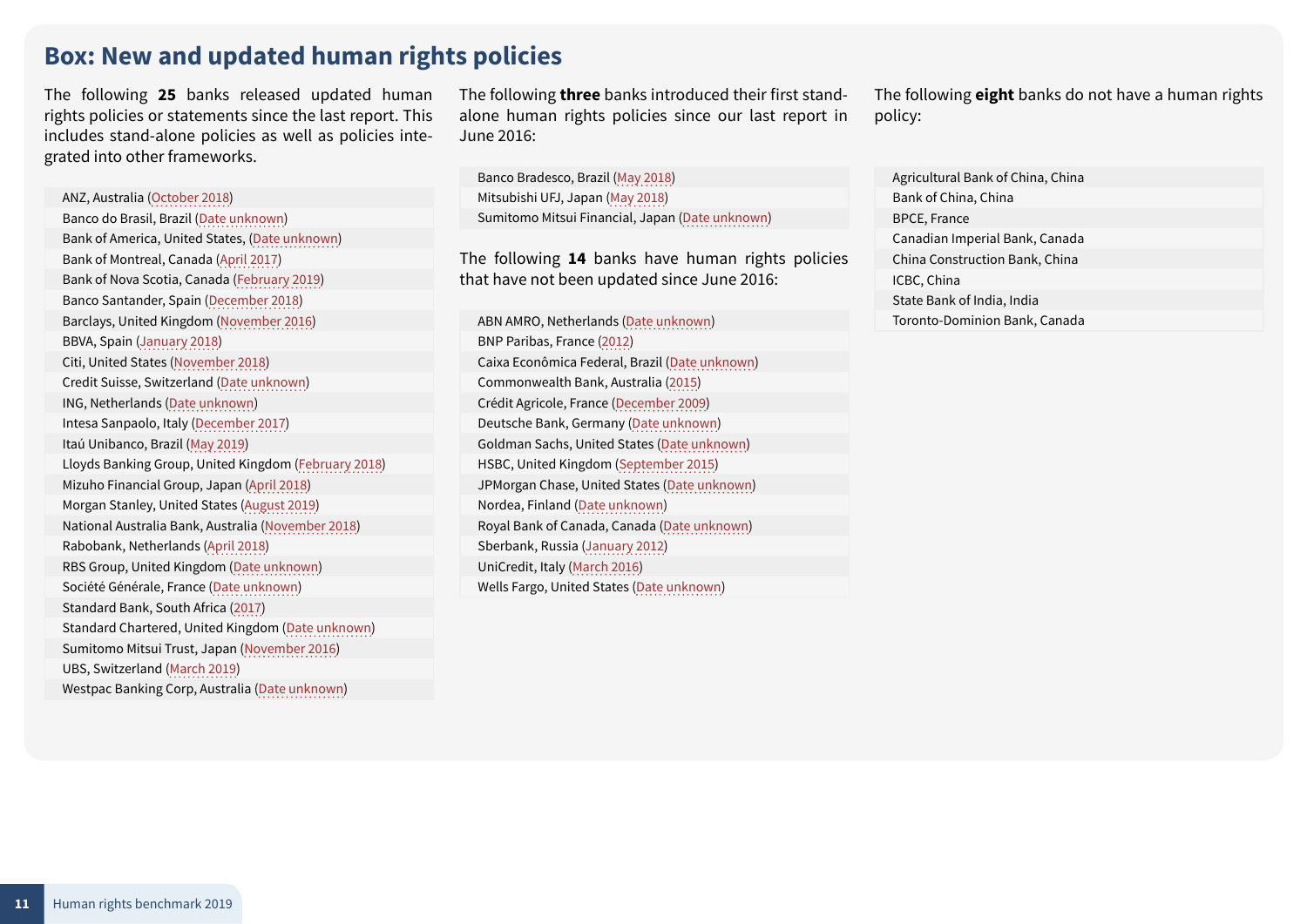### <span id="page-11-0"></span>**Category 2: Due diligence process**

### **2.1 Human Rights Due Diligence process**

**The requirement:** Does the bank describe how it carries out human rights due diligence? (With reference to Principle 17)

**Why this is important:** Human rights due diligence (HRDD) is at the heart of the UN Guiding Principles approach to identifying, avoiding and mitigating adverse human rights impacts. Businesses need to "know and show" that they respect human rights, and to do this they should describe how they carry out HRDD. In this year's report we have revised our criteria so that a bank needs a process in place to show how HRDD is conducted to score, rather than only a commitment to conduct it.

**What we found:** Just 14 banks out of 50 (28%) were found to have a HRDD process that is well-described and extends across the bank's entire operations for a full score.

23 banks scored a half point, indicating that their HRDD processes was limited in scope or poorly described (e.g. without details of decision-making criteria). Front runner banks that scored a half-point included **Barclays**, **National Australia Bank** and **Nordea**, where the process was not clearly described or was not clearly applied to all aspects of the bank's finance.

Six banks increased their scores since 2016 (**BBVA, Itaú Unibanco, HSBC, Caixa Econômica Federal, TD Bank, Bradesco**). Overall this reflected a slight increase in scores for this requirement: in 2016 the largest group of banks received no score, whereas in 2019 the largest group of banks received a half-score.

Four banks' scores declined from 1 to 0.5 since 2016 due to the revision to our criteria (**Barclays, Nordea, RBS, Goldman Sachs**), indicating that the bank has a commitment to conduct human rights due diligence, but its process is not well described or is limited in scope.

# **Score distribution**



**Full score:** The bank describes how it carries out human rights due diligence, for example describing its process for identifying and assessing human rights impacts and its decision-making criteria. This extends across its entire business operations, including impacts linked to the bank's finance.

**Half score:** The bank describes how it carries out human rights due diligence, but this is limited in scope to certain sectors or business areas only.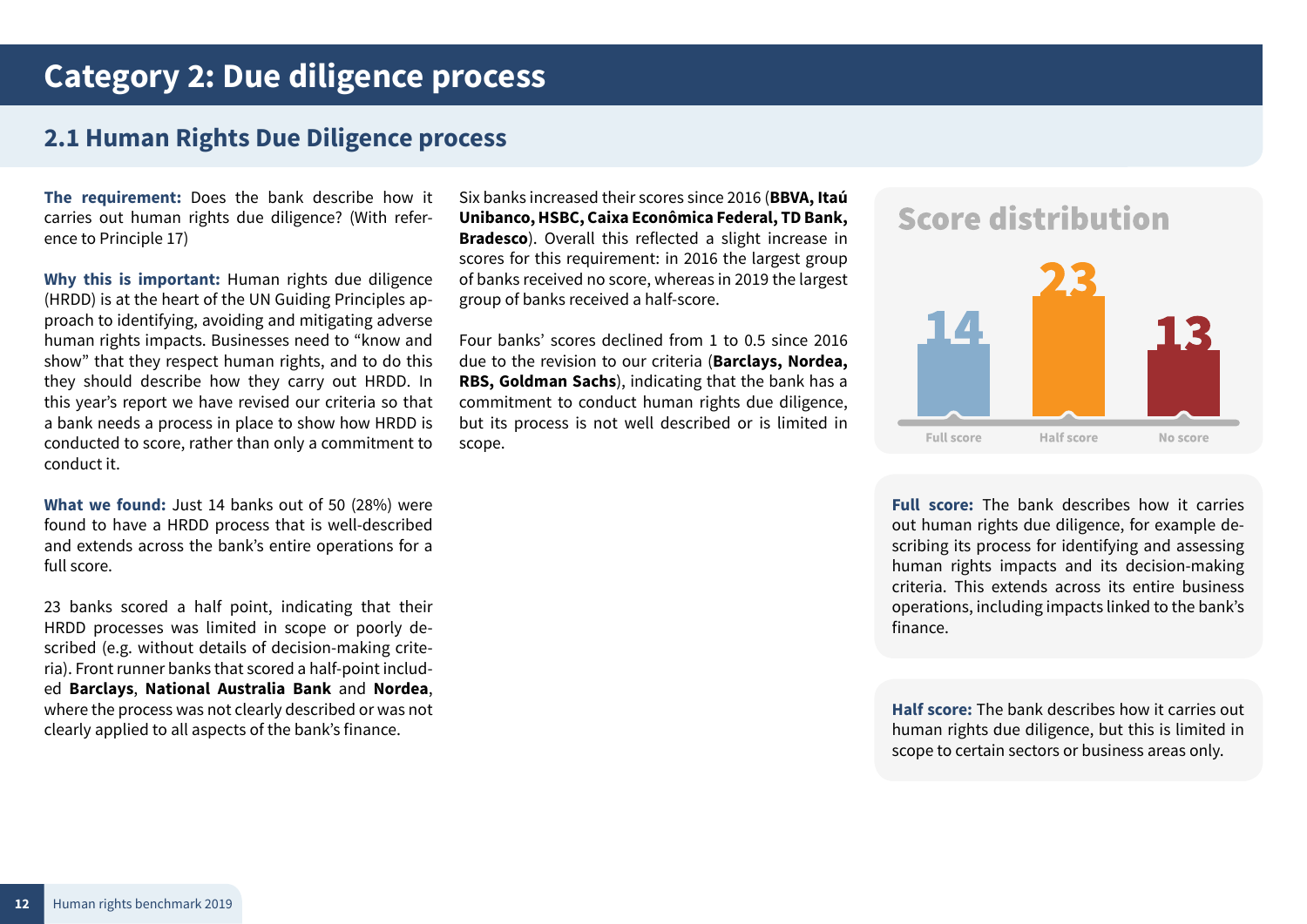#### **2.2 Consultation**

**The requirement:** Does the bank show how its process for identifying and assessing human rights impacts involves meaningful consultation with potentially affected groups and other relevant stakeholders? (With reference to Principle 18, 18b)

**Why this is important:** Enterprises need to understand, as far as possible, the concerns of those who may be directly affected by their operations.<sup>14</sup> This requirement considers whether banks are taking the views of rights-holders into account when identifying actual or potential adverse human rights impacts.

**What we found:** Our results show starkly that banks are not meeting this requirement. As in 2016, no banks fulfilled the criteria for a full score against this requirement, and only 11 achieved a half score (22%, as compared with six banks, or 13%, in 2016.)

Banks that scored a half point on this requirement typically detailed approaches to due diligence that factor in the views of some stakeholders, for example trade unions and civil society groups, but did not describe a process in which the bank systematically seeks the views of potentially affected people. For example, **ABN AMRO** states, "we use a wide variety of sources that inform us on the views of local communities or unions" and refers to engagement with civil society groups, but it does not detail a process for identifying impacts that involves meaningful consultation with potentially affected groups in any systematic way.

Several banks (e.g. **UBS, ING, BBVA**) argued that their membership of the Equator Principles was sufficient to meet this requirement. As the Equator Principles in their current version (at the time of assessment (EP3)) are limited in scope to the financing of large projects (through project finance or corporate loans where proceeds are known); restrict specific human rights due diligence to "limited high risk circumstances"; and require stakeholder engagement only for Category A and B projects in 'non-designated' countries, we do not consider membership of the Equator Principles alone to be sufficient for a half score  $15$ 

Note that we do not look for banks to consult with affected communities directly on a routine basis for a full or half score; rather, we look for banks to ensure the views of potentially affected groups are included in their due diligence in a systematic way. Client confidentiality considerations may prevent banks from engaging with affected communities directly, although banks can attempt to overcome these in several ways – for example by inserting clauses into client contracts reserving the right to disclose details of client relationships in certain circumstances, or by making enquires anonymously or via a consultant.<sup>16</sup>

### **Score distribution**



**Full score:** The bank details how its process for identifying impacts involves meaningful consultation with potentially affected groups. For example, the bank assesses the quality of consultations conducted by clients, and supplements this with its own consultation when necessary or in certain high-risk circumstances.

**Half score:** For example, the bank details a process for identifying impacts which includes consultation, but this is limited to certain groups of stakeholders or business divisions (e.g. potentially affected groups are not involved).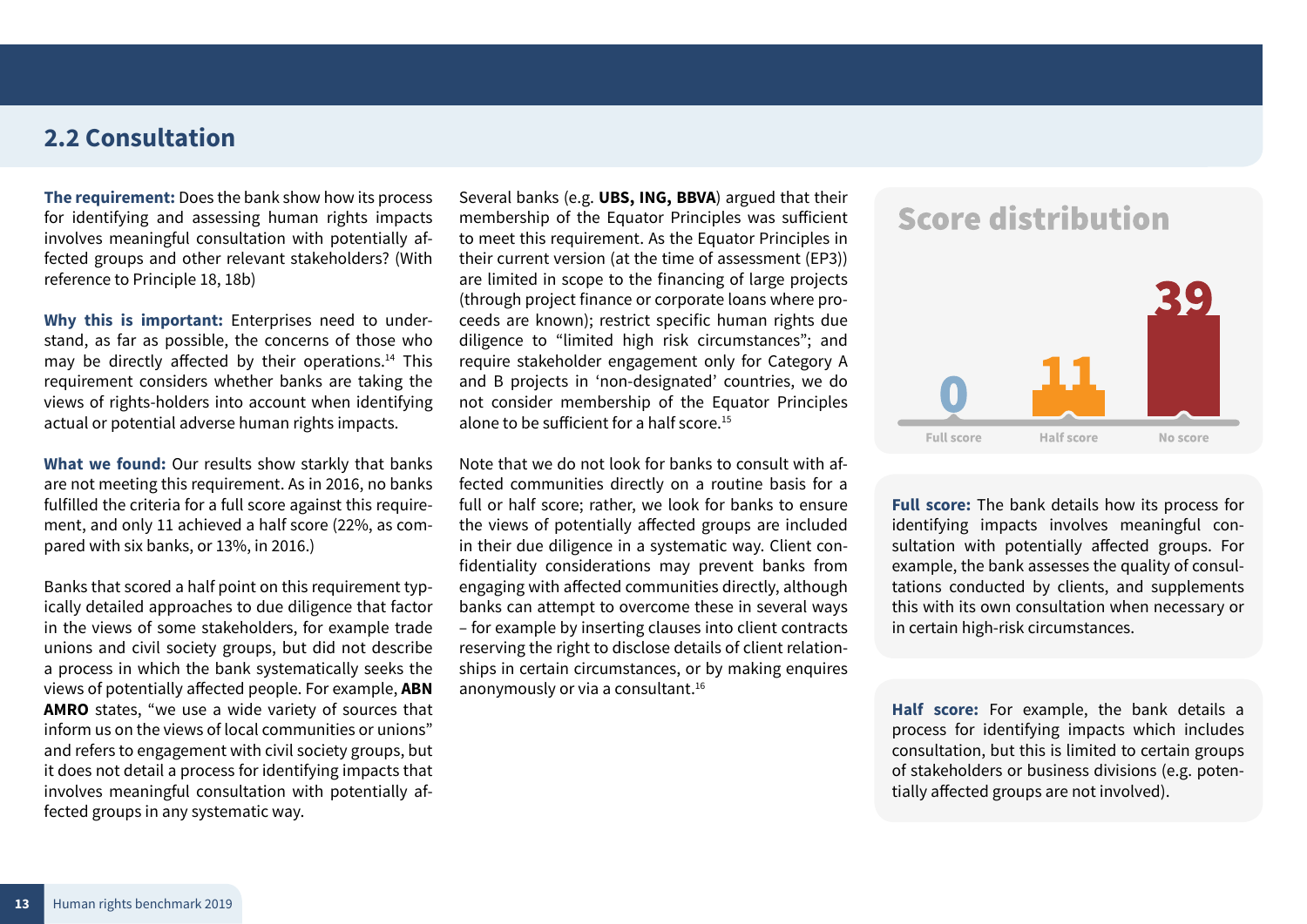#### **2.3 Allocating responsibility**

**The requirement:** Does the bank clearly allocate responsibility for addressing human rights impacts to specific levels and functions within the business enterprise? (With reference to Principle 19, 19a)

**Why this is important:** Allocating responsibility for addressing human rights impacts clearly in a bank's due diligence process is part of ensuring that the findings of the bank's impact assessments are effectively integrated across the business. Describing the differentiated responsibilities of staff and the referral and escalation processes is an indicator of a well-elaborated due diligence process.

**What we found:** This is the requirement that has seen the highest level of improvement in the average score, with 11 banks' scores improving and only one bank's score declining. This was **Rabobank**, which previously had a stand-alone human rights policy but has since integrated it into a broader Sustainability Policy Framework which includes less detail on responsibility for human rights due diligence. Despite this level of improvement, the largest group of banks did not score on this requirement at all (21 banks in 2019, down from 28 banks in 2016).

Banks that improved their score mainly did so through releasing new or updated human rights policies or statements, but others detailed responsibility for addressing human rights impacts through other documents, e.g. in their annual reporting (e.g. **BNP Paribas**) or descriptions of broader ESG processes (e.g. **HSBC**).

### **Score distribution**



**Full score:** The bank details differentiated responsibilities of staff in different functions (e.g. business development, relationship managers, analysts, ESG staff) including referral and escalation processes and ultimate responsibilities.

**Half score:** E.g. the bank details limited information on the main teams responsible for assessing human rights impacts.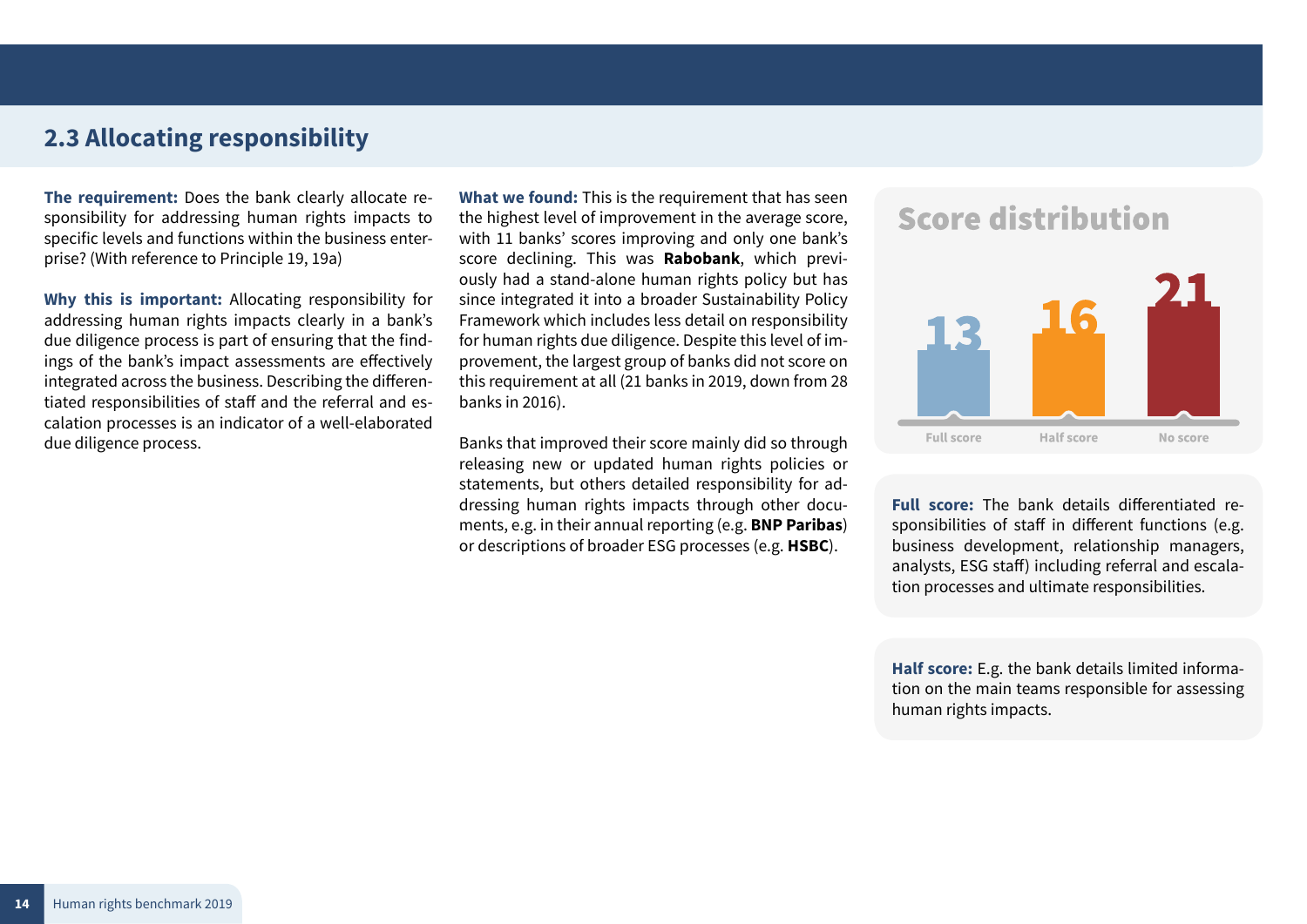#### **2.4 Assessing relationship to impact (New)**

**The requirement:** Does the bank have a process for assessing whether it has caused or contributed to an adverse impact? (With reference to Principle 19, 19b (ii))

**Why this is important:** A business' relationship to a human rights impact – whether it causes or contributes to the impact through its own activity, or is directly linked to the impact through its business relationships – determines whether it has a responsibility to participate in addressing or remediating the impact, under the foundational Principle 13 of the UNGPs. UN advice is clear that banks may contribute to adverse human rights impacts through their finance in certain circumstances and this is also becoming more widely accepted within the banking sector.<sup>17</sup> If banks are to play a role in remediating impacts they have caused, or to which they have contributed, they must have a process for assessing their relationship to an impact – whether it is related to the bank's provision of finance or not.

**What we found:** Alarmingly, only four banks (8%) were found to give any indication that they assess whether they caused or contributed to an adverse human rights impact, with no banks describing a process for making such an assessment. Putting such processes in place is a first step towards ensuring that banks play a role in remedying adverse human rights impacts where appropriate, and to date we have found no examples of banks claiming to have played a role in remediating an adverse impact.

Banks that scored a half point met the requirement in different ways.

**Standard Bank** gives the clearest commitment to assess its relationship to an impact, stating in its Human Rights Statement that it will take "appropriate steps where we discover, or are made aware, that we have caused or contributed to actual or perceived human rights abuses. This may include disciplinary action, exiting a particular business relationship, or constructive engagement with others to promote better practice'".

**ABN AMRO** notes that it assesses its "responsibility and ability to contribute to remediation" in response to complaints raised through its grievance channels only – a position that leaves much to be desired as it gives no indication that the same assessment is made for impacts the bank identifies itself.

**UniCredit** similarly indicates that it assesses its relationship to impacts based on "stakeholders' feedback and grievances" only.

**BBVA** commits "to compensate or cooperate in the effective compensation for any adverse impact for which BBVA is directly responsible", in a statement that does not use the language of 'contribution', although the reference to possible compensation for adverse human rights impacts is welcome and unique among banks reviewed.

### **Score distribution**



**Full score:** The bank has a process in place for assessing whether it has caused or contributed to an adverse impact, and details the process, including decision-making criteria and lines of responsibility. This process is applicable across the bank's entire business operations, including impacts linked to the bank's finance.

**Half score:** For example, the bank indicates that it assesses whether it has caused or contributed to an adverse impact as part of its human rights due diligence, without detailing the process.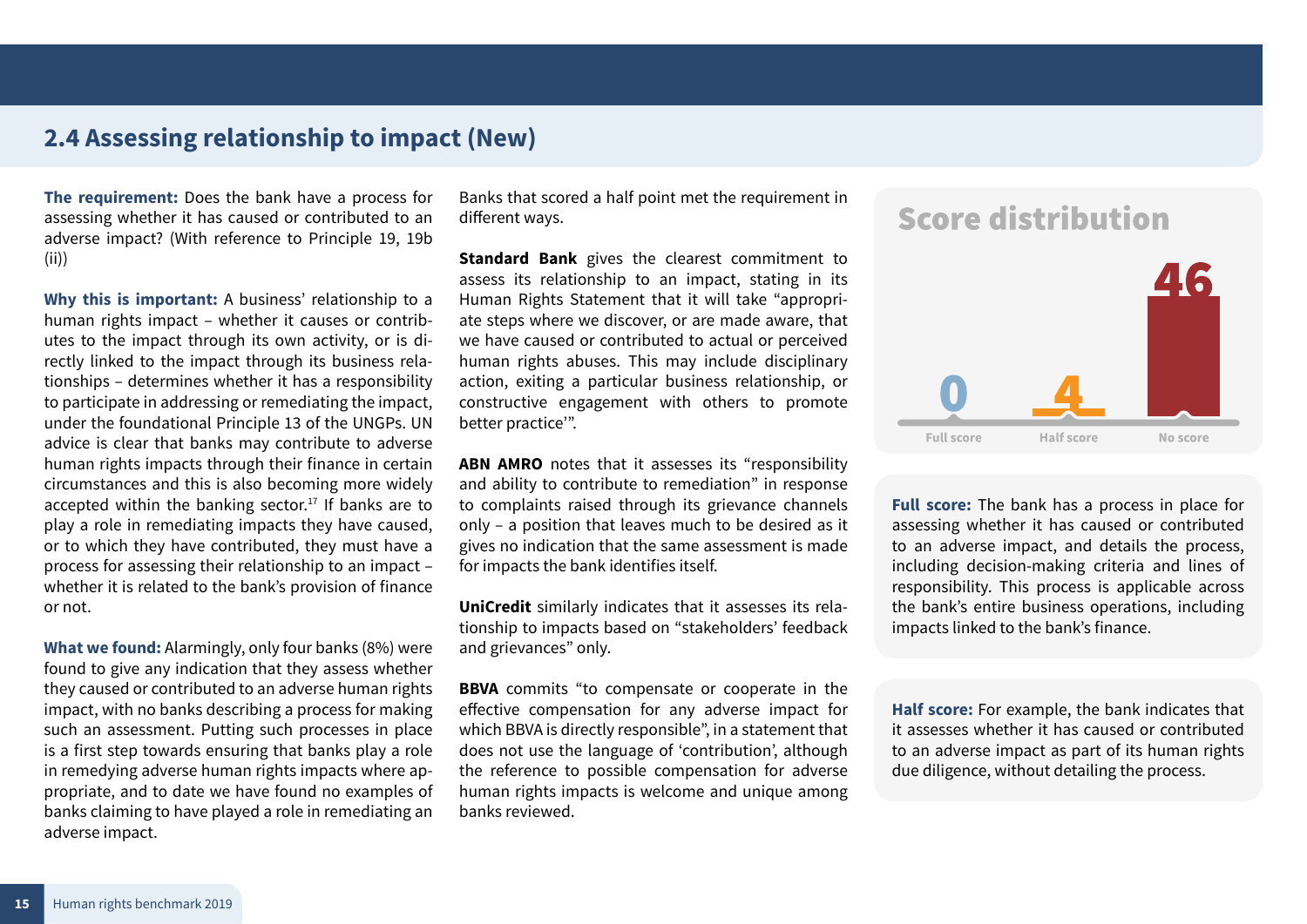#### **2.5 Tracking effectiveness**

**The requirement:** Does the bank verify whether adverse human rights impacts are being addressed, by tracking the effectiveness of its response? (With reference to Principle 20)

**Why this is important:** As guidance to the UNGPs notes, it is generally recognized that "what gets measured gets managed". Accordingly, tracking and measuring the success of a bank's response to both potential and actual adverse human rights impact is essential for the bank and its stakeholders to know whether its approach is having an impact.

**Our findings:** The vast majority of banks (44 out of 50, or 88%) failed to score against this requirement, providing no evidence that they track the effectiveness of their response to adverse human rights impacts. Banks that scored a half point were **Rabobank, ANZ, Barclays, Intesa Sanpaolo, UniCredit** and **Itaú Unibanco.** 

These banks described elements of a process for tracking their response to human rights impacts, but usually in rather general terms. For example, **Barclays** speaks directly to the requirement, stating, "We monitor the effectiveness of our approach through reviewing adherence to management frameworks, policies and standards [….] and on-going dialogue on human rights with external organisations, peer companies and initiatives." This stops short of evaluating whether the bank's response to specific human rights impacts has been effective in preventing or mitigating those impacts.

Guidance to the UNGPs indicates the kind of tracking system which is expected. This could "simply review how [the business] has responded to the potential impact identified, and whether – or to what extent – these responses prevented the impact. But wherever a significant human rights impact has occurred, the enterprise is well advised also to undertake a root cause analysis or equivalent process to identify how and why it occurred."18 There is no evidence of banks having a process in place that hones in on specific impacts identified and whether the bank's response has been effective – let alone undertaking the kind of root cause analysis that is appropriate for more significant impacts.

Our requirement for a half score has changed this year to better align with the text of Principle 20. In 2016 we awarded a half score where banks reported human rights indicators. We now assess indicators in the new requirement 3.3 under the Reporting chapter. As a consequence, nine banks' scores declined in 2019 and no scores improved, with banks whose scores declined typically picking up additional scores under 3.3.





**Full score:** The bank describes a process for tracking the effectiveness of its response to adverse human rights impacts. This process details indicators and draws on feedback from internal and external sources, including affected stakeholders. It is applicable across the bank's entire business operations, including impacts linked to the bank's finance.

**Half score:** For example, the bank describes a process for tracking effectiveness of its response to adverse human rights impacts, but: this is limited in scope to impacts arising from certain business activities or sectors; indicators are not detailed; or the process does not include feedback from internal and external sources.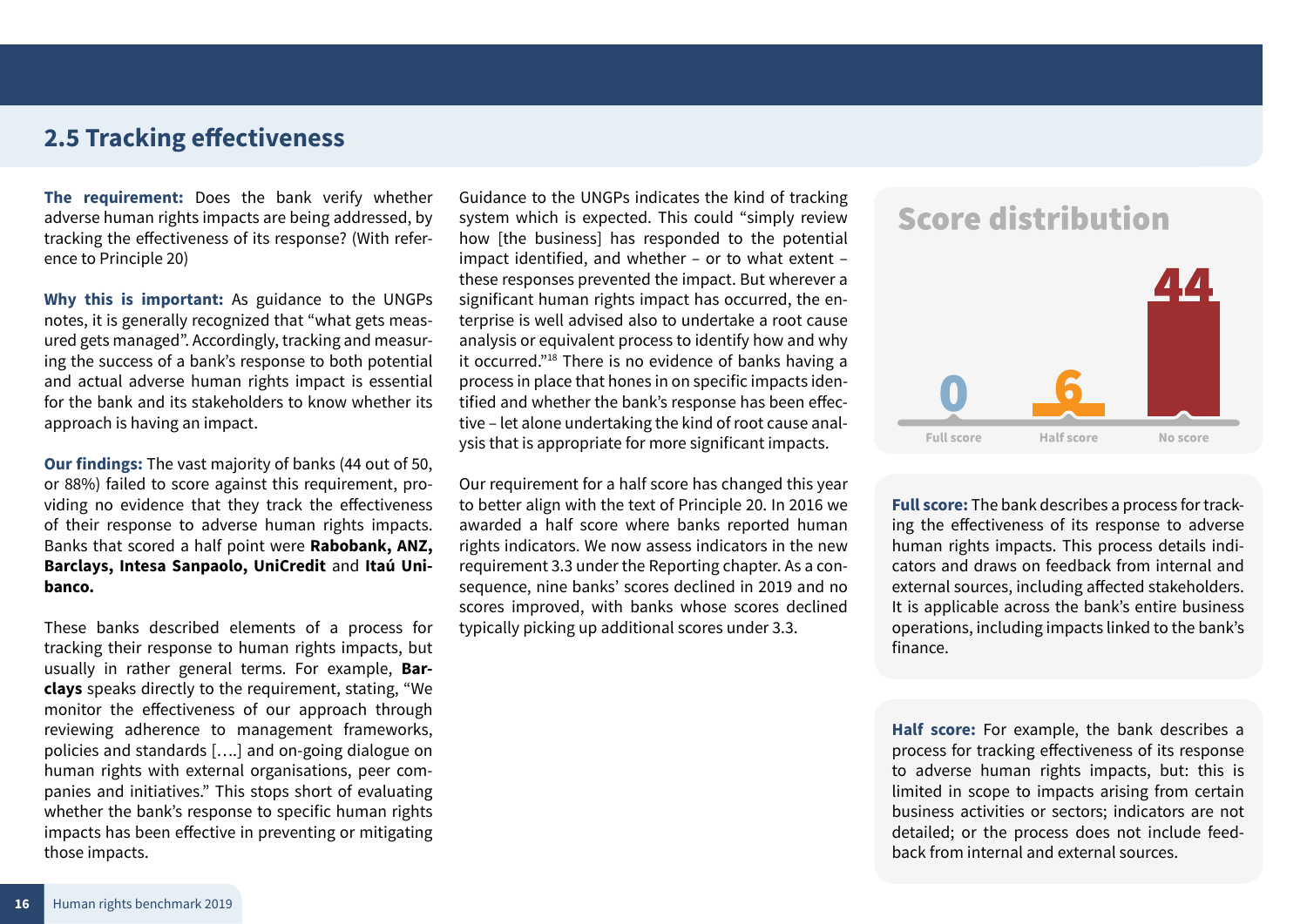#### <span id="page-16-0"></span>**Box: The UK Modern Slavery Act**

The UK Modern Slavery Act (MSA) 2015 requires companies active in the UK to annually publish a "slavery and human trafficking statement" showing what steps they have taken to tackle modern slavery in their business and supply chains. The Act applies widely to global business above a certain turnover where they "carry on business" in the UK. Of the 50 banks covered in this Benchmark, 42 were found to have published statements under the MSA, either for the entire bank or a UK or European subsidiary or branch.

Banks' statements under the MSA were reviewed as part of the research for this benchmarking exercise and only contributed to increased scores in a handful of cases (**RBS, Standard Chartered, Wells Fargo, Commonwealth Bank** and **Deutsche Bank**). Our review of these statements tends to support the conclusion of the Business and Human Rights Resource Centre, that most companies' statements remain generic, "committing to fight modern slavery, without explaining how."19

Banks' MSA statements were typically limited to detailing organisational structure and listing or paraphrasing relevant policies, including supplier codes of conduct, environmental and social risk policies, employee speak-up policies and anti-money laundering policies. These often focused on employees and suppliers, with impacts relating to clients or customers given less attention. Several banks did not mention their clients or customers in their MSA statements at all (**ANZ, Bank of America, Bank of China, CIBC, Crédit Agricole, Credit Suisse, Mitsubishi UFJ, Mizuho, Standard Bank, TD Bank**).

In addition, banks often stated that they are not aware, or have not been made aware, of any incidents related to slavery and human trafficking (e.g. **ANZ, China Construction Bank, Lloyds Banking Group, Mizuho, National Australia Bank, RBS, Standard Bank**). The report of the Financial Sector Commission on Modern Slavery and Human Trafficking recently found an estimated 40.3 million people in modern slavery or victims of human trafficking worldwide, with victims working in sectors including manufacturing, construction and mining - significant clients of the banking sector.<sup>20</sup> Victims also often interact directly with banks as retail clients. As such, for a bank to find that it is unaware of any incidents relating to slavery and human trafficking connected to its business suggests its due diligence is inadequate, rather than indicating a clean bill of health.

Banks whose statements included more substance on their potential links to modern slavery and trafficking included **ABN AMRO**, which detailed measures taken to assess clients on modern slavery risk factors in detail, and **Standard Chartered** and **Barclays**, which presented case studies including follow-up steps requested from particular client companies or projects. Another important impact of the MSA is that it has compelled some 'laggard' banks to consider the issues of modern slavery and trafficking and brought it onto the agenda at Board level, at banks which previously have no track record when it comes to addressing human rights impacts, including banks that scored zero and close to zero in this benchmark.

A recent review of the UK Modern Slavery Act recommended among others steps that the reporting criteria of the Act be made mandatory, and that companies no longer be allowed to report they have taken "no steps" in the last financial year to address modern slavery risks.21 Regarding the banking sector, our analysis suggests the Act should also make clear that banks need to extend their due diligence beyond staff and supply chains to cover their core business, the provision of finance.

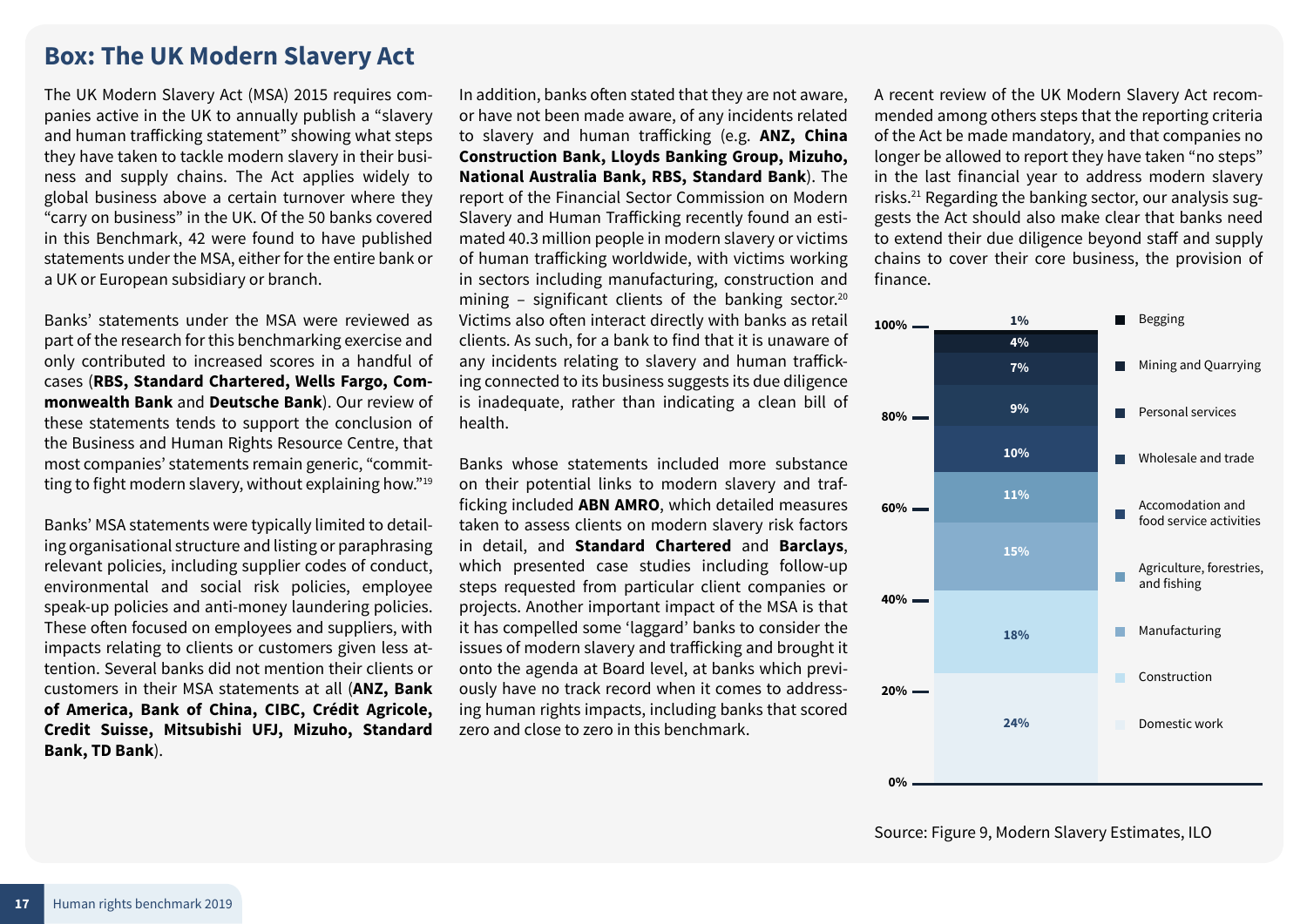### <span id="page-17-0"></span>**Category 3: Reporting**

### **3.1 Reporting**

**The requirement:** Does the bank report formally on how it addresses its human rights impacts externally? (With reference to Principle 21)

**Why this is important:** As well as committing to respect human rights and developing a due diligence process, banks need to communicate how these commitments are implemented in practice. Reporting on human rights, whether in a stand-alone human rights report, an annual Sustainability Report or integrated with financial reporting, is needed for banks to show the impact of their policies in terms of practical action to manage, prevent and mitigate human rights impacts.

**What we found:** Human rights reporting by banks has become more developed since our last benchmark in 2016, but remains very limited overall. The number of banks with no human rights reporting to speak of – those scoring 0 – has declined to 12 (24%) from 15 (33%) in 2016. These banks are **Morgan Stanley, JPMorgan Chase, Goldman Sachs, Mitsubishi UFJ, Crédit Agricole, Bank of America, Canadian Imperial Bank, Sberbank, Royal Bank of Canada, Agricultural Bank of China, Bank of China and China Construction Bank**. Of these, **Morgan Stanley** and **JPMorgan Chase**  are ranked as 'followers', with commitments to respect human rights and due diligence processes to some extent in place, and the remainder are 'laggards'.

Only six banks achieve a full score: **ABN AMRO, ING Group, Citi, Westpac, Intesa Sanpaolo** and **BNP Paribas**. All of these banks except Intesa Sanpaolo follow or refer to the UN Guiding Principles Reporting Framework and present an analysis of the bank's most salient human rights risks.<sup>22</sup> Intesa Sanpaolo does not use the Reporting Framework but presents an assessment of the bank's main areas of human rights impact with details on how each is managed.

The largest number of banks score a half point, typically for reporting that mentions some internal human rights developments but does not include an analysis of the bank's main areas of impact. This includes several 'front runner' banks, including **Rabobank, ANZ, BBVA, Barclays, National Australia Bank** and **Nordea**.

**ING** and **ABN AMRO** are the only banks in this study to have produced a stand-alone human rights report. Both banks are participating in the Dutch Banking Sector Agreement on Human Rights, which requires banks to report "in line with or equivalent to the UN Guiding Principles Reporting Framework".23 **Rabobank** is also part of this agreement, but has not yet, at the time of writing, met its commitment in this regard.

# **Score distribution**



**Full score:** The bank reports formally on what its main human rights impacts are, and details how it addresses them.

**Half score:** For example, the bank reports on some internal human rights developments (e.g. policy developments), but this does not include reporting on how it addresses impacts.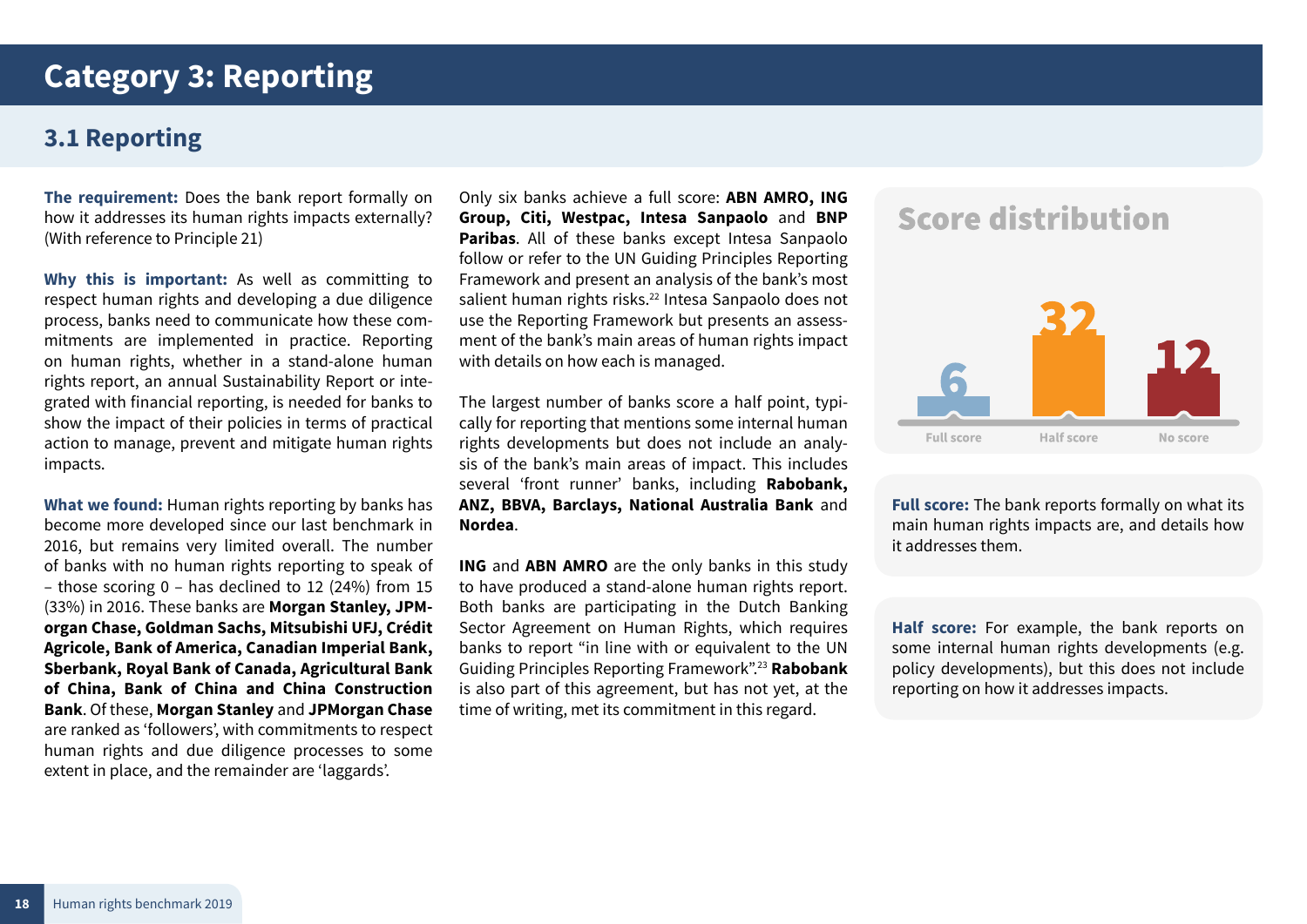#### **3.2 Adequacy of response**

**The requirement:** Does the bank's reporting provide information that is sufficient to evaluate the adequacy of its response to particular human rights impacts? (With reference to Principle 21)

**Why is this important:** To respect human rights, businesses need to take steps to avoid or prevent specific human rights impacts occurring, and to address or mitigate such impacts when they do occur. Strong human rights reporting from banks acknowledges that adverse impacts do occur and discusses the steps taken by the bank in response, in a way which is sufficient for stakeholders to understand whether the response is appropriate.

**What we found:** Our benchmark looks for a *minimum standard* of compliance with this requirement, awarding a half score where *at least one* significant human rights impact is discussed, and a full score where this gives details of concrete actions taken and follow-up steps requested. Despite this low bar, only 12 banks scored on this requirement, with 38 (or 76%) of banks failing to report on any specific adverse human rights impacts. The two banks to receive a full score were **ABN AMRO** and **ING**, also the only two banks covered in this study to have produced stand-alone human rights reporting.

There has been some improvement since 2016, when no banks were awarded a full score and nine were given a half score. **BBVA, ING, Barclays, Westpac, Standard Chartered** and **Banco do Brasil** all improved from a zero score in 2016. **(Rabobank, Citi, National Australia Bank, Nordea** and **Wells Fargo**  achieved a half score in 2016 and 2019.) Yet amidst this net improvement, some banks' human rights reporting has become poorer. Scores for **ANZ, BNP Paribas, UBS**  and **Commonwealth Bank** declined from 0.5 to 0, indicating that we found reporting on at least one specific impact in the bank's most recent reporting in 2016 but not in 2019.

Two banks provided an explanation for not reporting on any specific adverse human rights impacts in their reporting: they had not found any. **Lloyds Banking Group** noted in its report, "zero cases identified of human rights abuses in 2018". Similarly, **Sumitomo Mitsui Trust** reported that it "has not had any cases of infringement of human rights in the past three years." In neither case did the bank show how this finding was backed by a credible research process.

We look further at reporting by banks on specific companies and projects with associated human rights impacts in ["Box: Reporting on specific companies and](#page-20-1) [projects"](#page-20-1) below.

### **Score distribution**



**Full score:** The bank reports on how it has sought to address specific severe human rights impacts, and the reporting is sufficient to evaluate the adequacy of its response (e.g. describing concrete actions taken, follow-up steps requested from clients or investee companies.)

**Half score:** The bank reports on how it has sought to address specific severe human rights impacts, but the reporting is not sufficient to evaluate the adequacy of the response.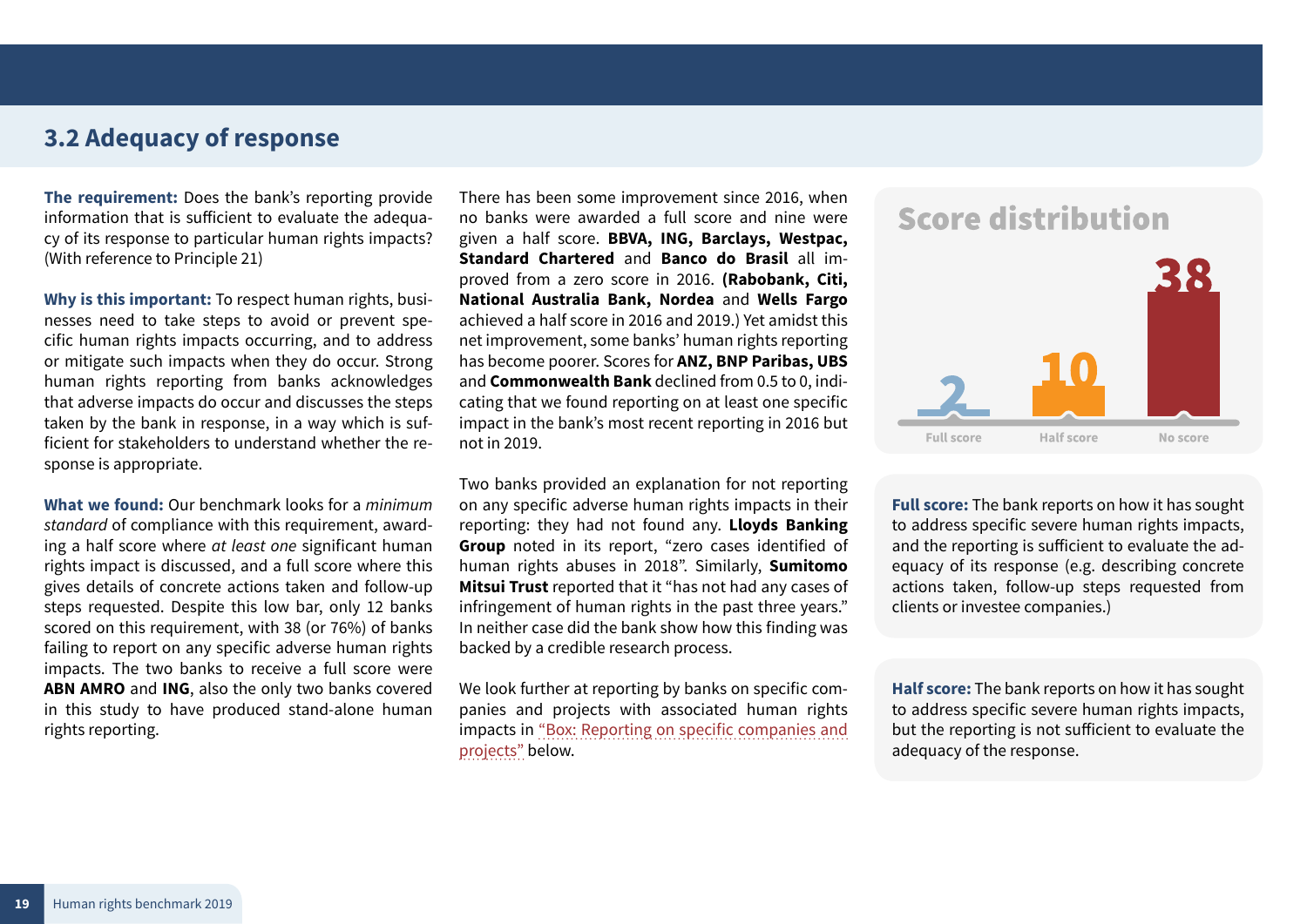#### **3.3 Indicators (New)**

**The requirement:** Does the bank's reporting include indicators for how it identifies and addresses adverse impacts on human rights? (With reference to Principle 21, commentary)

**Why is this important:** Indicators, whether qualitative or quantitative, are an important basis for tracking the effectiveness of a bank's response to human rights impacts. Reporting on indicators used for tracking, and on indicators covering the results of the bank's efforts to identify and address adverse impacts, is important to help stakeholders understand how successfully the bank is managing these impacts.

**What we found:** A large majority of banks (37 out of 50, or 74%) did not report indicators relating to their human rights performance at all. This reflects the generally limited level of human rights reporting currently evident in the banking sector.

Only one bank, **Rabobank**, scored a full point for this requirement. Rabobank reports data on, and brief summaries of, its engagement with clients, including human rights controversies and whether the client is taking action. This is not presented as a formal human rights performance indicator, but presents numbers and type of impacts identified, and assessment of progress towards addressing each impact, and is considered sufficient for a full score.

Twelve banks scored a half point for reporting at least one indicator relating to human rights performance. Indicators included numbers of human rights assessments of clients carried out; breakdowns of human rights engagement by issue; and numbers of clients excluded for human rights reasons. Some poor performing banks overall scored on this indicator; for example, **State Bank of India** received half a point for reporting an indicator relating to complaints of sexual harassment received, making up half of the bank's total score of 1 out of 14.

Banks only scored where the indicators reported related specifically to human rights issues or performance. Following input from our Independent Academic Advisory Panel (see ["Appendix III: Statement](#page-32-1) [from the Independent Academic Advisory Panel"](#page-32-1)), indicators relating to staff human rights training were not considered sufficient for a score or half-score, as these do not relate to human rights performance or outcomes. Indicators relating to broad environmental and social performance (e.g. "percentage of assets with an ESG investment approach") also did not score unless human rights were specifically broken out.

### **Score distribution**



**Full score:** Indicators relating to the bank's main human rights impacts are included in reporting. For example, number and type of impacts identified, and assessment of progress towards addressing each impact.

**Half score:** The bank's reporting includes at least one indicator relating to the bank's human rights performance, but these do not cover the bank's main human rights impacts (e.g. as defined by the bank).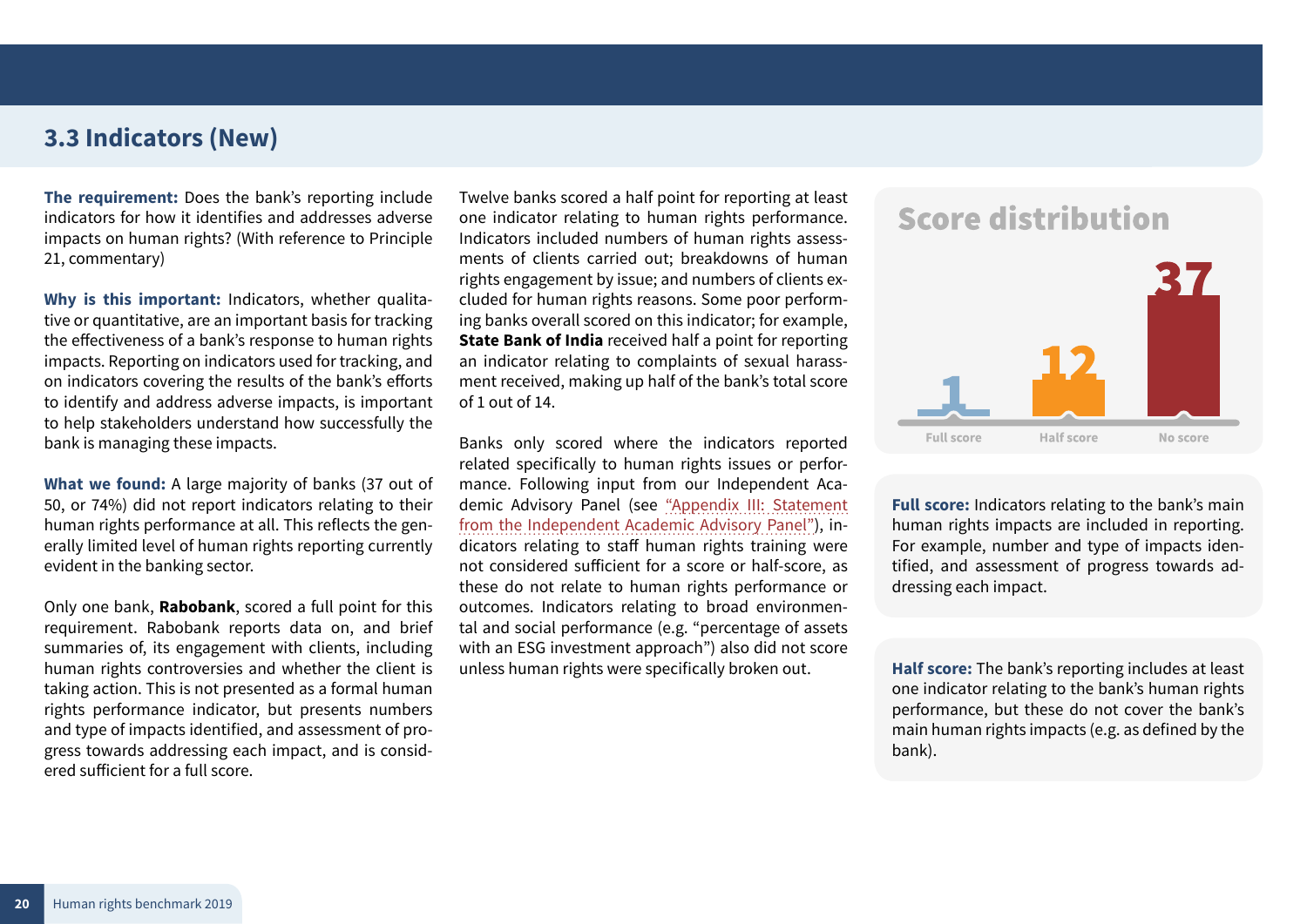#### <span id="page-20-1"></span><span id="page-20-0"></span>**Box: Reporting on specific companies and projects**

As Chapter 3 shows, human rights reporting by most banks is limited to internal policy developments, with only very few banks considering their main human rights risks, discussing specific impacts or reporting related indicators. In particular, 3.2 shows very little reporting of measures taken to address specific adverse impacts to which the bank was linked. Of the 10 banks that gained a half score against this requirement, most reported briefly on one or two specific adverse human rights impacts, with limited details about follow-up steps taken and no mention of the specific company or project financed.

We do not require reporting of specific company or project names for banks to score against any of our criteria in this Benchmark, however disclosing the names of clients, projects or investee companies will make reporting on the bank's response to a human rights issue clearer and more straightforward. We assessed the human rights reporting of all 50 banks reviewed for this Benchmark for mentions of specific customers or projects with related human rights issues. We found only four, and three of these related to the same project.

#### These were:

• **ANZ**, which included a brief case study on the Phnom Penh Sugar Company. ANZ has been subject to a complaint at the OECD National Contact Point regarding its finance for Phnom Penh Sugar in 2014.

• **ABN AMRO, ING** and **Wells Fargo**, all of which mentioned their links to the Dakota Access Pipeline (DAPL). ABN and ING both included one-page case studies detailing their response to the high-profile case, while Wells Fargo only mentioned in one sentence that it had 'enhanced' its due diligence as a result of 'issues that arose'.

A small number of other banks mention engagement with specific customers regarding human rights issues outside of their reporting. For example, **National Australia Bank** discussed its engagement with the palm oil and agribusiness company Wilmar on its website.<sup>24</sup> Wilmar has been consistently linked to human rights abuses involving land grabs and community conflicts in Indonesia and several African nations and has received ongoing and large-scale finance from all four big Australian banks.<sup>25</sup>

Several other banks have also mentioned DAPL on their websites or in previous years' reporting, including in the context of stepping away from their finance for the pipeline.<sup>26</sup> However, overall the picture is clear – banks hardly ever mention specific companies and projects in the context of human rights, and when they do, it is in relation to very high-profile cases in which the bank's link to the company or project concerned was widely reported in the media.

A reason often advanced by banks for not reporting in more detail on specific impacts is that they are unable to do so for 'client confidentiality reasons'. There are several problems with this argument.

Firstly, banks are able to report on their relationships and engagement with specific clients, with the client's consent. Given the extremely low level of such reporting, it seems banks are simply not requesting such consent in a systematic way.

Secondly, banks can ask for this consent as part of the process of client onboarding, as some smaller banks already do. This has been cited as good practice by the OECD's recent report on Responsible Business Conduct in corporate lending, which urges standard loan agreements to be adapted to allow for standardised disclosure.<sup>27</sup>

Finally, there is no barrier to banks reporting about actions they have taken regarding investee companies (for example, companies in which banks manage shareholdings through their asset management divisions), as these relationships are not protected by client confidentiality, and yet we did not find evidence of reporting of specific human rights issues relating to asset management either.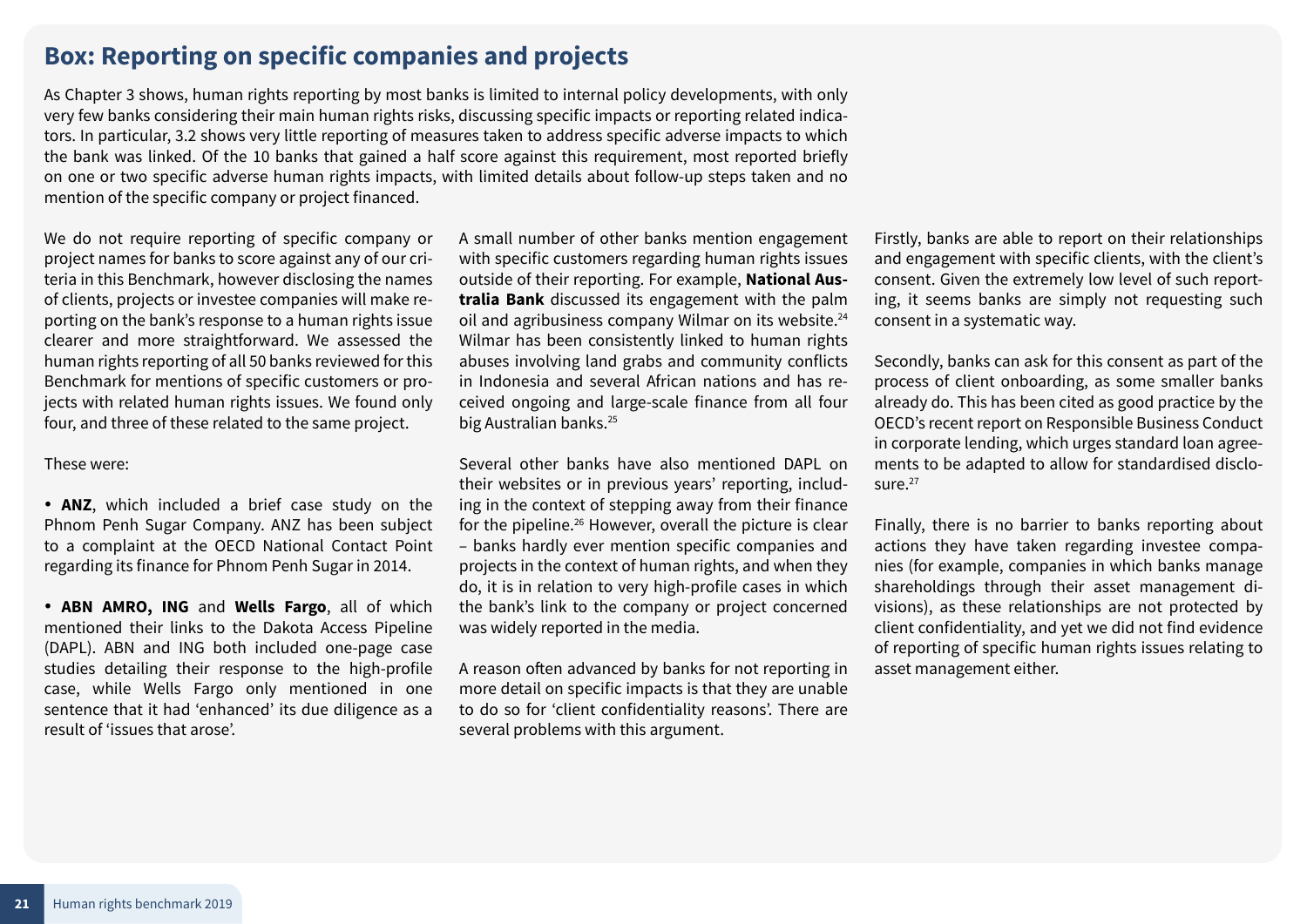### <span id="page-21-0"></span>**Category 4: Remedy**

#### **4.1 Remediation**

**The requirement:** Does the bank provide for, or cooperate in, the remediation of adverse impacts to which it identifies it has caused or contributed? (With reference to Principle 22)

**Why is this important:** When a business identifies that it may have caused or contributed to an adverse human rights impact, the responsibility to respect human rights means that it should play an active role in remedying the impact. Remedy is also a relevant consideration for banks when they are directly linked to an impact, but have not contributed to it, where they can seek to enable their clients to provide remedy.<sup>28</sup>

**What we found:** There is an almost total absence of evidence that banks are playing any role in remediating adverse human rights impacts in practice. None of the banks we reviewed disclosed efforts to cooperate in the remediation of specific impacts in their reporting or elsewhere, or assessed whether their efforts had played a role in ensuring that human rights impacts were remediated. One exception to this was that **BBVA** claimed in its response to our draft scores that it had cooperated in the remediation of adverse impacts in the case of two of its clients (in the cases of Ferrovial and the Dakota Access Pipeline). This is welcome, however the level of evidence provided is not sufficient to evaluate the adequacy of the bank's actions and the extent to which the impacts have been remediated.

We found an increase in the number of banks with a clear commitment to remediate adverse human rights impacts (11 banks, compared with six in 2016). These were **ABN AMRO, Rabobank, BBVA, Citi, Barclays, National Australia Bank, Westpac, Nordea, UniCredit, Standard Chartered** and **Société Générale.** These banks received a half score, as none disclosed a clear process for remediating human rights abuses where they are responsible for doing so.

### **Score distribution**



**Full score:** The bank makes a clear commitment to providing for or cooperating in the remediation of human rights impacts to which it has caused or contributed and details a process for remediating such impacts (e.g. through participation in legitimate processes including judicial and nonjudicial mechanisms, as appropriate).

**Half score:** For example, the bank makes a clear commitment to remediation of human rights impacts but does not detail the process for remediation.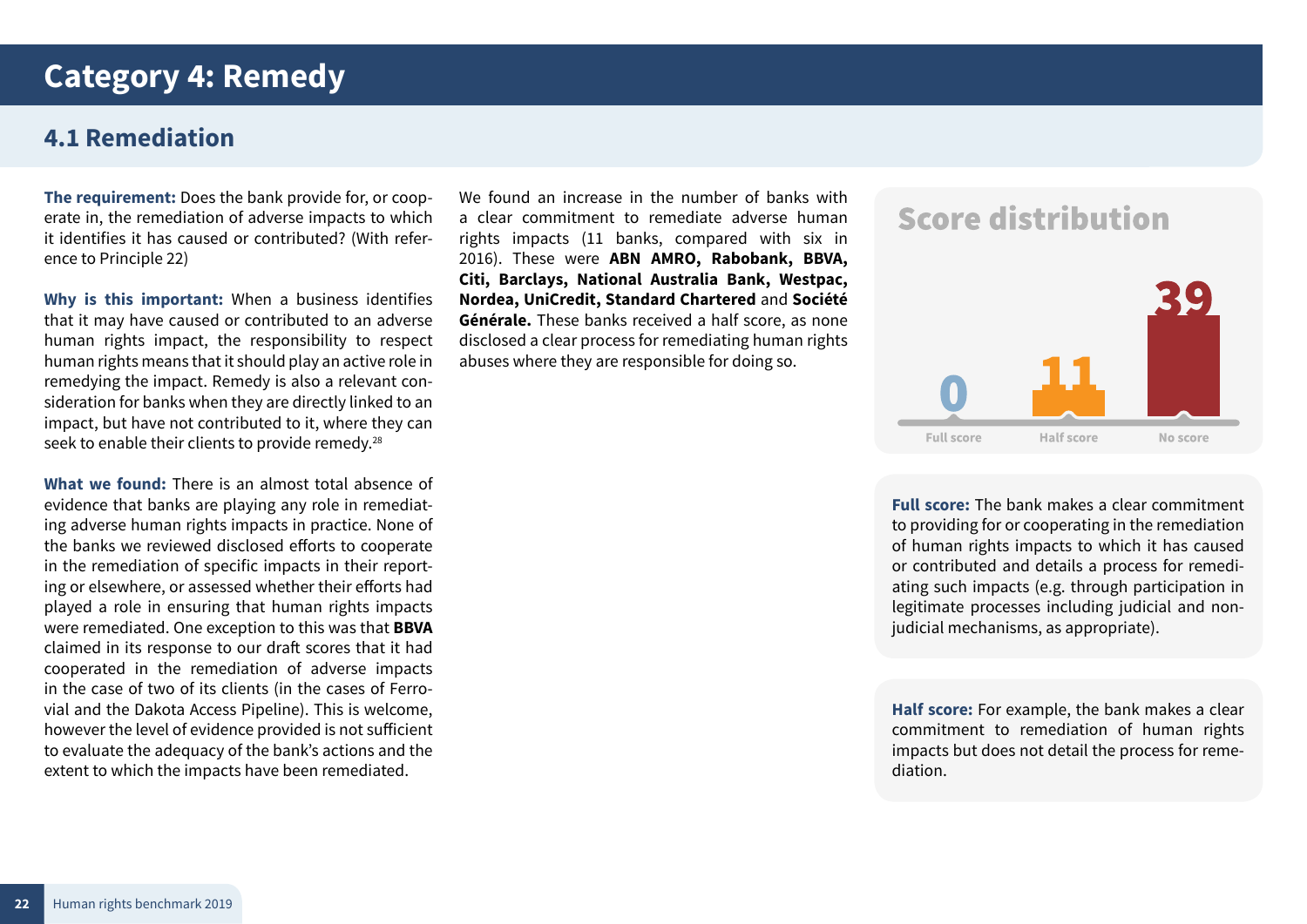#### **4.2 Grievance mechanism**

**The requirement:** Has the bank established or participated in a grievance mechanism for individuals and communities who may be adversely impacted by its activities? (With reference to Principle 29)

**Why is this important:** As well as having a responsibility to remediate human rights impacts that *the business itself* identifies it has caused or contributed to, businesses have a responsibility to allow those who feel their rights have been impacted to raise their own grievances and seek remediation. This includes for grievances the business has caused or contributed to, as well as those to which it is directly linked, as a grievance must first be raised before the relationship of the business to the impact can be established.

Concerned by the lack of progress towards the development of effective grievance mechanisms in the banking sector, BankTrack and Oxfam Australia published an extensive briefing paper reviewing banks' responsibilities and providing suggestions and recommendations for how banks can develop and implement effective grievance mechanisms that will be legitimate, trusted and meet their responsibilities under the Guiding Principles ('Developing Effective Grievance Mechanisms in the Banking Sector', 2018).<sup>29</sup>

**What we found:** While banks sometimes ask or require certain clients or project companies to establish grievance mechanisms, they are failing to meet the responsibility to establish or participate in grievance mechanisms themselves. In 2019, 39 out of 50 banks (78%) received no score for this requirement, meaning they lack any channel through which affected people can raise human rights related complaints to the bank, other than channels limited to customers and staff. This compares to 37 out of 45 banks (82%) in 2016.

Only one bank, **National Australia Bank**, received a full score in 2019.<sup>30</sup> The bank commits to "maintain dispute resolution processes for parties who feel aggrieved", makes channels available online through which complaints can be raised by affected people, and provides details of the process.<sup>31</sup> The channels do not specifically mention that they are open for human rights related complaints, although this is made clear elsewhere, e.g. in the bank's reporting. The bank does not show how its grievance mechanisms meet effectiveness criteria (assessed in 4.3). **ABN AMRO** stated in its Human Rights Report it is planning to establish a grievance mechanism, which is welcome, although it would be premature to score the bank on this future commitment.

### **Score distribution**



**Full score:** The bank operates or participates in a channel through which complaints or grievances can be raised to the bank, which is explicitly able to address human rights related issues, and which is open to all who may be adversely impacted by its operations, products and services.

**Half score:** The bank operates or participates in a channel through which human rights complaints or grievances can be raised to the bank by communities impacted by its finance, but it is restricted to certain sectors or business areas. Complaints mechanisms which are restricted to employees and/or customers do not receive a score.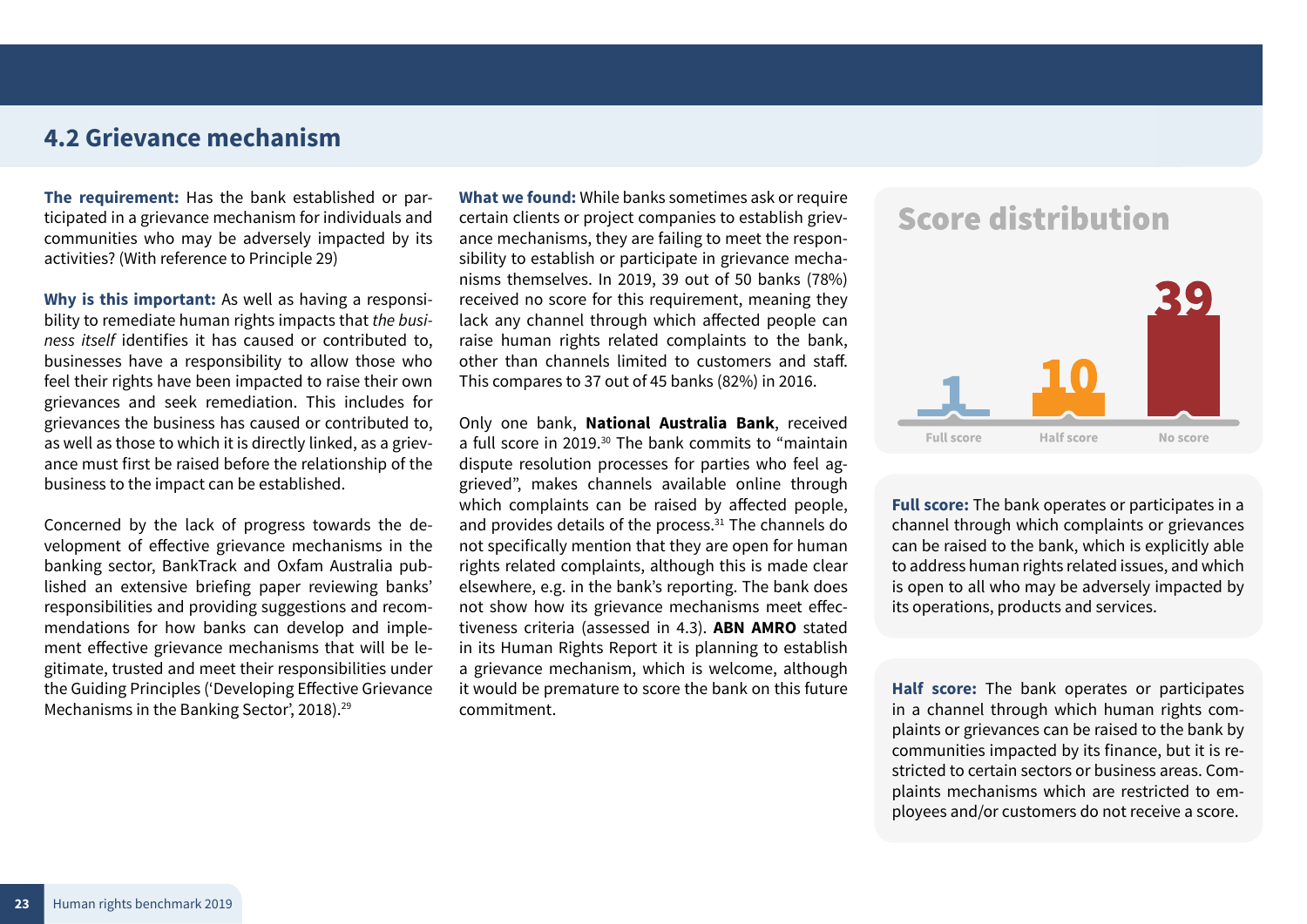#### **4.3 Effectiveness criteria**

**The requirement:** Does the bank's grievance mechanism meet effectiveness criteria? (With reference to Principle 31)

**Why is this important:** Bank grievance mechanisms need to be designed thoughtfully and with careful attention to the effectiveness criteria established in the UN Guiding Principles. These set out that non-judicial grievance mechanisms, whether State-based or non-State-based, should be legitimate, accessible, predictable, equitable, transparent, rights-compatible and a source of continuous learning. Operational-level grievance mechanisms, including company-level and siteor project-level mechanisms, should also be based on engagement and dialogue – consulting the stakeholder groups for whose use they are intended on their design and performance, and focusing on dialogue as the means to address and resolve grievances.

**What we found:** As in previous years' reports, we found no evidence of banks operating or participating in effective grievance mechanisms, despite this being a clear requirement of the responsibility to respect human rights.

To score a full or a half score on this requirement requires banks to have a grievance mechanism in place (their own or one in which they participate), i.e. to score a full point for the previous requirement (4.2). As such, at present there is only one bank that meets the bar for assessment here (**National Australia Bank**). In line with the overall approach of this benchmarking report, we do not independently assess the effectiveness of the mechanism, but look for banks to illustrate how they consider they are implementing the requirements of the Guiding Principles, or to "know and show", in the language of the Principles. NAB does not (yet) show how its grievance mechanism meets effectiveness criteria.

For a half score, the grievance mechanism need only to show that it meets two elements of the effectiveness criteria. In this way, we hope to set the bar for a half score at an achievable level. For example, the bank may show that its grievance mechanism is predictable ("providing a clear and known procedure with an indicative time frame for each stage, and clarity on the types of process and outcome available and means of monitoring implementation") and transparent ("keeping parties to a grievance informed about its progress, and providing sufficient information about the mechanism's performance to build confidence in its effectiveness and meet any public interest at stake"). Suggested steps banks can follow to developing their own grievance mechanisms using the effectiveness criteria are detailed in 'Developing Effective Grievance Mechanisms in the Banking Sector' (BankTrack and Oxfam Australia, 2018).<sup>32</sup>

### **Score distribution**



**Full score:** The bank operates or participates in a grievance mechanism (i.e. which meets the requirement for a full score in 4.2 above) and shows how this meets all effectiveness criteria.

**Half score:** The bank has established a grievance mechanism (i.e. which meets the requirement for a full score in 4.2 above) and shows how this meets at least two aspects of the effectiveness criteria.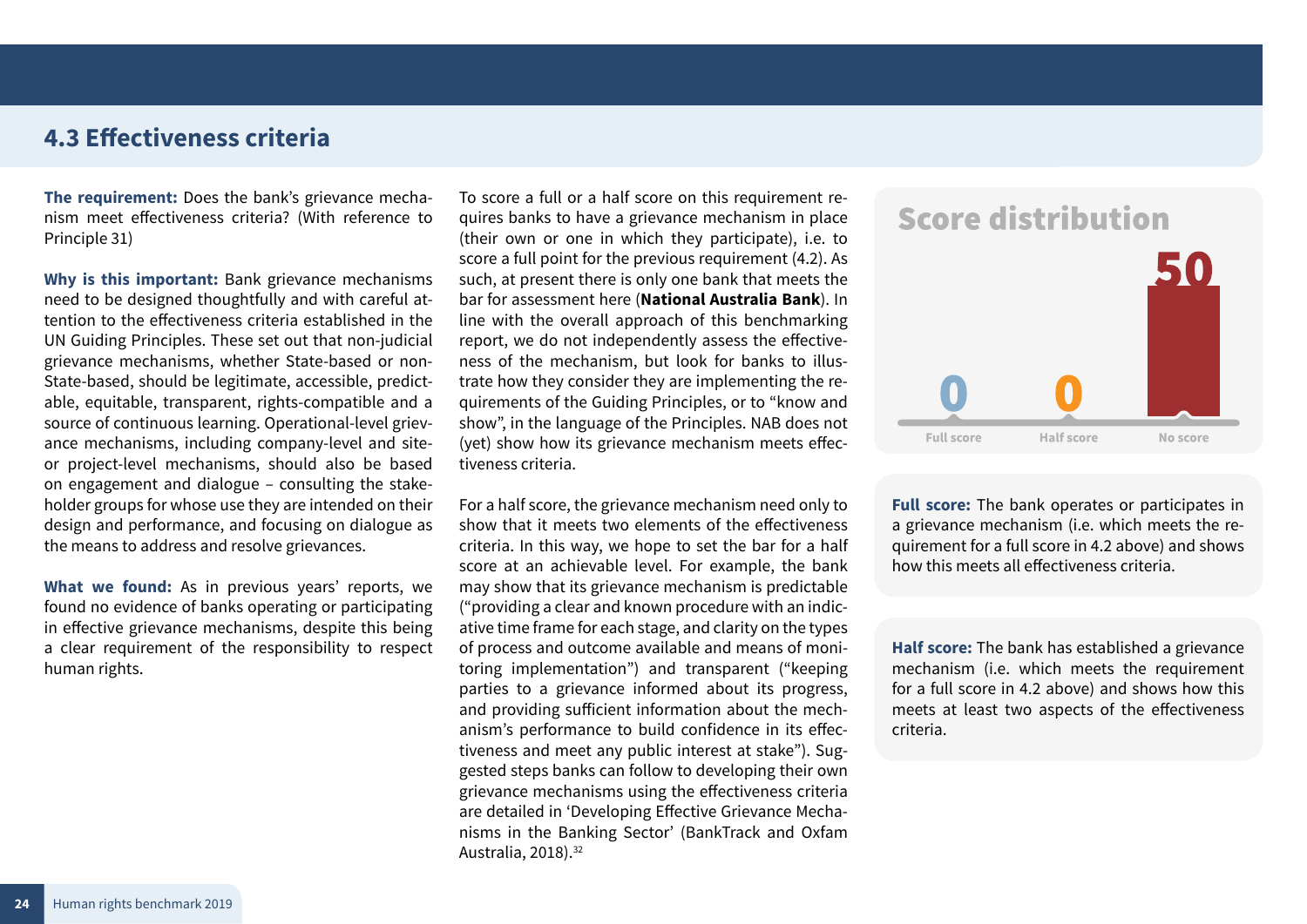#### <span id="page-24-0"></span>**Box: Current policy landscape on Free, Prior and Informed Consent**

A community's choice to give, or withhold, its free, prior and informed consent (FPIC) to a project or activity planned to take place on their land is a recognized right of Indigenous peoples under international law. Of the 50 banks benchmarked in this report, 26 mention the principle of FPIC in their policies, while six banks refer to the rights of Indigenous peoples without mentioning FPIC specifically.

Many bank policies that include reference to FPIC do not go beyond the bank's requirements under the Equator Principles, meaning their scope is limited to large project-focused finance transactions in certain 'non-designated' (less developed) countries. Some that go beyond this only state what the bank expects from the client, without clarifying what then happens when the client does not meet these expectations.

Only a few banks explicitly state that they will exclude finance for projects or clients when there is a failure to comply with FPIC or a breach of indigenous peoples' rights. These include:

• **ABN AMRO**, which states it "will not knowingly provide financial products or services that directly facilitate [...] activities resulting in the infringement of the rights of indigenous and/or vulnerable groups without their Free Prior and Informed Consent (FPIC)";

• **BBVA**, which states it "will not provide financial services to projects or clients whose core business is linked to [...] projects that entail the resettlement or violation of rights of indigenous peoples, without their free, prior and informed consent (FPIC)''; and

• **UBS**, which states it "will not engage in commercial activities [...] that infringe the rights of indigenous peoples" and "will not knowingly provide financial or advisory services to clients whose primary business activity, or where the proposed transaction, is associated with severe environmental or social damage to […] Indigenous peoples' rights in accordance with IFC".

Further, **Credit Suisse** agreed following a recent NCP complaint to incorporate FPIC into its internal guidelines on oil, gas, mining, forestry and agriculture, and "will expect its customers to provide evidence that an amicable solution has been sought by means of active engagement with both the authorities and the affected indigenous communities, along the lines of FPIC" wherever financing projects that may have a negative impact on a region that is used or traditionally claimed by Indigenous communities.

A handful of other banks (**Crédit Agricole, HSBC, Standard Chartered** and **UniCredit**) exclude finance for projects or clients when there is a failure to comply with FPIC for specific sectors only. In the case of HSBC, the commitment is not to "knowingly finance" such transactions.

**Banco do Brasil** and **Royal Bank of Canada** both only mention "free, prior and informed *consultation*" for Indigenous peoples in their policies of guidelines. Some other banks, including **Morgan Stanley, Rabobank** and **UniCredit**, refer variously to "free, prior and informed consultation" as well as "free, prior and informed consent". Unlike FPIC, this term is not recognised in international law and its use is seen as co-opting the language of FPIC and undermining the concept.

Banks making no mention of FPIC or Indigenous Peoples' rights in their human rights or sector-specific policies include **Agricultural Bank of China, Banco Bradesco, Bank of China, Bank of Montreal, Groupe BPCE, Canadian Imperial Bank, China Construction Bank, ICBC, Itau Unibanco, Lloyds Banking Group, Sberbank, Standard Bank, State Bank of India, Sumitomo Mitsui Financial** and **Sumitomo Mitsui Trust.** 

For further discussion and recommendations on what banks must do to put commitments on FPIC into practice, see 'Consent is Everybody's Business' (Oxfam, 2019).33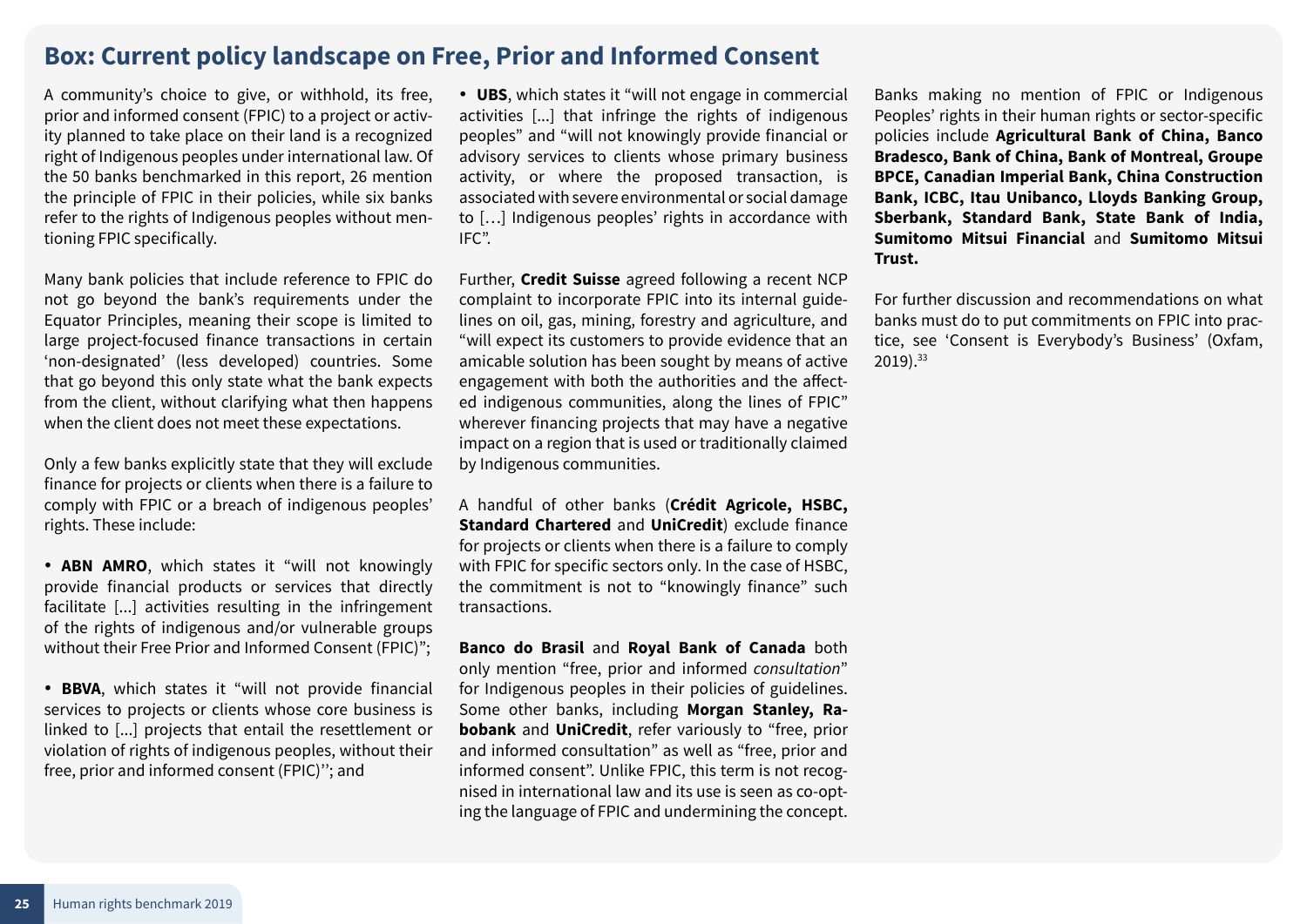# <span id="page-25-0"></span>**Results by region**

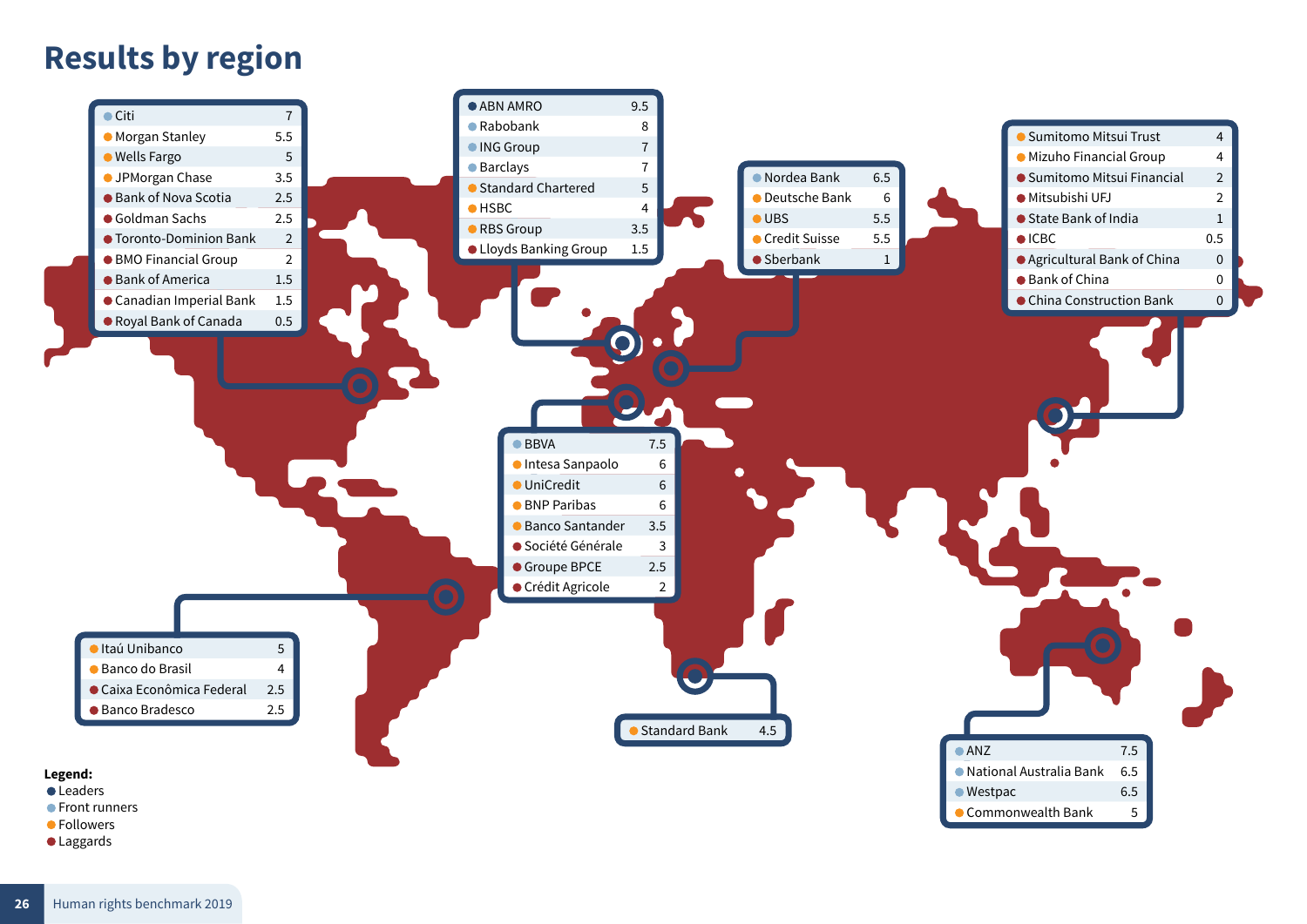# <span id="page-26-0"></span>**Call to action for banks**

This report aims to spur banks to move towards full implementation of the UN Guiding Principles, so that they work actively to avoid causing or contributing to human rights abuses directly, to prevent human rights abuses occurring in connection with activities they finance, and to engage with rights-holders and other stakeholders to ensure such impacts are addressed when they do occur. Our findings illustrate that banks increasingly have policy commitments to respect human rights in place, and some due diligence processes to support them, but show little evidence that this is translating into real adverse human rights impacts being prevented or addressed.

The following four closely inter-related recommendations focus on those areas we see as immediate priorities requiring banks' urgent attention:

#### **1. Focus on remediation of the most severe impacts.**

A concerning finding of this report is that banks are not presenting evidence that they are taking action to ensure human rights impacts are remedied – whether or not the bank shares in the responsibility for providing that remedy. Indeed, there is no evidence that banks have processes in place to evaluate the extent of their responsibility for remediating human rights impacts. This finding reflects a broader failing by businesses across the board to play their due role in remedying human rights impacts; one driving factor behind efforts in many countries towards making due diligence mandatory and to develop a binding treaty to strengthen corporate accountability for human rights abuses.

Banks should first publicly acknowledge their responsibilities to play a role in remediation and detail their process for doing so. Next, they should prioritise the most severe adverse impacts linked to their activities and actively seek to ensure they are remedied, with a focus on the needs and interests of rights-holders in each situation.

**2. Report on how specific adverse impacts have been managed and remedied.** To meet their responsibilities, banks need to not only work towards remedying their most severe human rights impacts, but also show in their reporting how they have done so. This requires a step-change in human rights reporting. The emergence, from a handful of banks, of reporting which follows the UN Guiding Principles Reporting Framework is a positive development, but too often even these relatively leading-edge reports focus on broad areas of human rights risk, without discussing specific human rights impacts. This is despite the Reporting Framework's clear steer for companies to "focus their human rights disclosure on the most severe actual and potential impacts on human rights associated with their activities and business relationships."34

Banks should include indicators of the number and type of actual or potential human rights impacts they have identified through their own due diligence in the reporting period, as well as those brought to their attention by communities or other external stakeholders, and show how they analyse and prioritise these by severity. For all impacts they evaluate as most severe – not only a selection of case studies – they should detail the steps taken to prevent, address or mitigate the impact in enough detail for stakeholders to evaluate the adequacy of their response.

**3. Develop effective grievance mechanisms.** As UN guidance sets out, operational-level grievance mechanisms are one of the most systematic ways for businesses to provide for the remediation of human rights impacts. Yet bank progress towards developing mechanisms in which they themselves participate is minimal. The Thun Group, an informal group of banks focussed on human rights, stated in response to our 2014 report that it was "premature" for BankTrack to benchmark banks on their approach to remediation and grievance mechanisms, as the topic had "not been conclusively interpreted yet". It is now 2019 and the Thun Group has since remained silent on the banking sector's responsibilities under the Guiding Principles relating to remedy.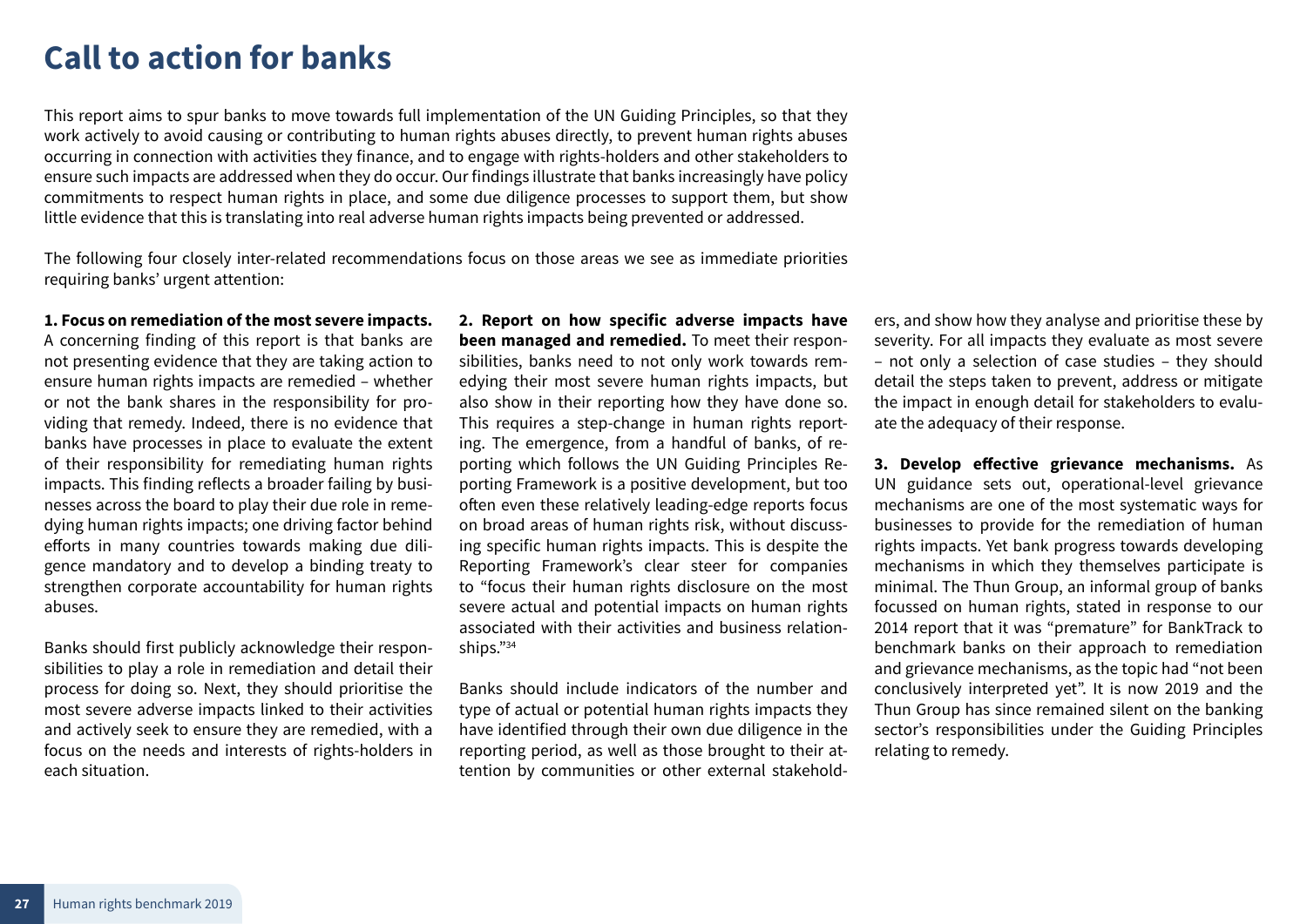Banks need to show how they consider themselves implementing their responsibilities to establish and participate in such effective mechanisms. More detailed recommendations for banks in this regard have been elaborated in 'Developing Effective Grievance Mechanisms in the Banking Sector' (BankTrack and Oxfam Australia, 2018).<sup>35</sup>

**4. Overcome client confidentiality concerns and move towards 'open books'.** Banks' human rights reporting will be much more valuable if banks are able to overcome the barrier of client confidentiality considerations to report on their efforts to address specific human rights impacts in detail. In addition, greater transparency will help ensure banks can operate effective grievance mechanisms by making it possible for affected communities to see who is financing projects that impact them. Transparency will also help improve trust in the sector and overcome barriers to direct engagement with affected communities. BankTrack has investigated how these considerations can be overcome if banks seek consent from clients to disclose the existence of client relationships. While this is now done in an ad-hoc fashion, banks can and should "write the right to disclose" these relationships into their lending agreements, so such disclosures can become standard practice.36

#### **A more active role for regulators**

The unacceptably slow pace of progress by all but a handful of banks towards full implementation of the now-eight-year-old Guiding Principles, together with the persistence of the gaps in bank practice identified in our 2016 report, point to the need for regulators to play a more active role in driving progress in the sector – in particular by addressing areas in which banks appear unable or unwilling to take action themselves.

The Dutch Banking Sector Agreement has shown how regulators can play a role in generating progress on human rights, in this case through cooperation in a multi-stakeholder process, armed with the threat of regulation. The UK Modern Slavery Act and French Duty of Vigilance Law have also impacted the disclosures we have seen from banks in this report. But these efforts, taken together, have not yet succeeded in ensuring banks address their most severe human rights risks and impacts, often due to the pervasive secrecy of the sector.

We urge regulators to recognise and take steps to address the several alarming gaps in banks' implementation of the Guiding Principles revealed by this report, in particular by opening up the sector to be more transparent regarding its provision of finance and the actual human rights impacts associated with it, and ensuring proper channels for remedy are put in place.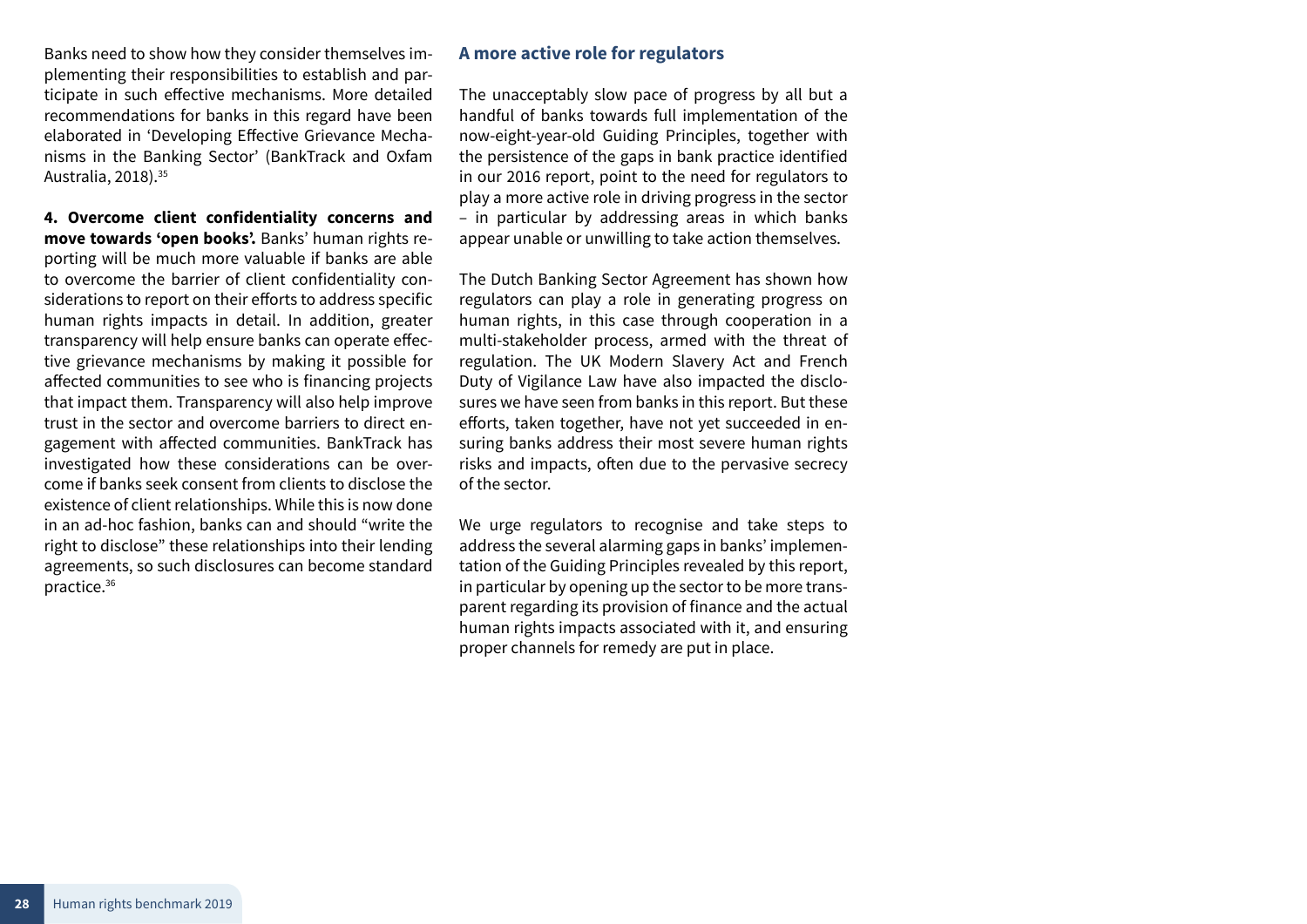# <span id="page-28-0"></span>**Appendix I: Full table of results**

|                         |                      |                |               |                      |                          |     |     | Policy commitment   Due dilligence process |              |          |              |              |                  | <b>Reporting</b> |              | <b>Remedy</b> |          |                |                |
|-------------------------|----------------------|----------------|---------------|----------------------|--------------------------|-----|-----|--------------------------------------------|--------------|----------|--------------|--------------|------------------|------------------|--------------|---------------|----------|----------------|----------------|
| <b>Bank</b>             | <b>Country</b>       | <b>Total</b>   | Change        |                      | 1.1                      | 1.2 | 1.3 | 2.1                                        | 2.2          | 2.3      | 2.4          | 2.5          | 3.1              | 3.2              | 3.3          | 4.1           | 4.2      | 4.3            |                |
| ABN AMRO                | Netherlands          | 9.5            | <b>New</b>    |                      |                          |     |     |                                            | 0.5          |          | 0.5          | $\Omega$     |                  |                  | 0.5          | 0.5           | 0.5      | $\mathbf{0}$   | Results        |
|                         |                      |                |               |                      |                          |     |     |                                            |              |          |              |              |                  |                  |              |               |          |                |                |
|                         |                      |                |               |                      | <b>Policy commitment</b> |     |     | Due dilligence process                     |              |          |              |              | <b>Reporting</b> |                  |              | <b>Remedy</b> |          |                |                |
| <b>Bank</b>             | <b>Country</b>       | <b>Total</b>   | <b>Change</b> |                      | 1.1                      | 1.2 | 1.3 | 2.1                                        | 2.2          | 2.3      | 2.4          | 2.5          | 3.1              | 3.2              | 3.3          | 4.1           | 4.2      | 4.3            |                |
| Rabobank                | Netherlands          | 8              | $\mathbf{0}$  |                      |                          | 0.5 |     |                                            | 0.5          | 0.5      | $\mathbf 0$  | 0.5          | 0.5              | 0.5              |              | 0.5           | 0.5      | $\overline{0}$ | <b>Results</b> |
| ANZ                     | Australia            | 7.5            | $+1$          |                      |                          |     |     |                                            | 0.5          |          | $\Omega$     | 0.5          | 0.5              | 0                | 0.5          | 0             | 0.5      | $\Omega$       | Results        |
| <b>BBVA</b>             | Spain                | 7.5            | $+4$          | $\blacktriangle$ 1   |                          | 0.5 |     |                                            | 0.5          |          | 0.5          | $\Omega$     | 0.5              | 0.5              | 0.5          | 0.5           | $\Omega$ | $\Omega$       | <b>Results</b> |
| <b>ING Group</b>        | Netherlands          | $\overline{7}$ | $+1.5$        | $\blacktriangle$ 1   |                          | 0.5 |     |                                            | 0            |          | $\Omega$     | $\Omega$     |                  |                  | $\Omega$     | $\mathbf 0$   | 0.5      | $\Omega$       | Results        |
| Citi                    | <b>United States</b> | $\overline{7}$ | $-0.5$        | $\blacktriangledown$ |                          | 0.5 | 0.5 |                                            | 0.5          | 0.5      | $\Omega$     | $\Omega$     | -1               | 0.5              | 0.5          | 0.5           | 0.5      | $\Omega$       | <b>Results</b> |
| Barclays                | United Kingdom       | -7             | $+0.5$        |                      |                          |     |     | 0.5                                        | 0            |          | $\mathbf 0$  | 0.5          | 0.5              | 0.5              | 0.5          | 0.5           | $\Omega$ | $\mathbf{0}$   | <b>Results</b> |
| National Australia Bank | Australia            | 6.5            | $+3.5$        | $\blacktriangle$     |                          |     |     | 0.5                                        | $\mathbf{0}$ | 0.5      | $\mathbf{0}$ | $\Omega$     | 0.5              | 0.5              | $\Omega$     | 0.5           |          | $\Omega$       | Results        |
| Westpac                 | Australia            | 6.5            | $+1.5$        |                      |                          | 0.5 |     |                                            | 0.5          | $\Omega$ | 0            | $\Omega$     |                  | 0.5              | $\Omega$     | 0.5           | 0.5      | $\Omega$       | <b>Results</b> |
| Nordea Bank             | Finland              | 6.5            | $+0.5$        |                      |                          |     |     | 0.5                                        | $\mathbf{0}$ |          | $\mathbf{0}$ | $\mathbf{0}$ | 0.5              | 0.5              | $\mathbf{0}$ | 0.5           | 0.5      | $\theta$       | <b>Results</b> |

|                               |                      |                |               |                      | <b>Policy commitment</b> |              |     |     | Due dilligence process |              |              |              | <b>Reporting</b> |              |              | <b>Remedy</b> |              |              |                |
|-------------------------------|----------------------|----------------|---------------|----------------------|--------------------------|--------------|-----|-----|------------------------|--------------|--------------|--------------|------------------|--------------|--------------|---------------|--------------|--------------|----------------|
| <b>Bank</b>                   | <b>Country</b>       | <b>Total</b>   | <b>Change</b> |                      | 1.1                      | 1.2          | 1.3 | 2.1 | 2.2                    | 2.3          | 2.4          | 2.5          | 3.1              | 3.2          | 3.3          | 4.1           | 4.2          | 4.3          |                |
| Intesa Sanpaolo               | Italy                | 6              | $+2$          |                      |                          | 0.5          |     | 0.5 | $\mathbf{0}$           | 0.5          | $\mathbf{0}$ | 0.5          |                  | $\mathbf{0}$ | 0.5          | $\mathbf{0}$  | 0.5          | $\mathbf{0}$ | <b>Results</b> |
| UniCredit                     | Italy                | 6              | $\Omega$      |                      |                          |              | 0.5 | 0.5 | 0                      |              | 0.5          | 0.5          | 0.5              | 0            | 0            | 0.5           | $\Omega$     | $\Omega$     | <b>Results</b> |
| Deutsche Bank                 | Germany              | 6              | $-0.5$        | ▼                    |                          | 0.5          |     |     | 0.5                    | 0.5          | $\mathbf{0}$ | $\mathbf{0}$ | 0.5              | $\mathbf{0}$ | 0.5          | $\mathbf{0}$  | 0.5          | $\mathbf{0}$ | <b>Results</b> |
| <b>BNP Paribas</b>            | France               | 6              | $-0.5$        | v                    |                          |              | 0.5 |     | 0.5                    | 0.5          | 0            | $\Omega$     |                  | 0            | 0.5          | $\mathbf 0$   | 0            | 0            | <b>Results</b> |
| <b>Morgan Stanley</b>         | <b>United States</b> | 5.5            | $+3.5$        | $\blacktriangle$     |                          |              |     |     | 0.5                    |              | $\Omega$     | $\Omega$     | $\Omega$         | $\Omega$     | $\Omega$     | $\mathbf{0}$  | $\mathbf{0}$ | $\mathbf{0}$ | Results        |
| <b>UBS</b>                    | Switzerland          | 5.5            | $-1$          |                      |                          |              |     |     | 0                      |              | $\theta$     | 0            | 0.5              | 0            | 0            | $\mathbf 0$   | $\mathbf 0$  |              | Results        |
| <b>Credit Suisse</b>          | Switzerland          | 5.5            | $-1$          | $\blacktriangledown$ |                          | 0.5          |     |     | $\mathbf{0}$           |              | $\mathbf{0}$ | $\Omega$     | 0.5              | $\mathbf{0}$ | $\mathbf{0}$ | $\mathbf{0}$  | 0.5          | $\mathbf 0$  | <b>Results</b> |
| Itaú Unibanco                 | <b>Brazil</b>        | 5              | $+1.5$        |                      |                          | $\mathbf{0}$ |     |     | 0                      | 0.5          | $\mathbf 0$  | 0.5          | 0.5              | 0            | 0.5          | $\mathbf 0$   | $\mathbf 0$  | 0            | Results        |
| <b>Standard Chartered</b>     | United Kingdom       | 5              | $+3.5$        | $\blacktriangle$     |                          | 0.5          |     | 0.5 | $\mathbf{0}$           | 0            | $\Omega$     | $\mathbf{0}$ | 0.5              | 0.5          | 0.5          | 0.5           | $\Omega$     | $\mathbf{0}$ | <b>Results</b> |
| <b>Wells Fargo</b>            | <b>United States</b> | 5              | $\mathbf 0$   |                      |                          |              |     |     | 0                      | $\mathbf 0$  | $\Omega$     | 0            | 0.5              | 0.5          | $\mathbf{0}$ | 0             | $\mathbf 0$  | $\Omega$     | <b>Results</b> |
| <b>Commonwealth Bank</b>      | Australia            | 5              | $-0.5$        | $\blacktriangledown$ |                          |              |     | 0.5 | $\Omega$               |              | $\mathbf{0}$ | $\mathbf{0}$ | 0.5              | 0            | $\mathbf{0}$ | $\mathbf 0$   | $\mathbf{0}$ | $\mathbf{0}$ | <b>Results</b> |
| <b>Standard Bank</b>          | South Africa         | 4.5            | New           |                      |                          | 0.5          |     | 0.5 | 0                      | 0.5          | 0.5          | $\Omega$     | 0.5              | 0            | $\mathbf 0$  | $\mathbf 0$   | $\mathbf 0$  | 0            | Results        |
| <b>Sumitomo Mitsui Trust</b>  | Japan                | $\overline{4}$ | <b>New</b>    |                      |                          | $\mathbf{0}$ |     | 0.5 | 0                      |              | $\Omega$     | $\mathbf 0$  | 0.5              | 0            | $\mathbf{0}$ | $\mathbf 0$   | $\mathbf 0$  | $\mathbf{0}$ | Results        |
| Banco do Brasil               | <b>Brazil</b>        | 4              | $+2$          |                      |                          | $\Omega$     | 0.5 | 0.5 | 0                      | 0.5          | $\Omega$     | 0            | 0.5              | 0.5          | 0.5          | 0             | $\mathbf 0$  | 0            | Results        |
| <b>Mizuho Financial Group</b> | Japan                | $\overline{4}$ | $+1$          | $\blacktriangle$     |                          | 0.5          |     | 0.5 | 0                      | 0.5          | $\mathbf{0}$ | $\mathbf{0}$ | 0.5              | $\mathbf{0}$ | $\mathbf{0}$ | $\mathbf{0}$  | $\mathbf{0}$ | $\mathbf{0}$ | <b>Results</b> |
| <b>HSBC</b>                   | United Kingdom       | $\overline{4}$ | $+1$          |                      |                          |              | 0.5 | 0.5 | $\Omega$               | 0.5          | $\Omega$     | $\Omega$     | 0.5              | 0            | $\Omega$     | 0             | $\mathbf 0$  | $\Omega$     | <b>Results</b> |
| <b>Banco Santander</b>        | Spain                | 3.5            | $\mathbf{0}$  |                      |                          | 0.5          |     | 0.5 | $\mathbf{0}$           | $\mathbf{0}$ | $\mathbf{0}$ | $\mathbf{0}$ | 0.5              | $\mathbf{0}$ | $\mathbf{0}$ | $\mathbf{0}$  | $\mathbf 0$  | $\mathbf{0}$ | Results        |
| JPMorgan Chase                | <b>United States</b> | 3.5            | $-0.5$        |                      |                          | $\mathbf 0$  | 0.5 | 0.5 | 0.5                    |              |              | $\Omega$     | $\Omega$         | 0            | $\Omega$     | 0             | $\theta$     | $\Omega$     | <b>Results</b> |
| <b>RBS</b> Group              | United Kingdom       | 3.5            | $-1.5$        |                      |                          | 0.5          | 0.5 | 0.5 | $\mathbf{0}$           | 0.5          | $\mathbf{0}$ | $\mathbf{0}$ | 0.5              | 0            | $\mathbf{0}$ | $\mathbf{0}$  | $\mathbf{0}$ | $\Omega$     | <b>Results</b> |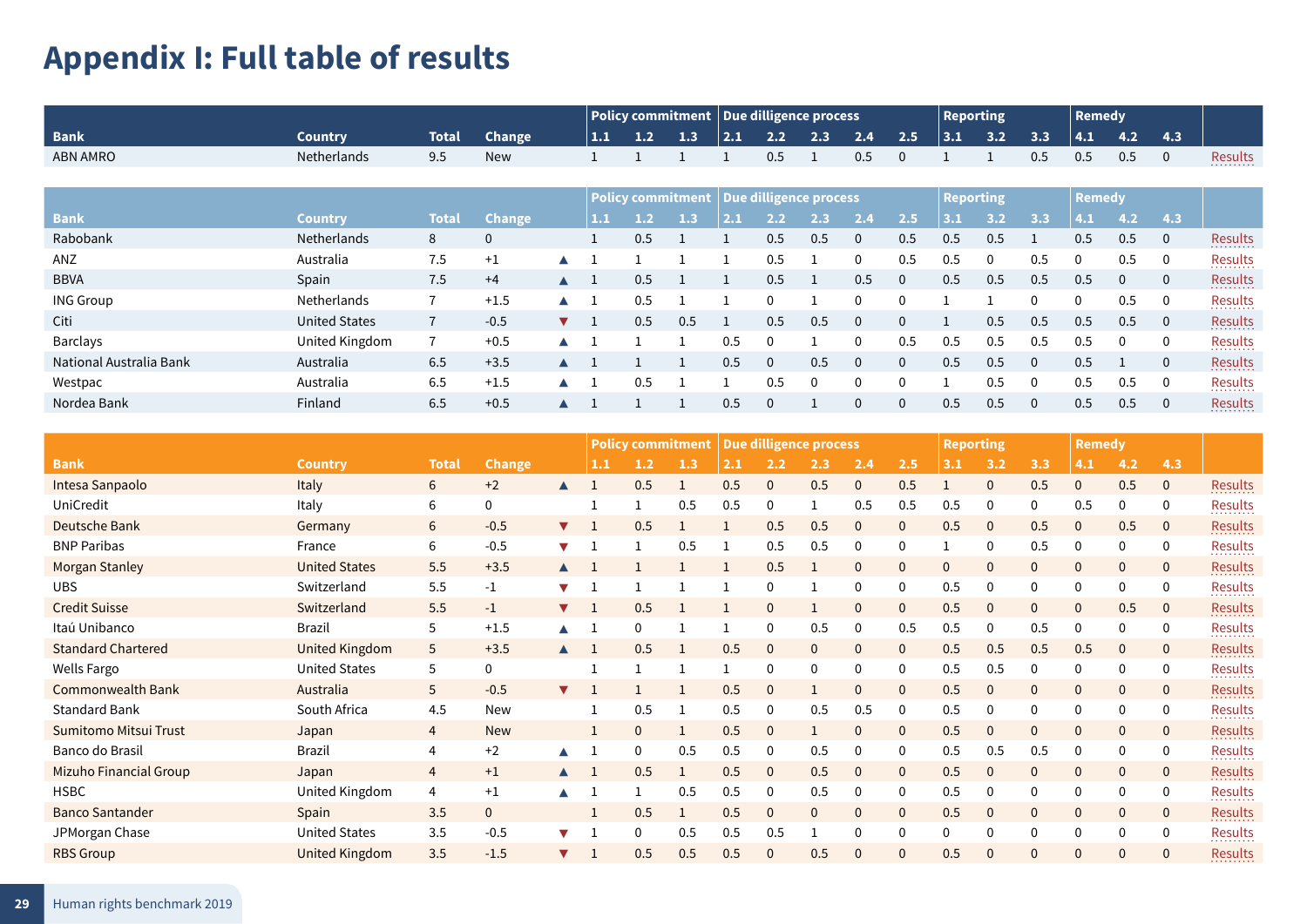|                                |                      |                |               |                      | <b>Policy commitment</b> |              | Due dilligence process |              |             |              |              |              | <b>Reporting</b> |             |                | <b>Remedy</b> |              |              |                |
|--------------------------------|----------------------|----------------|---------------|----------------------|--------------------------|--------------|------------------------|--------------|-------------|--------------|--------------|--------------|------------------|-------------|----------------|---------------|--------------|--------------|----------------|
| <b>Bank</b>                    | Country              | <b>Total</b>   | <b>Change</b> |                      | 1.1                      | 1.2          | 1.3                    | 2.1          | 2.2         | 2.3          | 2.4          | 2.5          | 3.1              | 3.2         | 3.3            | 4.1           | 4.2          | 4.3          |                |
| Société Générale               | France               | 3              | $+0.5$        |                      |                          | $\mathbf{0}$ | 0.5                    | 0.5          | 0           | $\theta$     | $\Omega$     | $\mathbf 0$  | 0.5              | 0           | $\mathbf{0}$   | 0.5           | $\mathbf{0}$ | $\mathbf 0$  | <b>Results</b> |
| Caixa Econômica Federal        | <b>Brazil</b>        | 2.5            | $-0.5$        |                      |                          | 0.5          | 0                      | 0.5          | 0           | $\Omega$     |              | 0            | 0.5              | 0           | $\overline{0}$ |               | $\mathbf{0}$ | $\mathbf 0$  | Results        |
| <b>Groupe BPCE</b>             | France               | 2.5            | <b>New</b>    |                      | 0.5                      | 0.5          | 0.5                    | 0.5          | $\mathbf 0$ | $\mathbf{0}$ | $\Omega$     | $\mathbf 0$  | 0.5              | $\mathbf 0$ | $\mathbf{0}$   | $\mathbf{0}$  | $\mathbf{0}$ | $\mathbf 0$  | Results        |
| <b>Banco Bradesco</b>          | <b>Brazil</b>        | 2.5            | $+1.5$        | ▲                    | 0.5                      | 0.5          | 0                      | 0.5          | $\mathbf 0$ | 0.5          | $\Omega$     | $\mathbf 0$  | 0.5              | 0           | $\mathbf 0$    | $\Omega$      | $\mathbf 0$  | $\mathbf 0$  | <b>Results</b> |
| Bank of Nova Scotia            | Canada               | 2.5            | $+1$          |                      |                          | 0.5          | 0.5                    | $\Omega$     | $\mathbf 0$ | $\mathbf{0}$ | $\Omega$     | $\mathbf 0$  | 0.5              | $\mathbf 0$ | $\mathbf 0$    | $\Omega$      | 0            | $\mathbf 0$  | <b>Results</b> |
| Goldman Sachs                  | <b>United States</b> | 2.5            | $-0.5$        | $\blacksquare$       |                          | 0.5          | 0.5                    | 0.5          | 0           | $\mathbf 0$  | $\Omega$     | 0            | $\mathbf 0$      | 0           | $\mathbf 0$    | $\theta$      | $\mathbf 0$  | $\mathbf 0$  | <b>Results</b> |
| <b>Toronto-Dominion Bank</b>   | Canada               | $\overline{2}$ | $+1.5$        | $\blacktriangle$     | 0.5                      | $\mathbf{0}$ | $\mathbf{0}$           | 0.5          | 0           | 0.5          | $\Omega$     | $\mathbf 0$  | 0.5              | 0           | $\mathbf{0}$   | $\Omega$      | $\mathbf{0}$ | $\mathbf 0$  | Results        |
| Sumitomo Mitsui Financial      | Japan                | $\overline{2}$ | $+1.5$        |                      | 0.5                      | 0            | 0.5                    | 0            | 0           | 0.5          | $\Omega$     | 0            | 0.5              | 0           | 0              | $\Omega$      | 0            | 0            | <b>Results</b> |
| <b>BMO Financial Group</b>     | Canada               | $\overline{2}$ | $-1$          | $\blacktriangledown$ |                          | $\mathbf{0}$ | 0.5                    | 0            | $\mathbf 0$ | $\mathbf{0}$ | $\Omega$     | $\mathbf{0}$ | 0.5              | 0           | $\mathbf{0}$   | $\mathbf{0}$  | $\mathbf{0}$ | $\mathbf 0$  | Results        |
| Mitsubishi UFJ                 | Japan                | $\overline{2}$ | $+2$          |                      |                          | 0.5          | 0.5                    | $\theta$     | 0           | $\mathbf 0$  | $\Omega$     | 0            | $\mathbf{0}$     | 0           | $\mathbf 0$    | $\theta$      | $\mathbf 0$  | $\mathbf 0$  | <b>Results</b> |
| Crédit Agricole                | France               | $\overline{2}$ | $\mathbf{0}$  |                      | 0.5                      | 0.5          | 0.5                    | 0.5          | 0           | $\mathbf{0}$ | $\mathbf{0}$ | $\mathbf{0}$ | $\mathbf{0}$     | 0           | $\mathbf{0}$   | $\mathbf{0}$  | $\mathbf{0}$ | $\mathbf{0}$ | Results        |
| <b>Bank of America</b>         | <b>United States</b> | 1.5            | $+0.5$        |                      | 0.5                      | $\Omega$     | 0                      | 0.5          | 0.5         | $\mathbf 0$  | $\Omega$     | $\mathbf 0$  | $\Omega$         | 0           | $\mathbf 0$    | $\Omega$      | $\Omega$     | 0            | <b>Results</b> |
| Canadian Imperial Bank         | Canada               | 1.5            | <b>New</b>    |                      | 0.5                      | $\mathbf{0}$ | 0.5                    | $\mathbf{0}$ | $\mathbf 0$ | 0.5          | $\mathbf{0}$ | $\mathbf{0}$ | $\mathbf{0}$     | 0           | $\mathbf{0}$   | $\mathbf{0}$  | $\mathbf{0}$ | $\mathbf{0}$ | <b>Results</b> |
| Lloyds Banking Group           | United Kingdom       | 1.5            | $-0.5$        |                      | 0.5                      | $\mathbf 0$  | 0.5                    | $\Omega$     | 0           | $\mathbf{0}$ | $\Omega$     | 0            | 0.5              | $\mathbf 0$ | $\mathbf 0$    | $\Omega$      | 0            | 0            | Results        |
| Sberbank                       | Russia               |                | <b>New</b>    |                      | 0.5                      | 0.5          | 0                      | $\mathbf 0$  | 0           | $\mathbf{0}$ | $\mathbf 0$  | $\mathbf 0$  | $\mathbf{0}$     | 0           | $\mathbf{0}$   | $\mathbf{0}$  | $\mathbf{0}$ | $\mathbf 0$  | <b>Results</b> |
| State Bank of India            | India                |                | <b>New</b>    |                      | $\Omega$                 | 0            | 0                      | 0            | 0           | $\Omega$     | $\Omega$     | $\mathbf 0$  | 0.5              | 0           | 0.5            | $\Omega$      | 0            | 0            | <b>Results</b> |
| <b>ICBC</b>                    | China                | 0.5            | $\mathbf 0$   |                      | $\mathbf 0$              | $\mathbf 0$  | 0                      | $\mathbf 0$  | $\mathbf 0$ | $\mathbf 0$  | $\mathbf{0}$ | $\mathbf 0$  | 0.5              | $\mathbf 0$ | $\mathbf 0$    | $\mathbf{0}$  | $\mathbf 0$  | $\mathbf 0$  | Results        |
| Royal Bank of Canada           | Canada               | 0.5            | $\mathbf 0$   |                      | 0.5                      | $\mathbf 0$  | 0                      |              | 0           | $\mathbf{0}$ | $\Omega$     | $\mathbf 0$  | 0                | 0           | $\mathbf 0$    | $\theta$      | $\mathbf 0$  | 0            | <b>Results</b> |
| Agricultural Bank of China     | China                | $\overline{0}$ | $\mathbf 0$   |                      | $\mathbf{0}$             | $\mathbf{0}$ | $\mathbf{0}$           | $\mathbf 0$  | 0           | $\mathbf{0}$ | $\mathbf{0}$ | $\mathbf{0}$ | $\mathbf{0}$     | 0           | $\mathbf{0}$   | $\mathbf{0}$  | $\mathbf{0}$ | $\mathbf 0$  | Results        |
| Bank of China                  | China                | 0              | $\Omega$      |                      |                          | $\mathbf 0$  | 0                      | 0            | 0           | $\mathbf{0}$ | $\Omega$     | $\mathbf 0$  | $\mathbf 0$      | 0           | $\mathbf 0$    | $\Omega$      | 0            | $\mathbf 0$  | Results        |
| <b>China Construction Bank</b> | China                | $\Omega$       | $\Omega$      |                      | $\Omega$                 | $\Omega$     | $\Omega$               | $\Omega$     | $\Omega$    | $\Omega$     | $\Omega$     | $\Omega$     | $\Omega$         | $\Omega$    | $\Omega$       | $\Omega$      | $\Omega$     | $\Omega$     | <b>Results</b> |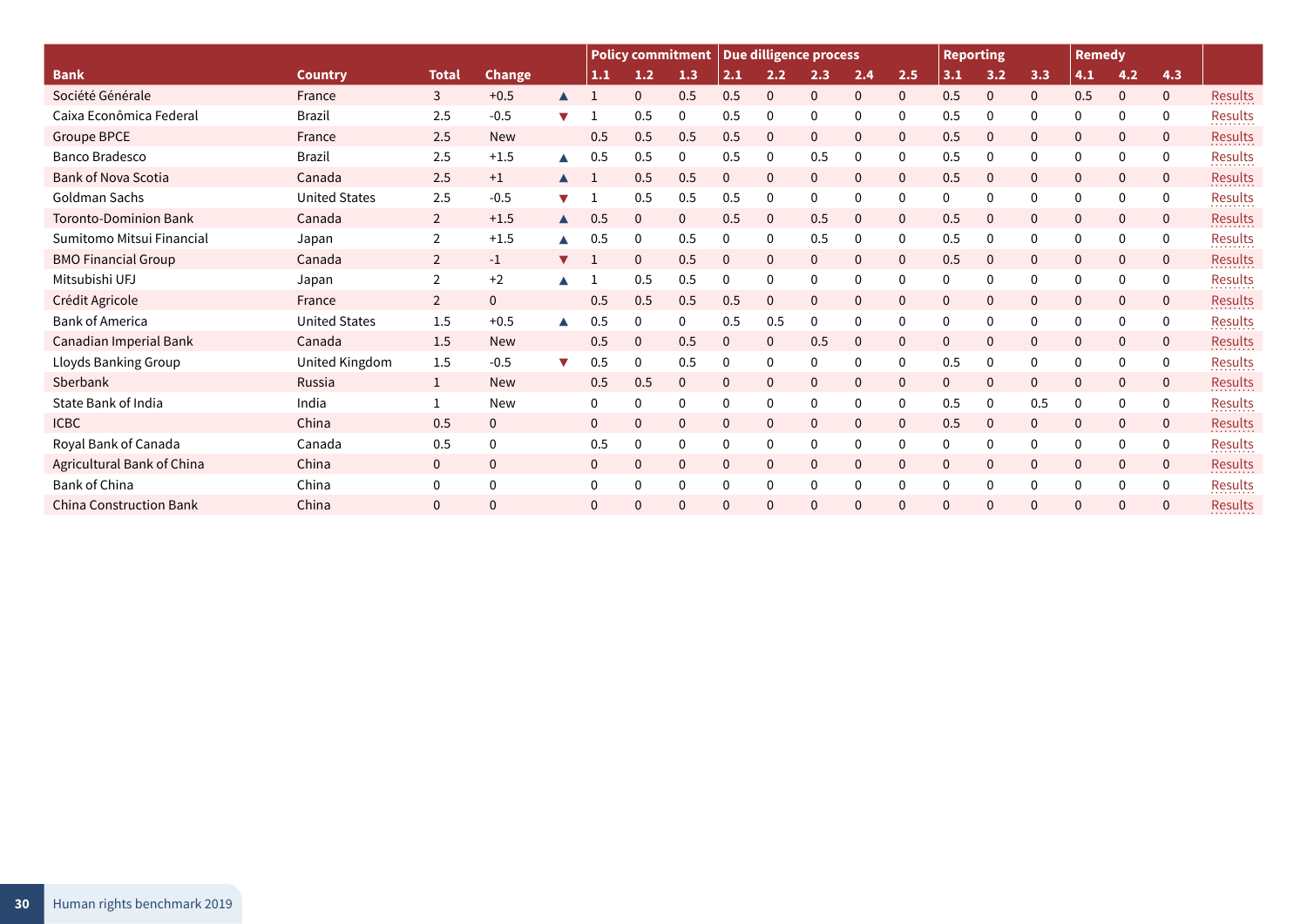# <span id="page-30-1"></span><span id="page-30-0"></span>**Appendix II: Methodology**

**Process:** To compile this third edition of our Human Rights Benchmark, we began in early 2019 by reviewing our 2016 criteria and scope. We expanded the scope of banks covered to 50 and updated our criteria with the addition of two new requirements and some amendments to the existing requirements. See further details below. In April 2019 we consulted on the revised criteria with a small number of independent expert groups and made some further changes on the basis of this consultation. In June we contacted the 50 banks in scope, wherever possible, to alert them to the start of the process and provide the new scoring criteria. We also announced the start of the process publicly as an additional measure to raise awareness among banks in scope.<sup>37</sup>

We assessed the 50 banks against our criteria, based on their publicly available documents, and in early August we sent each bank a link to a private web page where they could view and comment on their draft results. Banks were given three weeks to comment on the draft scores, and extensions were given where requested. We also consulted with an independent academic Advisory Panel on scoring dilemmas we encountered (see [Appendix III\)](#page-32-1). We then finalised our scores based on this feedback and the comments received from banks.

**Banks in scope:** In this year's report we have expanded the number of banks covered to 50, up from 45 in 2016 and 32 in 2014. We began by referring to the list of the largest banks in the world by asset value, excluding those without significant involvement in commercial banking (e.g. national development banks). We further made adjustments to broaden the report's geographic coverage and where it would allow us to cover all of the largest banks in a country. As a result, this year's report adds the largest African, Russian and Indian Banks (**Standard Bank, Sberbank, State Bank of India**), and completes the list of the biggest banks in the Netherlands (with **ABN AMRO**), Canada (with **Imperial Bank**) and Japan (with **Sumitomo Mitsui Trust**). In France, **Credit Mutuel**, which does not have a large presence in corporate banking, was replaced with the larger **BPCE**, owner of Natixis. The resulting list of 50 banks includes 43 of the 45 banks covered in our June 2016 benchmark and seven additions.

**Assessment criteria:** The report assesses banks against 14 criteria which we have based closely on the text of the UN Guiding Principles, wherever they create responsibilities for business. We reviewed the 12 criteria used in 2016 and updated these in several instances, as well as adding two new criteria.

New criteria introduced in 2019 are:

• **Relationship to impact** (2.4) assesses whether a bank has a process for assessing whether it has caused or contributed to an adverse impact. In the UNGPs, principle 19 sets out that "appropriate action" in response to a human rights impact will vary according to whether the business causes or contributes to an adverse impact or is 'only' directly linked to the impact via a business relationship. In recent years it has become widely recognised that banks can contribute to adverse human rights impacts through their finance, and it follows from this that businesses, including banks, should have a process in place to assess their relationship to an impact.

• **Indicators** (3.3) assesses whether a bank's human rights reporting includes indicators for how it identifies and addresses adverse impacts. Previously our requirement on tracking effectiveness assessed

whether banks reported such indicators. This requirement has now essentially been split into two, with the tracking effectiveness requirement amended to focus on whether the bank describes a process for tracking the effectiveness of its response to adverse human rights impacts as part of its due diligence (and moved from the reporting section to the due diligence section), and this new requirement focusing on the reporting of human rights related indicators.

Key changes made to the criteria from the 2016 version are:

• **Policy approval** (1.2): The requirement for a full score was revised to require that a bank's human rights policy commitment is approved by the Board or the CEO by name **and** a that Board member or Board committee is tasked with specific governance oversight of one or more areas of respect for human rights (rather than only looking for approval at the highest level). This change aimed to bring our requirement into line with a similar requirement in the Corporate Human Rights Benchmark.<sup>38</sup>

• **Scope of policy** (1.3): This year we systematically ensured that banks only receive a full score where it is clear that their human rights policy extends to all of its finance, including its relationships with investee companies via its asset management division, where applicable.

• **Due diligence** (2.1): The requirements for a full and half score have been revised to ensure that a commitment to conduct due diligence does not receive a score without evidence of a process in place behind it.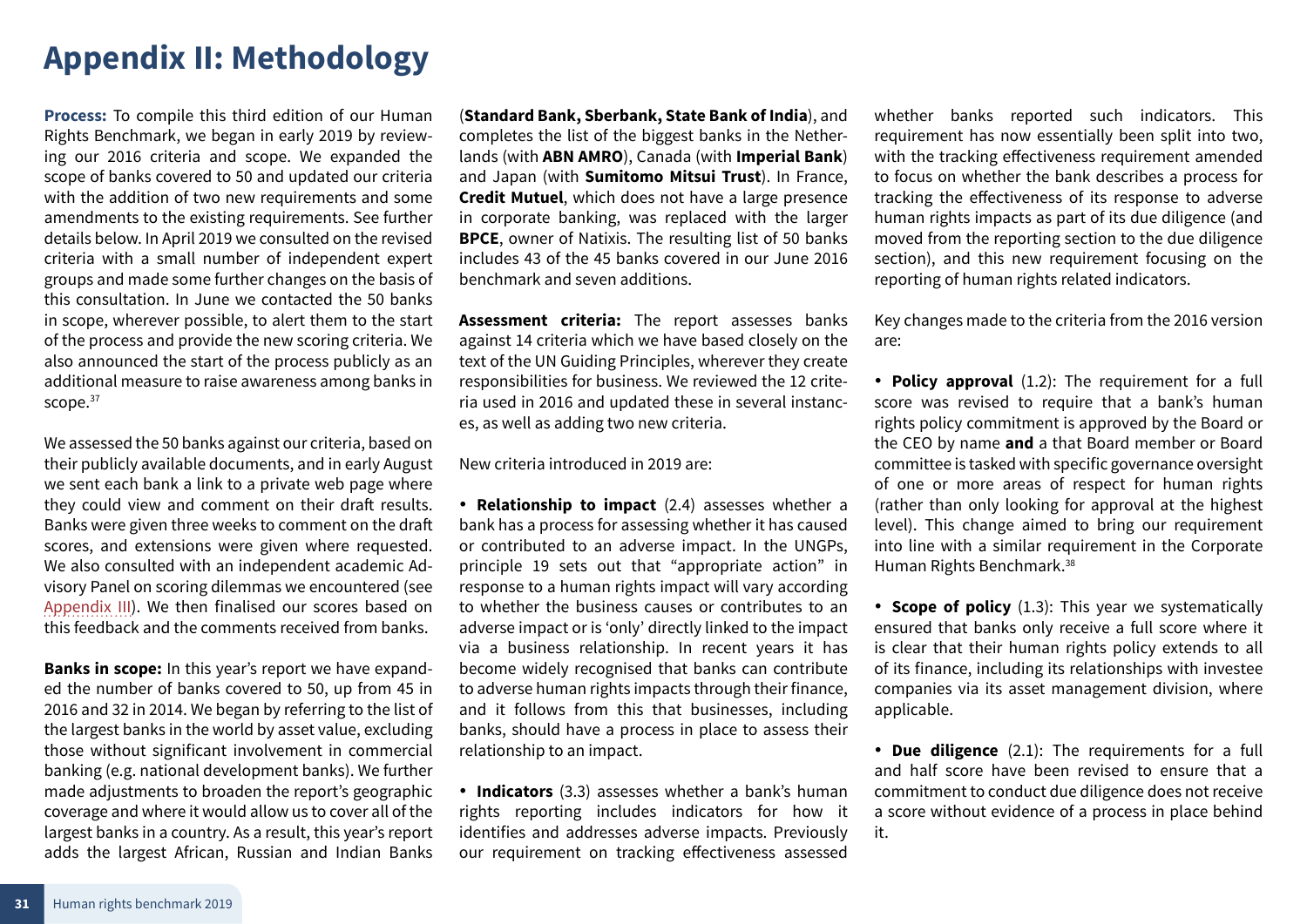**Independent Academic Advisory Panel:** For this year's report, BankTrack sought the input of an Independent Academic Advisory Panel composed of four academic experts in the field of business and human rights to review scoring dilemmas. BankTrack presented Panel members with 19 draft scoring decisions on which we sought specific feedback. In 16 cases, a majority of Panel members agreed with the draft scores. In three cases, scores were revised on the basis of disagreement or reservations being expressed by more than one Panel member. See ["Appendix III: Statement](#page-32-1)  [from the Independent Academic Advisory Panel"](#page-32-1).

**Assessment and bank feedback:** As in 2014 and 2016, all banks were invited to provide feedback on their draft scores. 29 banks (58%) responded with comments (the same proportion as in 2016), while a further four banks responded with no comments or only acknowledged receipt. Based on feedback, 21 banks had their scores revised upwards and eight banks' scores remained unchanged.

**Limitations of this exercise:** With this benchmark we aim to assess the extent to which banks show that they are implementing the requirements of the UNGPs in their operations, through the review of publicly available documents including bank policies, published due diligence and remediation processes and annual reporting. We seek to make this assessment as robust as possible through consulting on our methodology, and by seeking bank feedback and external input on draft scores. However, our criteria and scoring decisions represent our own subjective judgements of the UNGPs and banks' performance against them. As illustrated by our academic Advisory Panel's input, there will be disagreements over specific scoring decisions.

In addition, our methodology does not seek to assess the outcomes of banks' policies on rights-holders, e.g. through their financing decisions and client engagements. BankTrack aims to assess these outcomes through its other work, for example tracking and campaigning on 'dodgy deals' financed by banks, and through a series of Human Rights Impact Briefings which assess bank implementation of the UN Guiding Principles in the cases of specific human rights impacts linked to their finance. Further, the study does not seek to assess the depth or efficacy of banks' human rights policies and due diligence, or the quality of the reporting. Rather, it assesses whether banks' published documents show that they meet certain minimum standards.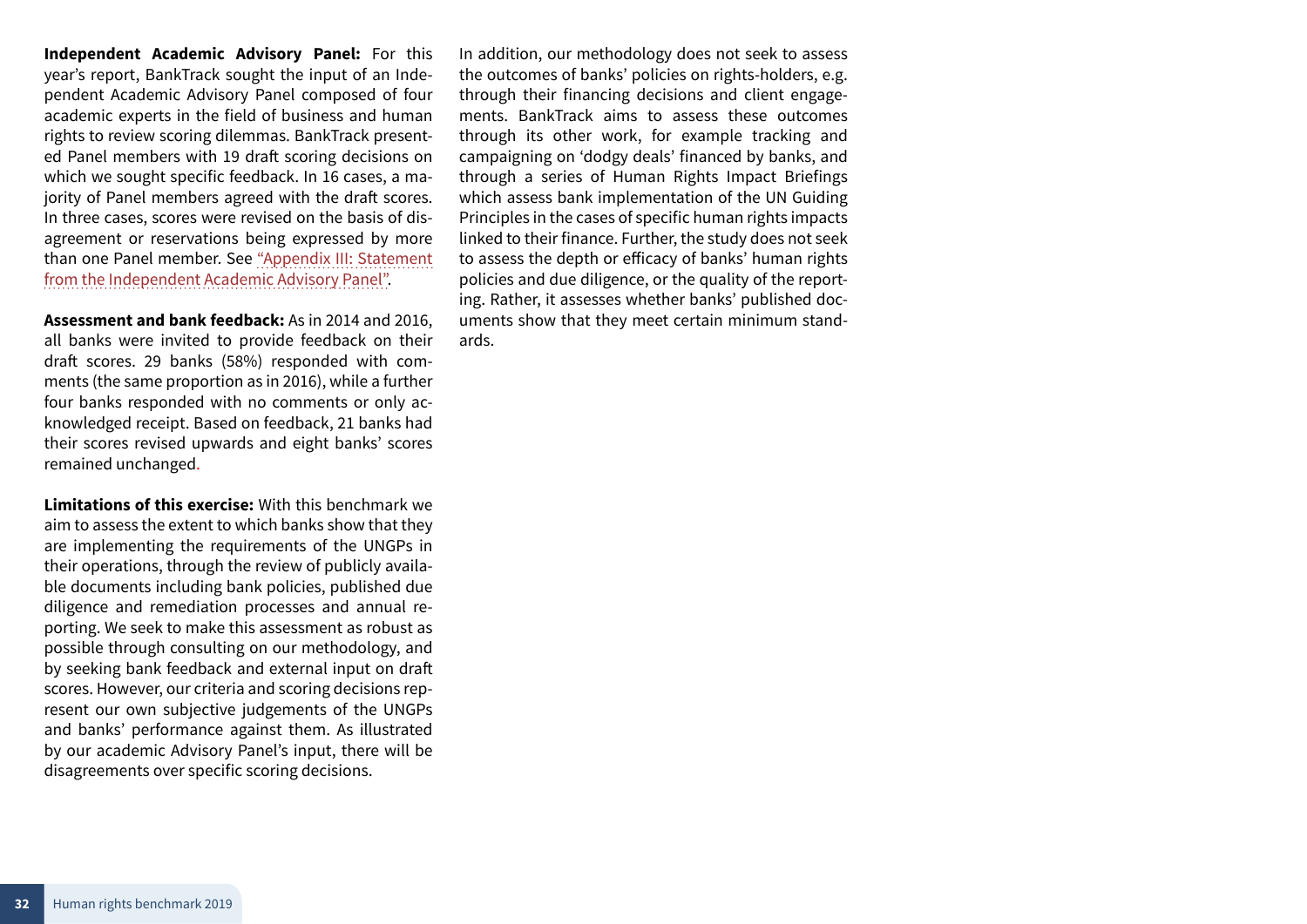# <span id="page-32-1"></span><span id="page-32-0"></span>**Appendix III: Statement from the Independent Academic Advisory Panel**

BankTrack engaged four independent academic experts working in the field of business and human rights to join an Advisory Panel and provide input into a small number of scoring dilemmas for this year's BankTrack Human Rights Benchmark.

The four Panel members were:

- Joanne Bauer, Adjunct Professor of International and Public Affairs, Columbia University [\(profile](https://sipa.columbia.edu/faculty-research/faculty-directory/joanne-bauer))
- • Benjamin Grama, PhD student, Public Law & Governance, Tilburg Law School ([profile](https://research.tilburguniversity.edu/en/persons/ben-grama))
- • Chiara Macchi, Researcher, Wageningen University & Research - Law Group ([profile](https://www.wur.nl/en/project/Business-Human-Rights-in-European-Union-policies.htm))
- Kym Sheehan, Senior Lecturer at Sydney Law School ([profile](https://sydney.edu.au/law/about/our-people/academic-staff/kym-sheehan.html#collapseprofileprojects))

#### **Panel involvement in scoring dilemmas**

BankTrack presented Panel members with 19 draft scoring decisions covering 16 different banks. This represents 2.7% of the 700 scoring decisions made in this benchmark (14 for each of 50 banks). The scoring decisions were selected by BankTrack as "close calls" on which expert input was sought. The decisions related to:

- Criteria 1.1 on policy six dilemmas
- Criteria 2.4 on relationship to impact three dilemmas
- • Criteria 3.2 on reporting adequacy of response three dilemmas
- Criteria 3.3 on reporting indicators four dilemmas
- • Criteria 4.2 on grievance mechanisms three dilemmas.

Panel members were asked whether they agreed or disagreed with the preliminary decisions and to provide comments.

In three cases, two Panel members disagreed with the draft score or expressed reservations. In these cases the draft scores were revised in line with this feedback, and other scores were updated to ensure consistency with these. (In two cases the score declined, and in one case it increased.) In six cases, three Panel members agreed with the draft score while one disagreed. In these cases, the draft scores were not revised. In the remaining ten cases, all four reviewers all agreed with the draft scores. Panel members did not review or comment on scores other than the 19 presented to them.

Panel members are independent of BankTrack and have not sought or received payment for their involvement in this exercise or other BankTrack work.

We, the members of the Advisory Panel, confirm that the above statement accurately represents our involvement in this benchmarking exercise.

#### **Chiara Macchi Benjamin Grama Joanne Bauer Kym Sheehan**





Joanne Br

 $\alpha$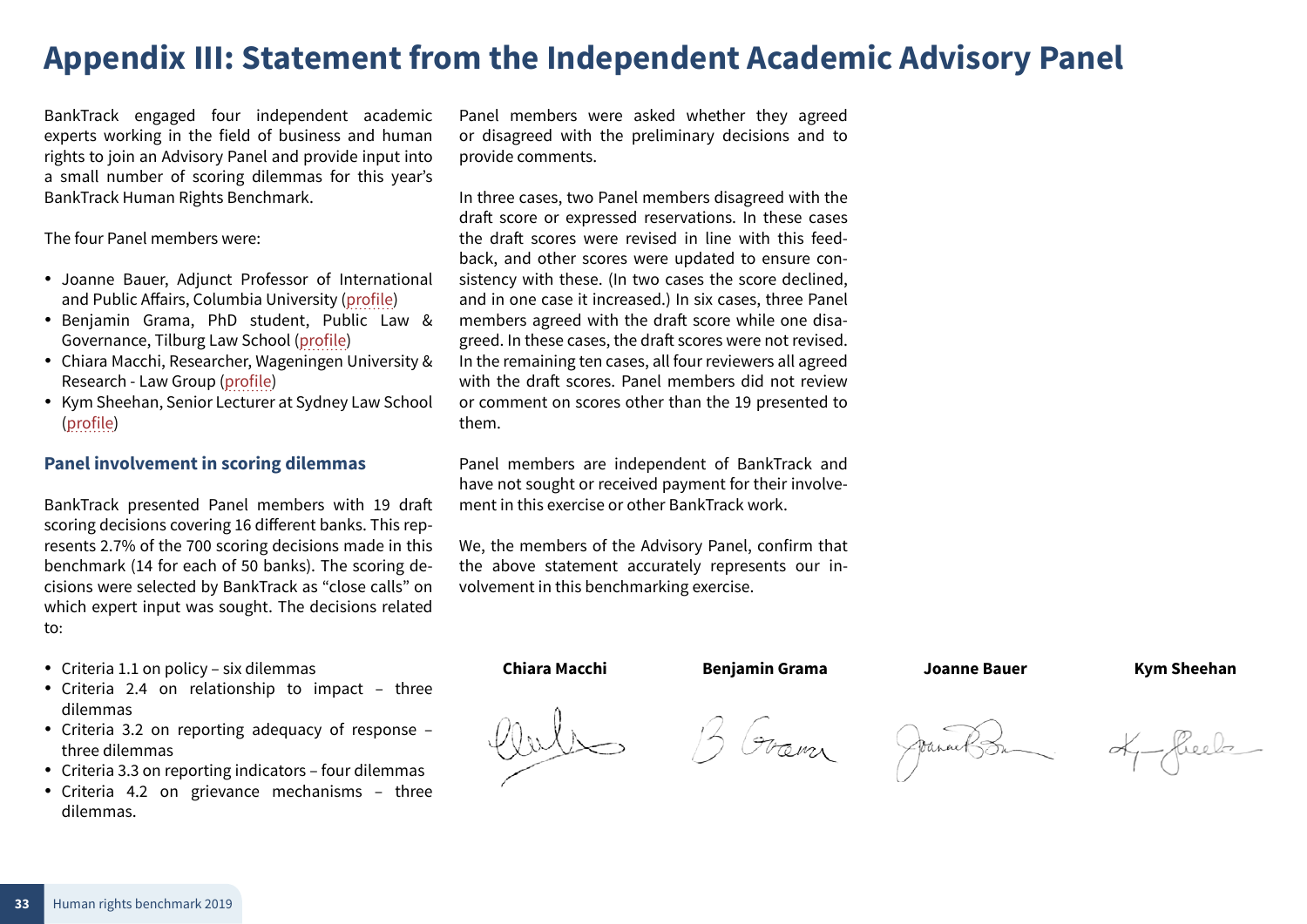#### **Endnotes**

- 1 [Joint Letter by Civil Society Groups to Companies](https://www.fdcl.org/wp-content/uploads/2019/02/Letter-Vale-business-partners.pdf)  [Linked to the Activities of Vale S.A.,](https://www.fdcl.org/wp-content/uploads/2019/02/Letter-Vale-business-partners.pdf) February 2019
- 2 Popular Democracy, [Impact Brief,](https://populardemocracy.org/sites/default/files/2019%20Impact%20Brief%20-%20Wall%20Street%20Banks%20Sever%20Ties%20with%20Private%20Prisons%20ITPI%20PAI%20CPD%20July%202019%20FINAL.pdf) July 2019
- 3 Inclusive Development International, [ANZ bank](https://www.inclusivedevelopment.net/anz-issued-rare-rebuke-by-australian-oversight-body/)  [issued rare rebuke by Australian oversight body](https://www.inclusivedevelopment.net/anz-issued-rare-rebuke-by-australian-oversight-body/), October 2018
- 4 Mikael Homanen, Cass Business School, [Deposi](https://www.banktrack.org/blog/depositors_disciplining_banks_the_impact_of_scandals)[tors Disciplining Banks: The Impact of Scandals](https://www.banktrack.org/blog/depositors_disciplining_banks_the_impact_of_scandals), May 2018
- 5 OECD, [Due Diligence for Responsible Corporate](https://mneguidelines.oecd.org/rbc-financial-sector.htm)  [Lending and Securities Underwriting](https://mneguidelines.oecd.org/rbc-financial-sector.htm), October 2019
- 6 For an overview of the controversy and links to key resources see BankTrack, [Banks and human](https://www.banktrack.org/blog/banks_and_human_rights_the_thun_group_must_step_up)  [rights: The Thun Group must step up](https://www.banktrack.org/blog/banks_and_human_rights_the_thun_group_must_step_up), March 2018
- 7 Dutch Banking Sector Agreement, [Enabling Reme](https://www.imvoconvenanten.nl/-/media/imvo/files/banking/paper-enabling-remediation.pdf)[diation](https://www.imvoconvenanten.nl/-/media/imvo/files/banking/paper-enabling-remediation.pdf), May 2019; and [Increasing Leverage,](https://www.imvoconvenanten.nl/-/media/imvo/files/banking/news/increasing-leverage-2.pdf?la=en&hash=A0EE13BE657DF2409A944327C27858E6) September 2019
- 8 Presentation to UN Forum on Business and Human Rights by Prof. Anita Ramasastry of the UN Working Group on Busienss and Human Rights, November 2018
- 9 The BHRRC portal to the Guiding Principles can be found at: [www.business-humanrights.org/en/un](http://www.business-humanrights.org/en/un-guiding-principles)[guiding-principles](http://www.business-humanrights.org/en/un-guiding-principles)
- 10 The mean score was 3.95 out of 14; the median score was 4 out of 14.
- 11 We have left the boundaries for these categories unchanged since 2016 despite the addition of two new scoring categories, so that, for example, 'front runners' scored between 6.5 and 9 out of 14, whereas in 2016 they scored between 6.5 and 9 out of 12.
- 12 For an analysis of the four French banks' adherence to the Duty of Vigilance Law in its first year, see [Friends of the Earth France and Sherpa](https://www.amisdelaterre.org/IMG/pdf/2019_collective_report_-_duty_of_vigilance_year_1.pdf), February 2019
- 13 The [OHCHR Interpretive Guide](https://www.ohchr.org/Documents/Publications/HR.PUB.12.2_En.pdf) on the corporate

responsibility to respect human rights notes that a policy to aspire to respect human rights (rather than commit to do so) "almost inevitably suggests that the commitment is fluid or negotiable, and lowers expectations and incentives for its achievement among personnel and business partners." (Q20)

- 14 United Nations, [The Corporate Responsibility to](https://www.ohchr.org/Documents/Publications/HR.PUB.12.2_En.pdf) [Respect Human Rights, An Interpretive Guide](https://www.ohchr.org/Documents/Publications/HR.PUB.12.2_En.pdf), 2012, Q42
- 15 [The Equator Principles](https://equator-principles.com./wp-content/uploads/2017/03/equator_principles_III.pdf), June 2013
- 16 BankTrack, ["We are unable to comment on specif](https://www.banktrack.org/download/we_are_unable_to_comment_on_specific_clients/190326clientconfidentiality.pdf)[ic customers…"](https://www.banktrack.org/download/we_are_unable_to_comment_on_specific_clients/190326clientconfidentiality.pdf), March 2019
- 17 See for example: OECD, [Due Diligence for Respon](https://mneguidelines.oecd.org/rbc-financial-sector.htm)[sible Corporate Lending and Securities Underwrit](https://mneguidelines.oecd.org/rbc-financial-sector.htm)[ing](https://mneguidelines.oecd.org/rbc-financial-sector.htm), October 2019; Dutch Banking Sector Agreement on Human Rights, [Enabling Remediation](https://www.imvoconvenanten.nl/-/media/imvo/files/banking/paper-enabling-remediation.pdf), May 2019
- 18 United Nations, [The Corporate Responsibility to](https://www.ohchr.org/Documents/Publications/HR.PUB.12.2_En.pdf) [Respect Human Rights, An Interpretive Guide](https://www.ohchr.org/Documents/Publications/HR.PUB.12.2_En.pdf), 2012 p54
- 19 Business & Human Rights Resource Centre, [FTSE](https://www.business-humanrights.org/sites/default/files/FTSE%20100%20Briefing%202018.pdf) [100 & the UK Modern Slavery Act,](https://www.business-humanrights.org/sites/default/files/FTSE%20100%20Briefing%202018.pdf) 2018
- 20 Liechtenstein Initiative, [A Blueprint for Mobilizing](https://www.fastinitiative.org/wp-content/uploads/Blueprint-DIGITAL-3.pdf) [Finance Against Slavery and Trafficking,](https://www.fastinitiative.org/wp-content/uploads/Blueprint-DIGITAL-3.pdf) September 2019
- 21 Ethical Corporation, '[We know most global com](http://ethicalcorp.com/we-know-most-global-companies-have-modern-slavery-their-supply-chains#.XUxEml4Jm-o.twitter)[panies have modern slavery in their supply chains'](http://ethicalcorp.com/we-know-most-global-companies-have-modern-slavery-their-supply-chains#.XUxEml4Jm-o.twitter), August 2019
- 22 See the UN Guiding Principles Reporting Framework at [www.ungpreporting.org](http://www.ungpreporting.org/)
- 23 See the Dutch Banking Sector Agreement on Human Rights at [www.imvoconvenanten.nl/en/](http://www.imvoconvenanten.nl/en/banking) [banking](http://www.imvoconvenanten.nl/en/banking)
- 24 NAB, "Case Study: Engaging with our customers", on [ESG Risk Management,](https://www.nab.com.au/about-us/social-impact/shareholders/esg-risk-management) accessed 29th October 2019
- 25 Friends of the Earth Australia, [Draw the Line](https://d3n8a8pro7vhmx.cloudfront.net/foe/pages/113/attachments/original/1561504105/foe-draw-the-line-australia.pdf?1561504105), June 2019
- 26 See for example [Citi, 2017](https://www.citigroup.com/citi/about/citizenship/download/2017/2017_citi_global_citizenship_report.pdf); BankTrack, [Six banks](https://www.banktrack.org/article/three_banks_step_away_from_dakota_access_pipeline_backers_v)  [step away from Dakota Access Pipeline \(DAPL\) and](https://www.banktrack.org/article/three_banks_step_away_from_dakota_access_pipeline_backers_v)  [backers](https://www.banktrack.org/article/three_banks_step_away_from_dakota_access_pipeline_backers_v), 2017.
- 27 OECD, [Due Diligence for Responsible Corporate](https://mneguidelines.oecd.org/rbc-financial-sector.htm)  [Lending and Securities Underwriting](https://mneguidelines.oecd.org/rbc-financial-sector.htm), October 2019
- 28 Dutch Banking Sector Agreement on Human Rights, [Enabling Remediation](https://www.imvoconvenanten.nl/-/media/imvo/files/banking/paper-enabling-remediation.pdf), May 2019
- 29 BankTrack and Oxfam, [Developing Effective Griev](https://www.banktrack.org/download/developing_effective_grievance_mechanisms_in_the_banking_sector/2018_pa_002_bank_report_faweb2_3.pdf)[ance Mechanisms in the Banking Sector,](https://www.banktrack.org/download/developing_effective_grievance_mechanisms_in_the_banking_sector/2018_pa_002_bank_report_faweb2_3.pdf) July 2018
- 30 Itau Unibanco received a full score in 2016 but did not receive a score in 2019. The bank has clarified that its Ombudsman service is exclusively for the bank's clients.
- 31 e.g. [Sustainability Report](https://www.nab.com.au/content/dam/nabrwd/documents/reports/corporate/sustainability-report-2018.pdf) p51
- 32 [Developing Effective Grievance Mechanisms in the](https://www.banktrack.org/download/developing_effective_grievance_mechanisms_in_the_banking_sector/2018_pa_002_bank_report_faweb2_3.pdf)  [Banking Sector](https://www.banktrack.org/download/developing_effective_grievance_mechanisms_in_the_banking_sector/2018_pa_002_bank_report_faweb2_3.pdf), BankTrack and Oxfam Australia, July 2018, p11
- 33 Oxfam, [Consent is Everybody's Business](https://oxfamilibrary.openrepository.com/handle/10546/620854), 2019
- 34 See the UN Guiding Principles Reporting Framework at [www.ungpreporting.org](http://www.ungpreporting.org)
- 35 BankTrack and Oxfam, [Developing Effective Griev](https://www.banktrack.org/download/developing_effective_grievance_mechanisms_in_the_banking_sector/2018_pa_002_bank_report_faweb2_3.pdf)[ance Mechanisms in the Banking Sector,](https://www.banktrack.org/download/developing_effective_grievance_mechanisms_in_the_banking_sector/2018_pa_002_bank_report_faweb2_3.pdf) July 2018
- 36 BankTrack, ["We are unable to comment on specif](https://www.banktrack.org/download/we_are_unable_to_comment_on_specific_clients/190326clientconfidentiality.pdf)[ic customers…](https://www.banktrack.org/download/we_are_unable_to_comment_on_specific_clients/190326clientconfidentiality.pdf)", March 2019
- 37 We have made every effort to contact the appropriate teams in each bank, however in a small number of cases we have had no response or emails have bounced.
- 38 [Corporate Human Rights Benchmark Methodol](https://www.corporatebenchmark.org/sites/default/files/CHRB%202019%20Methodology%20AGAPEX%2016Jan19.pdf)[ogy 2019,](https://www.corporatebenchmark.org/sites/default/files/CHRB%202019%20Methodology%20AGAPEX%2016Jan19.pdf) see A.2.1